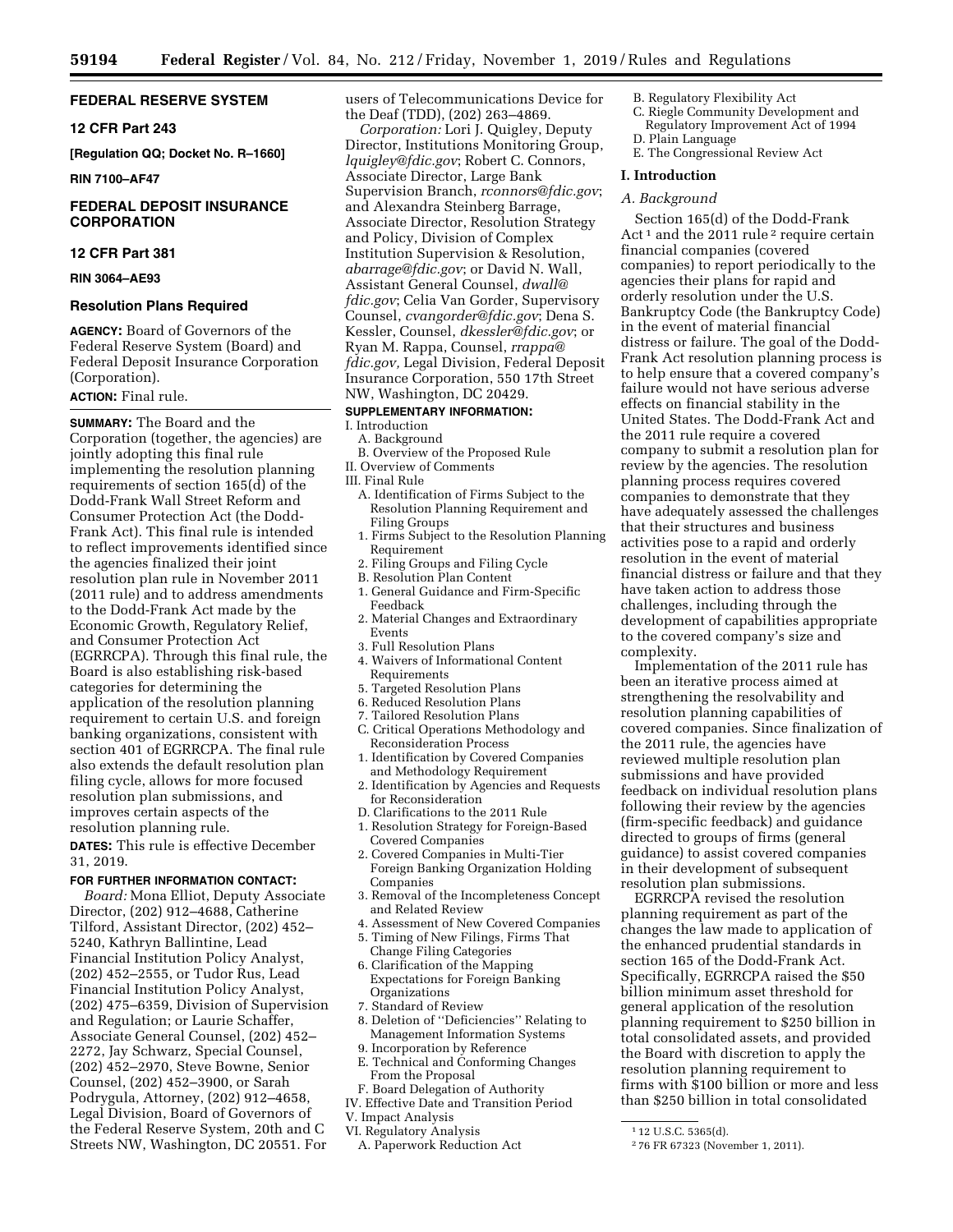assets.3 The threshold increase occurs in two stages. Immediately on the date of EGRRCPA's enactment, firms with total consolidated assets of less than \$100 billion (for foreign banking organizations, \$100 billion in total global assets) were no longer subject to the resolution planning requirement. Eighteen months after the date of EGRRCPA's enactment, the threshold increases to \$250 billion in total consolidated assets. However, EGRRCPA provides the Board with the authority to apply resolution planning requirements to firms with \$100 billion or more and less than \$250 billion in total consolidated assets. Specifically, under section 165(a)(2)(C) of the Dodd-Frank Act, as revised by EGRRCPA, the Board may, by order or rule, apply the resolution planning requirement to any firm or firms with total consolidated assets of \$100 billion (for foreign banking organizations, \$100 billion in total global assets) or more.<sup>4</sup>

In May 2019, the agencies invited comment on a proposal to amend and restate the 2011 rule (the proposed rule or proposal).5 The proposed rule was intended to address amendments to the Dodd-Frank Act made by the EGRRCPA and improve certain aspects of the 2011 rule based on the agencies' experience implementing the 2011 rule since its adoption. The agencies are now finalizing the proposed rule, with certain changes based on public comments on the proposed rule, as described in detail below.

# The Board's Tailoring Rules

Consistent with section 401 of EGRRCPA, the Board finalized two separate proposals to revise the framework for determining the prudential standards that should apply to large U.S. banking organizations (domestic tailoring rule) 6 and to large foreign banking organizations (FBO

6Prudential Standards for Large Bank Holding Companies and Savings and Loan Holding Companies, 83 FR 61408 (November 29, 2018). The Board's final rule is published elsewhere in this issue of the **Federal Register** and is also available on the Board's website at *[https://](https://www.federalreserve.gov/aboutthefed/boardmeetings/files/tailoring-rule-fr-notice-20191010a2.pdf) [www.federalreserve.gov/aboutthefed/](https://www.federalreserve.gov/aboutthefed/boardmeetings/files/tailoring-rule-fr-notice-20191010a2.pdf)  [boardmeetings/files/tailoring-rule-fr-notice-](https://www.federalreserve.gov/aboutthefed/boardmeetings/files/tailoring-rule-fr-notice-20191010a2.pdf)[20191010a2.pdf](https://www.federalreserve.gov/aboutthefed/boardmeetings/files/tailoring-rule-fr-notice-20191010a2.pdf)*.

tailoring rule 7 and together with the domestic tailoring rule, the tailoring rules). Among other provisions, the tailoring rules identify distinct standards applicable to firms for the purpose of calibrating requirements. The tailoring categories established in the tailoring rules are as follows:

• Category I standards will apply to: Global systemically important bank holding companies (U.S. GSIBs),

• Category II standards will apply to:  $\circ$  U.S. firms that are not subject to Category I standards with (a) \$700 billion or more in average total consolidated assets, or (b) \$100 billion or more in average total consolidated assets that have \$75 billion or more in average cross-jurisdictional activity, and

 $\dot{\circ}$  Foreign banking organizations with (a) \$700 billion or more in average combined U.S. assets,<sup>8</sup> or (b) \$100 billion or more in average combined U.S. assets that have \$75 billion or more in average cross-jurisdictional activity measured based on the foreign banking organization's combined U.S. operations.9

• Category III standards will apply to:  $\circ$  U.S. firms that are not subject to Category I or Category II standards with (a) \$250 billion or more in average total consolidated assets, or (b) \$100 billion or more in average total consolidated assets that have \$75 billion or more in any of the following risk-based indicators: Average total nonbank assets, average weighted short-term wholesale funding, or average offbalance sheet exposure, and

 $\circ$  Foreign banking organizations that are not subject to Category II standards

9The combined U.S. operations of a foreign banking organization include any U.S. subsidiaries (including any U.S. intermediate holding company), U.S. branches, and U.S. agencies. In addition, for a foreign banking organization that is not required to form a U.S. intermediate holding company, combined U.S. operations refer to its U.S. branch and agency network and the U.S. subsidiaries of the foreign banking organization (excluding any section  $2(h)(2)$  company as defined in section  $2(h)(2)$  of the Bank Holding Company Act (12 U.S.C. 1841(h)(2), if applicable) and any subsidiaries of such U.S. subsidiaries.

with (a) \$250 billion or more in average combined U.S. assets, or (b) \$100 billion or more in average combined U.S. assets that have \$75 billion or more in any of the following risk-based indicators measured based on the combined U.S. operations: Average total nonbank assets, average weighted short-term wholesale funding, or average offbalance sheet exposure and

• Category IV standards will apply to:  $\circ$  U.S. firms with \$100 billion or more in average total consolidated assets that do not meet any of the thresholds specified for Categories I through III, and

 $\circ$  Foreign banking organizations with \$100 billion or more in average combined U.S. assets that do not meet any of the thresholds specified for Categories II or III.

These categories form the basis for the final rule's framework for imposing resolution planning requirements, with adjustments where appropriate. The categories are also used to tailor the content of the resolution planning requirements, taking into account covered companies' particular geographic footprints, operations, and activities, as described below.

# *B. Overview of the Proposed Rule*

Under the proposed rule, resolution planning requirements would have applied to (1) those firms that are statutorily required to submit resolution plans (*i.e.,* U.S. and foreign banking organizations with \$250 billion or more in total consolidated assets, the U.S. GSIBs, and any non-bank financial company designated by the Financial Stability Oversight Council (Council) for supervision by the Board) and (2) firms with total consolidated assets of \$100 billion or more and less than \$250 billion that would have been subject to Category II or III standards under the notices of proposed rulemaking for the tailoring rules. In particular, the Board would have applied resolution planning requirements to firms with total consolidated assets of \$100 billion or more and less than \$250 billion that would have had \$75 billion or more in any of the following four risk-based indicators: Cross-jurisdictional activity, nonbank assets, weighted short-term wholesale funding, or off-balance-sheet exposure. In the case of a foreign banking organization, resolution planning requirements would only have applied if the firm also had combined U.S. assets equal to \$100 billion or more, and the risk-based indicators would have been measured based on the firm's combined U.S. operations.

The proposed rule would have divided firms subject to resolution

<sup>3</sup>EGRRCPA also provides that any bank holding company, regardless of asset size, that has been identified as a U.S. global systemically important bank (U.S. GSIB) under the Board's U.S. GSIB surcharge rule shall be considered a bank holding company with \$250 billion or more in total consolidated assets for purposes of the application of the resolution planning requirement. EGRRCPA section 401(f), Public Law 115 174, 132 Stat. 1296.

<sup>4</sup> 12 U.S.C. 5365(a); EGRRCPA section 401(a)(1)(B)(iii) (to be codified at 12 U.S.C. 5365(a)(2)(C)). *See also* EGRRCPA section 401(g).

<sup>5</sup> 84 FR 21600 (May 14, 2019).

<sup>7</sup>Prudential Standards for Large Foreign Banking Organizations; Revisions to Proposed Prudential Standards for Large Domestic Bank Holding Companies and Savings and Loan Holding Companies, 84 FR 21988 (May 15, 2019). The Board's final rule is published elsewhere in this issue of the **Federal Register** and is also available on the Board's website at *[https://](https://www.federalreserve.gov/aboutthefed/boardmeetings/files/tailoring-rule-fr-notice-20191010a2.pdf) [www.federalreserve.gov/aboutthefed/](https://www.federalreserve.gov/aboutthefed/boardmeetings/files/tailoring-rule-fr-notice-20191010a2.pdf)  [boardmeetings/files/tailoring-rule-fr-notice-](https://www.federalreserve.gov/aboutthefed/boardmeetings/files/tailoring-rule-fr-notice-20191010a2.pdf)[20191010a2.pdf](https://www.federalreserve.gov/aboutthefed/boardmeetings/files/tailoring-rule-fr-notice-20191010a2.pdf)*. 8Combined U.S. assets means the sum of the

consolidated assets of each top-tier U.S. subsidiary of the foreign banking organization (excluding any section 2(h)(2) company as defined in section 2(h)(2) of the Bank Holding Company Act (12 U.S.C. 1841(h)(2)), if applicable) and the total assets of each U.S. branch and U.S. agency of the foreign banking organization, as reported by the foreign banking organization on the FR Y–7Q.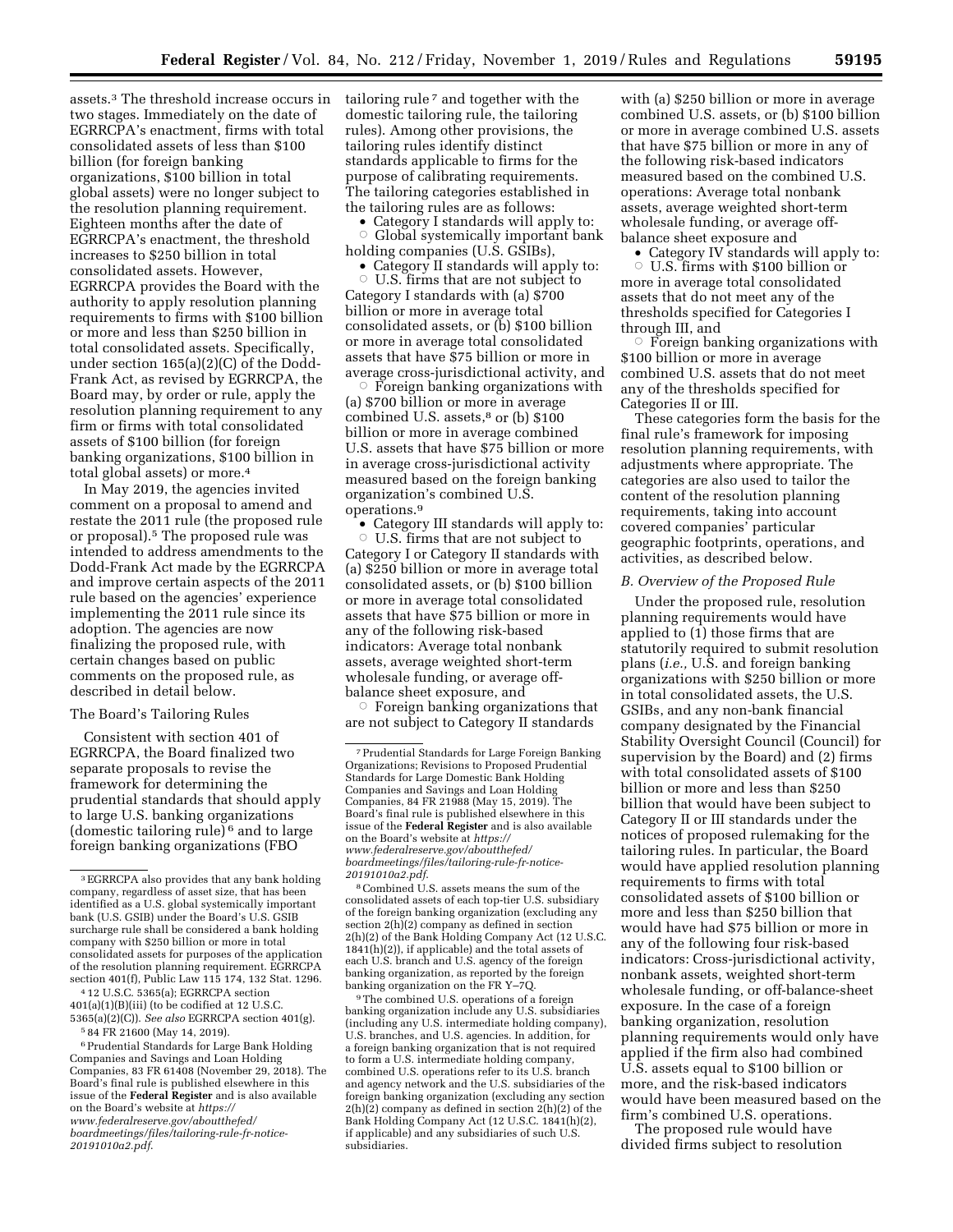planning requirements into three categories for purposes of determining submission frequency and resolution plan content requirements. The U.S. GSIBs would have been required to submit a resolution plan every two years, alternating between full and targeted resolution plans. Firms subject to Category II or III standards under the notices of proposed rulemaking for the tailoring rules would have been required to submit a resolution plan every three years, alternating between full and targeted resolution plans. Other foreign banking organizations subject to the proposed rule but not subject to Category II or III standards would have been required to submit a resolution plan every three years, with their initial filing being a full resolution plan and each subsequent submission being a reduced resolution plan. The proposal would have generally maintained the same informational content requirements for full resolution plans as under the 2011 rule, but would have established a new process whereby covered companies could request a waiver from certain informational content requirements in their full resolution plans. Under the proposal, covered companies would have been required to include in targeted resolution plans and reduced resolution plans information about certain changes since their previous resolution plan submission. Targeted resolution plans would also have included information about certain resolution planning core elements and information responsive to the agencies' targeted information requests.

The proposed rule would also have made certain procedural changes to the provisions of the 2011 rule relating to the identification of critical operations. The proposal would have established formal processes for firms and the agencies to identify particular operations of covered companies as critical operations and to rescind prior critical operations identifications made by the agencies. In addition, the proposal would have specified a process for a covered company to request reconsideration of operations previously identified by the agencies as critical operations, and required that a covered company notify the agencies if it ceased to identify an operation as a critical operation.

#### **II. Overview of Comments**

The agencies received and reviewed 14 comment letters on the proposed rule. Commenters included various financial services trade associations, covered companies, public interest groups, and individuals. In addition, the

agencies met with industry representatives at their request to discuss issues relating to the proposed rule. This section provides an overview of the general themes raised by commenters. Comments are addressed in further detail in the below sections describing the final rule, including any changes that the agencies have made to the proposed rule in response to comments.

# *General Support and Opposition*

A number of commenters generally supported the proposed rule. These commenters supported the proposed rule's efforts to tailor resolution planning requirements to a firm's size, complexity, and risk profile, and asserted that the proposed rule would preserve and improve upon key elements of resolution planning while enhancing transparency and meaningfully reducing burden.10

Several commenters raised concerns about the proposed rule. These commenters generally asserted that the proposed rule would inappropriately weaken financial regulations put in place after the 2008 financial crisis and thereby increase systemic risk. In addition, certain commenters asserted that the proposed rule inappropriately relied on burden reduction as a rationale for the proposed changes, was inconsistent with administrative law because the agencies did not provide sufficient justification for reducing the frequency and content of resolution plans, and was inconsistent with the Dodd-Frank Act. One commenter questioned whether firms would reallocate resources no longer needed to comply with the current rule to activities considered to be more beneficial, and whether any such benefit would accrue to the public at large. One commenter also asserted that the agencies should delay modifying the 2011 rule until it has been tested in an economic downturn, and another commenter asserted that the agencies should be cognizant of the effect of regulations on non-financial companies and small business lending. As further explained below, the final rule would continue to apply appropriate

requirements on firms based on the relative risk that a firm's failure would pose to U.S. financial stability, and would preserve and improve upon key elements of the resolution planning framework that were put in place after the 2008 financial crisis. The agencies believe that this approach is consistent with the Dodd-Frank Act, as amended by the EGRRCPA, which generally provides for the tailoring of enhanced prudential standards based on firms' capital structure, riskiness, complexity, financial activities (including financial activities of subsidiaries), size, and other risk-related factors. Moreover, since the finalization of the 2011 rule, the agencies have reviewed multiple resolution plan submissions and have provided firm-specific feedback and general guidance to assist the covered companies in their development of subsequent resolution plan submissions. Consequently, covered companies' submissions and the agencies' firmspecific feedback and general guidance have matured over several resolution plan cycles, and the agencies believe this is an appropriate time to revise the 2011 rule to reflect improvements identified since it was originally adopted, including changes in the frequency and content of resolution plans, for the reasons stated in the proposal and this preamble.11

# *2019 and 2020 Plans*

The agencies received several comments from covered companies and industry representatives requesting clarification regarding resolution plan filing requirements for 2019 and 2020. On July 26, 2019, the agencies informed (1) covered companies with resolution plans due in December 2019 that their next resolution plan submission dates were extended to July 1, 2021 or such other date that may be specified when the agencies adopt the final rule and (2) Barclays PLC, Credit Suisse, Deutsche Bank AG, and UBS AG that the informational requirements for their July 2020 resolution plans may be limited to changes they have made to their 2018 resolution plans to address shortcomings identified in those resolution plans, and they are required to submit their next full resolution plans on July 1, 2021 or such other date that

<sup>10</sup>Certain commenters also made assertions that characterized the agencies' views of prior resolution plan submissions under the 2011 rule or the agencies' rationale for proposing certain changes to the 2011 rule. The agencies are not responding to or endorsing these assertions in this preamble. The agencies' views regarding individual resolution plans are communicated to covered companies following the agencies' review of those resolution plans. Separately, certain commenters proposed strengthening regulatory requirements that are unrelated to the resolution planning rule. These comments are outside the scope of this rulemaking.

<sup>11</sup>With respect to the timing of these changes, the agencies also note that, due to the effective date of section 401 of the EGRRCPA, the agencies believe it is important to complete revisions to the rule prior to the date that, pursuant to EGRRCPA, the resolution plan submission threshold increases to \$250 billion in total consolidated assets.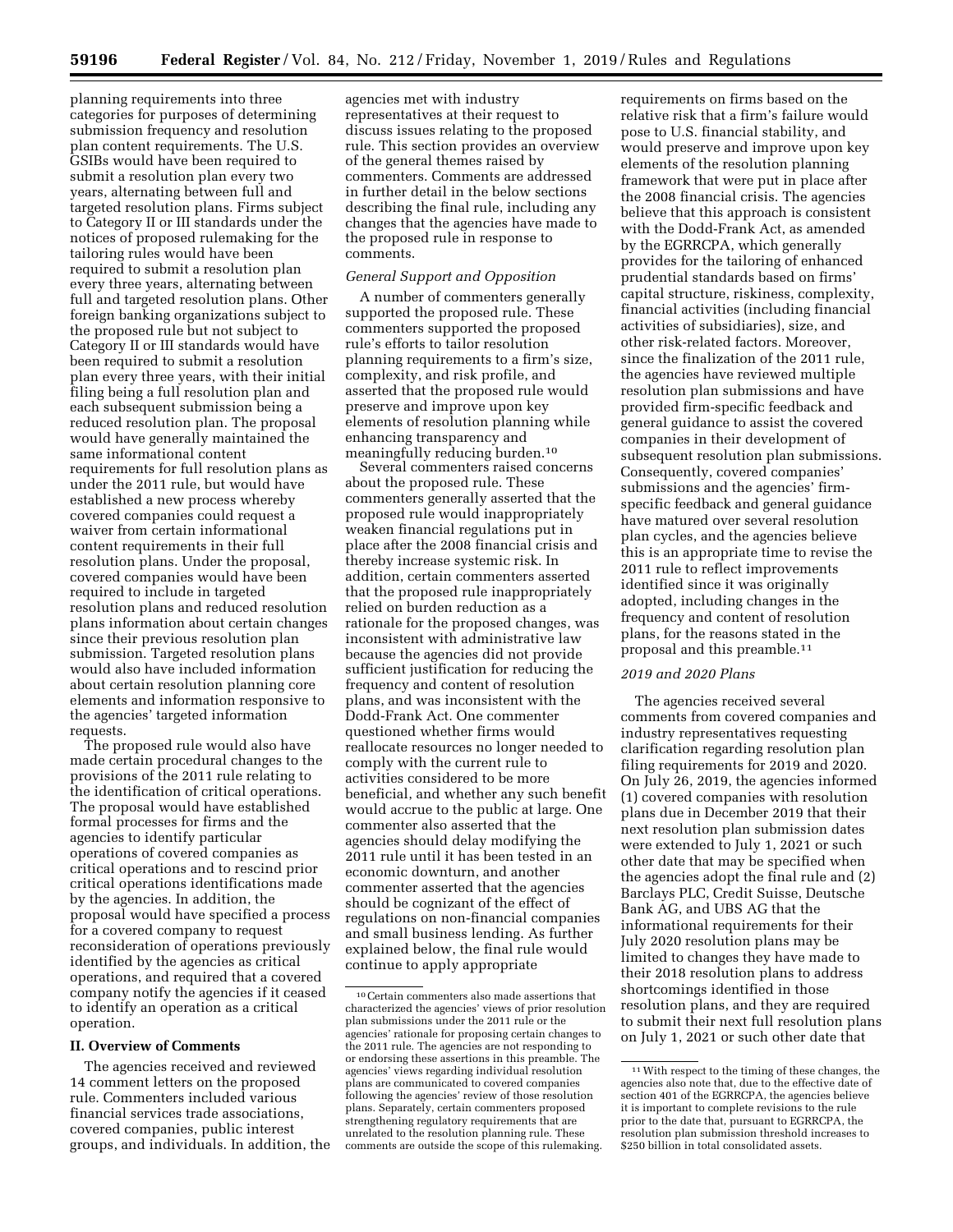may be specified when the agencies adopt the final rule.12

# *Comments Related to the Corporation's IDI Rule*

The agencies received several comments asserting that the filing cycle or resolution plan content requirements under the final rule should align with the requirements under the Corporation's rule requiring certain insured depository institutions to submit resolution plans (the IDI rule).<sup>13</sup> Some commenters also asserted that firms should be able to incorporate by reference information included in a resolution plan submitted pursuant to the IDI rule into a resolution plan submitted pursuant to the final rule. A commenter stated that the agencies should harmonize the informational content requirements for resolution plans under the final rule with resolution plans under the IDI rule for filers subject to Category III standards, and that doing so would permit these filers to focus their resolution planning efforts on a uniform resolution plan filing process.

The agencies have not modified the proposal on the basis of these comments. The agencies note that the final rule and the IDI rule are separate requirements with different purposes and goals, and that the IDI rule is administered by only the Corporation. In part because a resolution plan submitted pursuant to the IDI rule is submitted to only the Corporation, incorporating by reference such information into a resolution plan submitted pursuant to the final rule is more challenging than incorporation by reference of such information into a resolution plan submitted pursuant to the IDI rule. The agencies note that the Corporation has issued an advanced notice of proposed rulemaking regarding the IDI rule. That advanced notice of proposed rulemaking notes, ''[t]o promote efficiency and reduce burden, the [Corporation] is encouraging the use of incorporation by reference to [resolution plan submissions required under section 165(d) of the Dodd-Frank Act] where practicable.'' 14 As the Corporation works to amend the IDI rule, the Corporation will seek to reduce unnecessary duplication between the IDI rule and the final rule.

# *Firms Subject to Resolution Planning Requirements*

The agencies received several comments regarding the Board's proposed scope of application for the resolution planning requirement. Certain commenters supported the Board's proposal to rely on the riskbased indicators to identify those firms with \$100 billion or more and less than \$250 billion in total consolidated assets that would remain subject to resolution planning requirements under the final rule. However, some commenters recommended changes to the manner in which the risk-based indicators were proposed to be calculated or recommended that the Board further narrow the scope of coverage of the resolution planning requirement. Conversely, some commenters asserted that the proposed scope of coverage should be expanded so that more firms would be subject to the resolution planning requirement.

# *Filing Cycle*

The agencies received comments in support of and opposed to the proposed filing cycle. Some commenters asserted that a less-than-annual requirement would allow sufficient time for covered companies to integrate firm-specific feedback, while other commenters raised concerns that significant changes to resolvability could occur between less frequent resolution plan submissions. Some commenters asserted that covered companies generally begin to prepare their resolution plans at least one year prior to submission and recommended related changes to the proposed filing cycle to enhance the predictability of the timing of producing a resolution plan. For example, these commenters asserted that the final rule should include a formal timeline for the agencies to provide firm-specific feedback to covered companies within one year following a resolution plan submission and advanced notice requirements when the agencies require submission of a full resolution plan or an interim update, or alter resolution plan submission dates.

# *Informational Content*

Several commenters asserted that the proposal should further tailor informational content requirements among different categories and types of covered companies. Some of these commenters also expressed concern that certain covered companies within a category would have general guidance directed to them that is not appropriate for their category. Certain other commenters asserted that the proposed

targeted resolution plans and reduced resolution plans would contain inadequate information. Some commenters supported the inclusion of a process by which covered companies would be able to request waivers from certain informational content requirements for their full resolution plans and asserted that it would help to streamline resolution plan submissions. However, some other commenters opposed the proposed firm-initiated waiver request process and asserted that it was unnecessary or would be subject to abuse by covered companies.

#### *Critical Operations*

Numerous commenters asserted that the proposed timeline for identification and de-identification of a critical operation should be modified to provide covered companies with additional notice of new identifications prior to a resolution plan submission date. Some commenters asserted that the final rule should automatically exempt from the requirement to have a process for identifying critical operations any covered company that does not currently have an identified critical operation.

The comments on the proposed rule and the agencies' related responses are discussed in further detail below.

# **III. Final Rule**

*A. Identification of Firms Subject to the Resolution Planning Requirement and Filing Groups* 

1. Firms Subject to the Resolution Planning Requirement

Following EGRRCPA, three types of firms are statutorily subject to the resolution planning requirement:

• U.S. and foreign banking organizations with \$250 billion or more in total consolidated assets,

• U.S. banking organizations identified as U.S. GSIBs, and

• Any designated nonbank financial companies that the Council has determined under section 113 of the Dodd-Frank Act should be supervised by the Board.

As discussed in the proposal, following EGRRCPA, the Board has the authority to apply the resolution planning requirement to firms with \$100 billion or more and less than \$250 billion in total consolidated assets.15 In the proposal, the Board proposed to apply the risk-based indicators established in the notices of proposed rulemaking for the tailoring rules to

<sup>12</sup>*See [https://www.federalreserve.gov/](https://www.federalreserve.gov/newsevents/pressreleases/bcreg20190726a.htm)  [newsevents/pressreleases/bcreg20190726a.htm](https://www.federalreserve.gov/newsevents/pressreleases/bcreg20190726a.htm)*; *[https://www.fdic.gov/news/news/press/2019/](https://www.fdic.gov/news/news/press/2019/pr19069.html) [pr19069.html](https://www.fdic.gov/news/news/press/2019/pr19069.html)*.

<sup>13</sup> 12 CFR 360.10.

<sup>14</sup> 84 FR 16620, 16625 (April 22, 2019).

<sup>15</sup> 12 U.S.C. 5365(a); EGRRCPA section  $401(a)(1)(B)(iii)$  (to be codified at 12 U.S.C. 5365(a)(2)(C)). *See also* EGRRCPA section 401(g).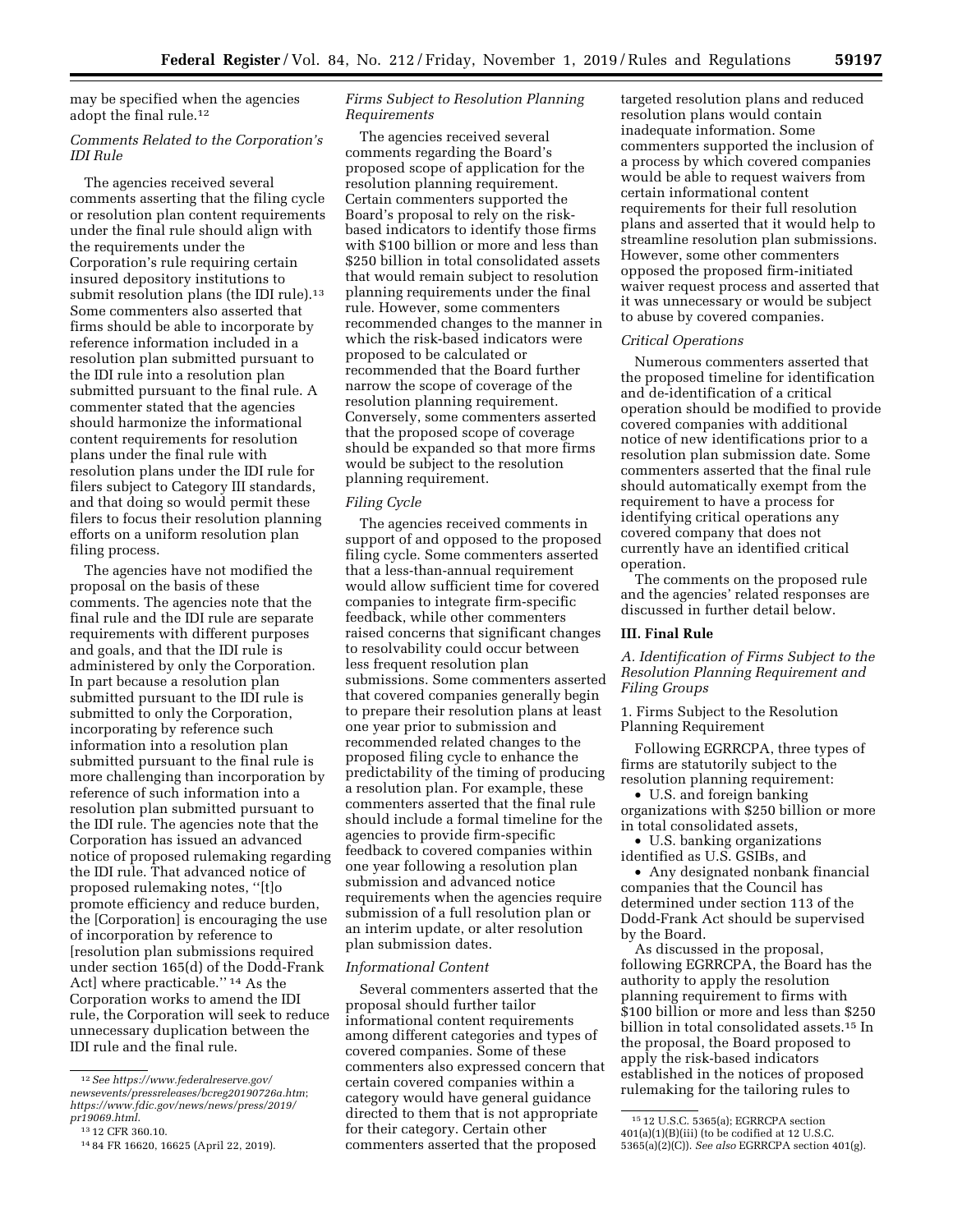identify those U.S. firms with total consolidated assets equal to \$100 billion or more and less than \$250 billion that would be subject to a resolution planning requirement. Consistent with the notices of proposed rulemaking for the domestic tailoring rule, the Board proposed to apply resolution planning requirements to U.S. bank holding companies with (a) total consolidated assets equal to \$100 billion or more and less than \$250 billion and (b) \$75 billion

or more in any of the following riskbased indicators: Cross-jurisdictional activity, nonbank assets, weighted shortterm wholesale funding, or off-balance sheet exposure. Consistent with the notices of proposed rulemaking for the FBO tailoring rule, the Board proposed to apply resolution planning requirements to foreign banking organizations  $16$  with (a) total global assets equal to \$100 billion or more and less than \$250 billion, (b) combined

U.S. assets equal to \$100 billion or more, and (c) \$75 billion or more in any of the risk-based indicators measured based on combined U.S. operations. In addition, the agencies proposed to use the risk-based indicators to divide U.S. and foreign firms into groups for the purposes of determining the frequency and informational content of resolution plan filings.

# **Expected Resolution Plan Filing Groups**<sup>17</sup>



Foreign banking organizations that are expected to be triennial reduced filers

# Agricultural Bank of China

18Firms subject to Category I standards will be the U.S. GSIBs. Any future Council-designated

Australia and New Zealand Banking Group

# Banco Bradesco

nonbank would file full and targeted plans on a two-year cycle, unless the agencies jointly determine the firm should file full and targeted plans on a three-year cycle.

19Firms subject to Category II standards will be: (1) U.S. firms with (a) ≥\$700b average total consolidated assets; or (b) ≥\$100b average total consolidated assets with ≥\$75b in average crossjurisdictional activity and (2) foreign banking organizations (FBOs) with (a) ≥\$700b average combined U.S. assets; or (b) ≥\$100b average combined U.S. assets with ≥\$75b in average crossjurisdictional activity.

20Firms subject to Category III standards will be: (1) U.S. firms with (a)  ${\geq}$  \$250b and <\$700b average

# Banco De Sabadell Banco Do Brasil Banco Santander

total consolidated assets; or (b) ≥\$100b average total consolidated assets with ≥\$75b in average total nonbank assets, average weighted short-term wholesale funding, or average off-balance sheet exposure and (2) FBOs with (a) ≥\$250b and <\$700b average combined U.S. assets; or (b) ≥\$100b average combined U.S. assets with ≥\$75b in average total nonbank assets, average weighted short-term wholesale funding, or average off-balance sheet exposure.

<sup>21</sup> Other FBOs subject to resolution planning pursuant to statute are FBOs with ≥\$250b global consolidated assets that are not subject to Category II or Category III standards.

<sup>16</sup>Consistent with the 2011 rule and the proposal, for purposes of the final rule, a foreign banking organization is a foreign bank that has a banking presence in the United States by virtue of operating a branch, agency, or commercial lending subsidiary in the United States or controlling a bank in the United States; or any company of which the foreign bank is a subsidiary.

<sup>&</sup>lt;sup>17</sup> Projected categories are based on data for Q1 2019. Actual categories will be based on 4-quarter averages. For certain measures for foreign banks, conservative assumptions were used to estimate incomplete data.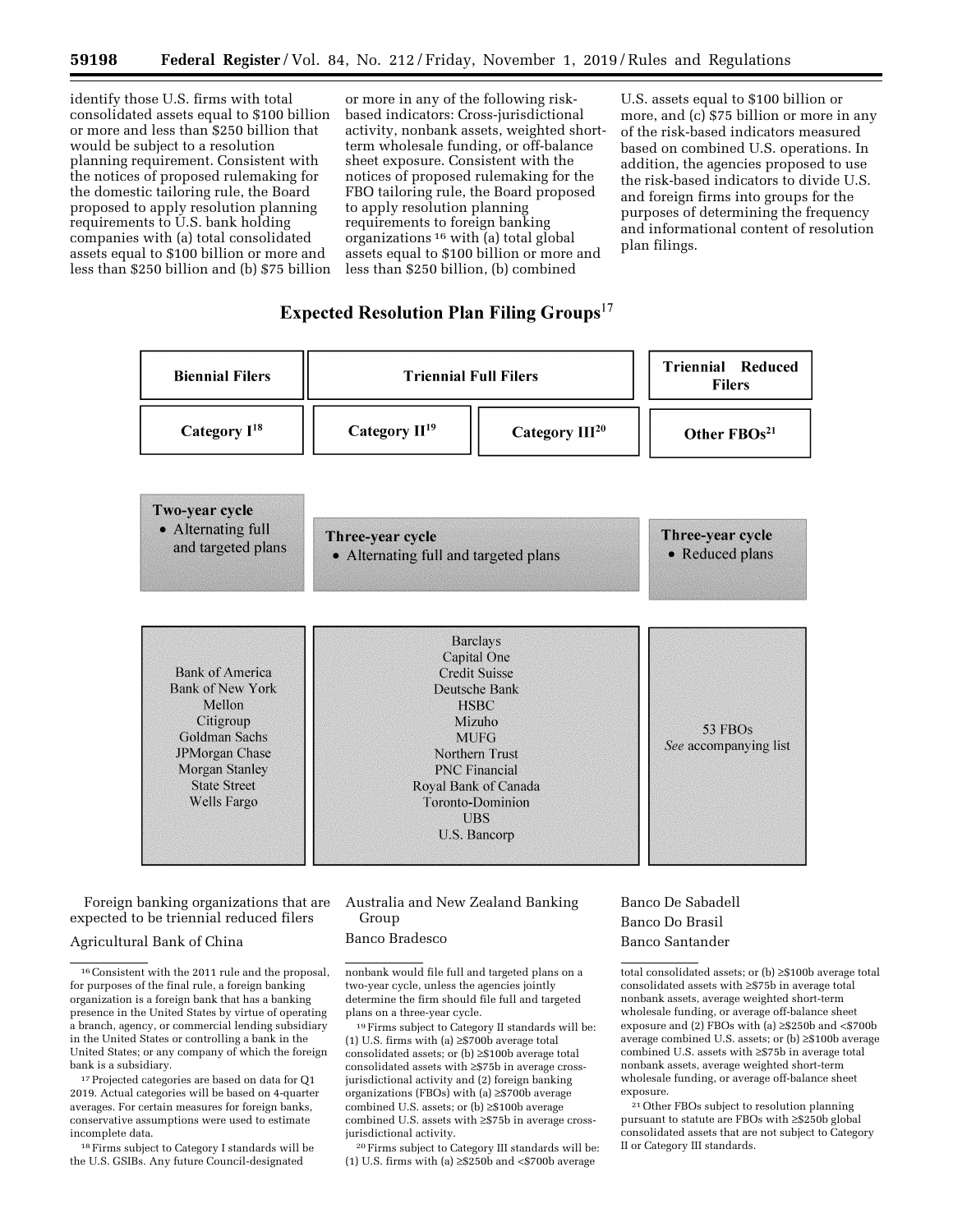Bank of China Bank of Communications Bank of Montreal Bank of Nova Scotia Bayerische Landesbank BBVA Compass BNP Paribas BPCE Group Caisse Federale de Credit Mutuel Canadian Imperial Bank of Commerce China Construction Bank Corporation China Merchants Bank CITIC Group Corporation Commerzbank Commonwealth Bank of Australia Cooperative Rabobank Credit Agricole Corporate and Investment Bank DNB Bank DZ Bank Erste Group Bank AG Hana Financial Group Industrial and Commercial Bank of China Industrial Bank of Korea Intesa Sanpaolo Itau Unibanco KB Financial Group KBC Bank Landesbank Baden-Weurttemberg Lloyds Banking Group National Agricultural Cooperative Federation National Australia Bank Nordea Group Norinchukin Bank Oversea-Chinese Banking Corporation Shinhan Bank Skandinaviska Enskilda Banken Societe Generale Standard Chartered Bank State Bank of India Sumitomo Mitsui Financial Group Sumitomo Mitsui Trust Holdings Svenska Handelsbanken Swedbank UniCredit Bank United Overseas Bank Westpac Banking Corporation Woori Bank

In the proposal, the Board noted that the thresholds and risk-based indicators identified in the categories were designed to take into account an individual firm's particular activities and organizational footprint that may present significant challenges to an orderly resolution. The Board proposed to apply a uniform threshold of \$75 billion for each of these risk-based indicators, based on the degree of concentration this amount would represent for each firm and the proportion of the risk factor among all U.S. firms with \$100 billion or more in total consolidated assets that would be included by the threshold.

In the proposal, the Board noted that increased levels of cross-jurisdictional

activity could increase operational complexity and that it may be more difficult to resolve or unwind a firm's positions due to the multiple jurisdictions and regulatory authorities involved and potential legal or regulatory barriers to transferring financial resources across borders. Similarly, the Board noted that bank holding companies with significant nonbank assets would be more likely to be engaged in activities such as prime brokerage, or complex derivatives and capital markets activities. Where a firm has not engaged in planning to address these particular challenges, it is less likely the firm's resolution would proceed in an orderly manner without unduly impacting other firms. Regarding weighted short-term wholesale funding, the Board noted that firms particularly reliant on short-term funding sources may be more vulnerable to large-scale funding runs or ''fire sale'' effects on asset prices and therefore proposed to continue to apply resolution planning requirements to firms with higher levels of potential liquidity vulnerability, as measured by the firm's weighted short-term wholesale funding. Finally, the Board noted that where a firm's activities result in large off-balance sheet exposure, the firm may be more vulnerable to significant draws on capital and liquidity in times of stress. The proposal therefore would have continued to apply resolution planning requirements to firms with this riskbased indicator.

The agencies received several comments on the use of the four riskbased indicators and associated thresholds.22 One commenter reiterated concerns that it described in its comment letter on the notices of proposed rulemaking for the tailoring rules and stated that its concerns regarding those notices applied equally to the proposed rule. Another commenter expressed general support for the risk-based indicator approach. Several commenters recommended changes to the calibration of U.S. assets and activity in the risk-based indicators for foreign banking organizations. One commenter argued against the inclusion of U.S. branches and agencies in the calculation of a foreign firm's combined U.S. assets or thresholds for risk-based indicators unless the operations of branches or agencies are significant to a critical operation. Instead, the commenter recommended that riskbased indicators be calculated consistent with how the strategic analysis requirements in the 2011 rule apply to U.S. branches, agencies, and offices. Another commenter argued against the use of U.S. branch assets in determining activity in risk-based indicators because branches are discrete entities from the U.S. intermediate holding companies and often have more stable funding.

The resolution planning requirement currently applies to a foreign banking organization's entire U.S. operations, including U.S. branches and agencies. U.S. branches and agencies constitute a significant share of these foreign banking organizations' presence in the United States. In addition, the agencies' experience reviewing resolution plans demonstrates that there are interconnections and dependencies between a foreign firm's U.S. branches, agencies, and offices and its U.S. subsidiaries, core business lines, and critical operations. The commenters' proposals to exclude certain U.S. branches, agencies, and offices from the calculation of the risk-based indicators or combined U.S. operations would not be consistent with the objective of measuring the full scope of potential risks to U.S. financial stability, including risks associated with operational complexity. Moreover, it is appropriate to tailor resolution planning requirements based on the size and complexity of a foreign firm's entire U.S. operations because the resolution planning requirement applies to a firm's entire U.S. operations. Accordingly, under the final rule, risk-based indicators and combined U.S. operations would be measured as proposed, including a foreign firm's U.S. branches, agencies, and offices.

Two commenters expressed concerns with the use of asset thresholds to determine a firm's category unless the asset threshold is indexed to inflation or total U.S. banking assets. As further explained in the notices of final rulemaking for the tailoring rules, the \$100 billion and \$250 billion size thresholds prescribed in the Dodd-Frank Act, as amended by EGRRCPA, are fixed by statute.23 Indexing the other

<sup>22</sup>This preamble responds to comments received on the proposed rule regarding the risk-based indicators. Responses to comments received on the notices of proposed rulemaking for the tailoring rules and additional information concerning the basis for the risk-based indicators established under the tailoring rules are included in the notices of final rulemaking for the tailoring rules. *See* Board Final Rule, ''Prudential Standards for Large Bank Holding Companies, Savings and Loan Holding Companies, and Foreign Banking Organizations'' published elsewhere in this issue of the **Federal Register**.

<sup>23</sup>Section 165 of the Dodd-Frank Act does provide the Board with discretion to establish a minimum asset threshold above the statutory **Continued**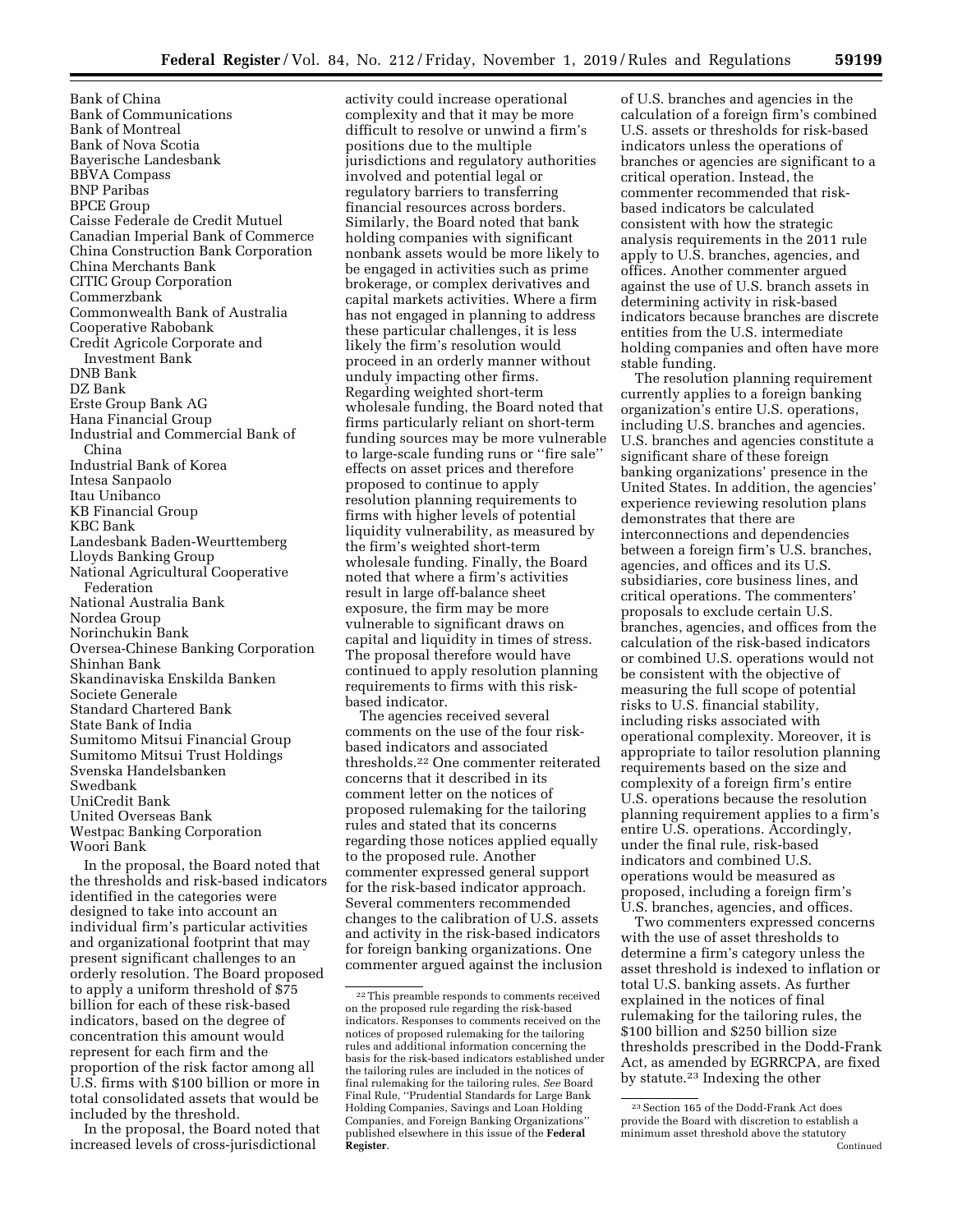thresholds would add complexity, a degree of uncertainty, and potential discontinuity to the framework. The Board acknowledges the thresholds should be reevaluated over time to ensure they appropriately reflect growth on a macroeconomic and industry-wide basis, as well as to continue to support the objectives of the final rule. The Board plans to accomplish this by periodically reviewing the thresholds under the tailoring rules and proposing changes through notice and comment process, rather than including an automatic adjustment of thresholds based on indexing.

Several commenters discussed the criteria for being subject to Category II standards. Two commenters supported the calibration of these criteria as proposed and asserted that no additional risk-based indicators should be used to determine whether a firm would be subject to Category II standards. These commenters opposed the use of additional risk-based indicators (*e.g.,* weighted short-term wholesale funding, nonbank assets, or off balance-sheet exposure) and stated that such indicators would only be appropriate if the threshold were set to \$210 billion. Another commenter stated that the criteria for being subject to Category II standards should not be based on exceeding the threshold for cross-jurisdictional activity only.

As further explained in the notices of final rulemaking for the tailoring rules, significant cross-border activity can indicate heightened interconnectivity and operational complexity. Crossjurisdictional activity can add operational complexity in normal times and complicate the ability of a firm to undergo an orderly resolution in times of stress, generating risks to financial stability in the United States. In addition, cross-jurisdictional activity may present increased challenges in resolution because there could be legal or regulatory restrictions that prevent the transfer of financial resources across borders where multiple jurisdictions and regulatory authorities are involved. The cross-jurisdictional activity indicator and threshold is intended to identify firms with significant crossborder activities. Accordingly, the tailoring rules apply Category II standards to domestic and foreign banking organizations with crossjurisdictional activity of \$75 billion or more.

Alternative Scoping and Tailoring Criteria

In the proposal, the Board also proposed an alternative approach for assessing the risk profile and systemic footprint of a U.S. banking organization and of a foreign banking organization's combined U.S. operations or U.S. intermediate holding company: Using a single, comprehensive score. The Board uses an identification methodology (scoring methodology) to identify a U.S. bank holding company as a U.S. GSIB and apply risk-based capital surcharges to these firms. The Board proposed using the same scoring methodology to determine whether to apply the resolution planning requirements to firms with \$100 billion or more and less than \$250 billion in total consolidated assets.24 The agencies also proposed using this same scoring methodology to divide U.S. and foreign firms into groups to determine the frequency and informational content of resolution plan filings.

One commenter directed agency staff to comments on the alternative scoping criteria in relation to the notices of proposed rulemaking for the tailoring rules. The comment generally expressed support for the risk-based indicator methodology rather than the alternative methodology, which the commenter described as flawed conceptually and in calibration.

Under the tailoring rules, the Board finalized an indicators-based approach for applying Category II, III, or IV standards to the firms, as this approach provides a simple framework that supports the objectives of risk sensitivity and transparency. To determine whether a firm with total consolidated assets equal to \$100 billion or more and less than \$250 billion is subject to resolution planning requirements, the Board is finalizing the same indicators-based approach, requiring any such firm that is subject to Category II or III standards to submit resolution plans. As under the proposal, and as further described below, the agencies are similarly finalizing the indicators-based approach for determining the scope of resolution planning requirements for firms other

than the U.S. GSIBs and nonbank financial companies supervised by the Board. The Board will continue to use the scoring methodology to apply Category I standards to a U.S. GSIB and, as under the proposal, the final rule relies on this identification for determining the scope of resolution planning requirements for these firms.

U.S. Covered Companies With \$100 Billion or More and Less Than \$250 Billion in Total Consolidated Assets

Under the proposed rule, resolution planning requirements would not have applied to U.S. firms with total consolidated assets of \$100 billion or more and less than \$250 billion whose activities did not exceed the threshold for any of the risk-based indicators (*i.e.,*  cross-jurisdictional activity, nonbank assets, weighted short-term wholesale funding, or off-balance-sheet exposure). In the proposal, the Board noted that it was less likely that one of these firms' failure would present a risk of serious adverse effects on U.S. financial stability and that requiring a plan for rapid and orderly resolution in bankruptcy from such a firm may impose burden without sufficient corresponding benefit.

The Board received several comments on this aspect of the proposal. One commenter expressed support for not applying the resolution planning requirements to U.S. firms subject to Category IV standards. Other commenters stated that the Board should apply resolution planning requirements to all firms with \$100 billion or more and less than \$250 billion in total consolidated assets. A further commenter expressed concern that the proposal would not apply resolution planning requirements to any firm with less than \$250 billion in total consolidated assets. The commenter asserted that, instead, resolution planning should be required for all firms with more than \$100 billion in total consolidated assets because the Corporation's resolution authority under the Federal Deposit Insurance Act does not extend beyond a covered company's insured depository institution subsidiary, and that the resolution plan process under the final rule should be coordinated with the IDI rule. Another commenter expressed concerns about removing the resolution planning requirements for large regional banks, asserting that the agencies did not explain sufficiently the rationale for removing the requirement for U.S. firms subject to Category IV standards.

The Board is finalizing this aspect of the proposal as proposed. In response to comments on this aspect of the final

thresholds for some, but not all, enhanced prudential standards. However, the Board may only utilize this discretion pursuant to a recommendation by the Financial Stability Oversight Council in accordance with section 115 of the Dodd-Frank Act. 12 U.S.C. 5365(a)(2)(B).

<sup>24</sup>As discussed in further detail in the proposal, the scoring methodology in the Board's regulations that is used to calculate a U.S. GSIB's capital surcharge includes two methods (12 CFR part 217, subpart H). The first method is based on the sum of a firm's systemic indicator scores reflecting its size, interconnectedness, cross-jurisdictional activity, substitutability, and complexity (method 1). The second method is based on the sum of these same measures of risk, except that the substitutability measures are replaced with a measure of the firm's reliance on short-term wholesale funding (method 2).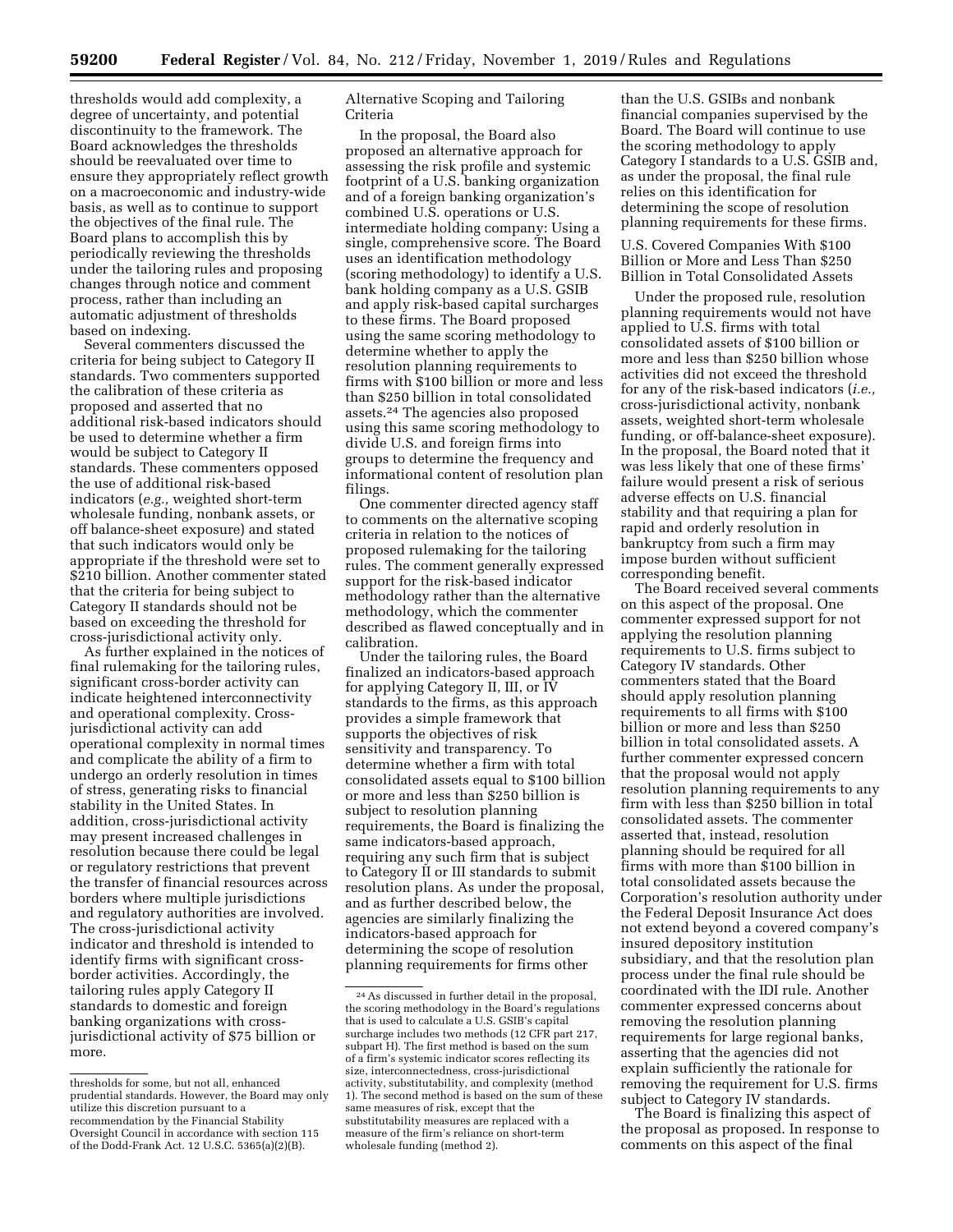rule, the Board notes that the proposal and final rule would continue to apply resolution planning requirements to some firms with \$100 billion or more and less than \$250 billion in total consolidated assets.25 As explained above, the final rule relies on the riskbased indicators to apply resolution planning requirements to firms in this group. The Board believes the risk-based indicators are an effective means for identifying those firms with total consolidated assets of \$100 billion or more and less than \$250 billion whose material financial distress or failure would pose a threat to U.S. financial stability, for the reasons described above, in the proposal, and in the proposed and final tailoring rules. Where a firm's activities in one or more of the risk-based indicators exceed the \$75 billion threshold, it is more likely that its failure could adversely affect U.S. financial stability; accordingly, the firm should be subject to resolution planning requirements. However, when a firm's activities do not exceed one or more of the risk-based indicators and its total consolidated assets are less than \$250 billion, it is less likely that the firm's failure would have serious adverse effects on U.S. financial stability and, accordingly, to impose resolution planning requirements on such a firm would not yield a sufficient corresponding benefit.

Foreign-Based Covered Companies With \$100 Billion or More and Less Than \$250 Billion in Total Global Assets

In the proposal, the Board proposed applying resolution planning requirements to foreign banking organizations with (a) total global assets equal to \$100 billion or more and less than \$250 billion, (b) combined U.S. assets equal to \$100 billion or more, and (c) \$75 billion or more in any of the following risk-based indicators measured based on combined U.S. operations: Cross-jurisdictional activity, nonbank assets, weighted short-term wholesale funding, or off-balance-sheet exposure. The Board noted in the proposal that it would no longer require resolution plan submissions from foreign banking organizations with total global assets equal to \$100 billion or more and less than \$250 billion where (a) the firm has combined U.S. assets below \$100 billion or (b) the firm does not have \$75 billion or more in any of

the risk-based indicators measured based on combined U.S. operations.

One commenter asserted that resolution planning requirements should be eliminated entirely for foreign firms with limited U.S. operations, regardless of their total global asset size, or, in the alternative, resolution planning requirements should apply to a foreign firm subject to Category IV standards only if it is a global systemically important financial institution. The commenter asserted that foreign firms should also be permitted to comply with resolution planning requirements pursuant to the final rule by certifying compliance with the home country resolution requirements.

The Board is finalizing this aspect of the proposal as proposed. The Board notes that the Dodd-Frank Act, as amended by EGRRCPA, requires all foreign banking organizations with \$250 billion or more in total global assets to submit resolution plans, and a certification of home country compliance by itself would not satisfy this statutory standard. Moreover, as explained above, the Board believes that the risk-based indicators are an effective means for identifying those firms that should be subject to resolution planning requirements due to the potential effect on U.S. financial stability of their financial distress or failure.

## Exiting Covered Company Status

The proposal would have updated the methodology for ascertaining when a firm ceased to be a covered company. With respect to a decrease in assets, under the proposal, a U.S. firm would have ceased to be a covered company when its total consolidated assets are less than \$250 billion based on total consolidated assets for each of the four most recent calendar quarters (and it is not otherwise subject to Category II or Category III standards based on the riskbased indicators identified above). A foreign banking organization that files quarterly reports on Form FR Y–7Q similarly would have been assessed on the basis of its total global assets for each of the four most recent calendar quarters. A foreign banking organization that files the Y–7Q report annually rather than quarterly would have been assessed based on its total global assets over two consecutive years. The agencies would have retained the discretion to jointly determine that a firm is no longer a covered company at an earlier time than it would be pursuant to its quarterly or annual reports. Under the proposal, firms that would have ceased to be, or to be treated as, bank holding companies or that were de-designated by the Council for

supervision by the Board would no longer have been covered companies and would not have had any further resolution planning requirements as of the effective date of the applicable action unless there were a subsequent change to their status. The agencies received no comments on this aspect of the proposal and are finalizing it as proposed, but have clarified in the final rule that a firm's total consolidated assets are determined on the basis of total consolidated assets as reported on each of its four most recent quarterly reports or two most recent annual reports.

# 2. Filing Groups and Filing Cycle

The proposal would have divided covered companies into three groups of filers: (a) Biennial filers; (b) triennial full filers; and (c) triennial reduced filers. Under the proposal, all covered companies would have had a July 1 submission date, instead of the current division between July 1 and December 31.

The agencies received comments offering general support for the longer filing cycle and asserting that it would allow filers sufficient time to consider firm-specific feedback. The agencies also received comments suggesting that the current annual filing requirement be retained to reflect the potential for rapid changes to firms' structure and financial condition that may cause resolution plans to become outdated.

The agencies note that the annual submission requirement has been a challenging constraint for both the firms and the agencies. The annual requirement did not provide sufficient time for the agencies to review the resolution plans and develop useful firm-specific feedback or general guidance, and for the firms to consider that firm-specific feedback or general guidance in their next resolution plan submissions. Independent of the proposal, the agencies have extended the resolution plan filing deadlines over the past few submission cycles to provide at least two years between resolution plan submissions. Accordingly, the agencies are finalizing an extended filing cycle, consistent with the proposal and described in more detail below.

The agencies received one comment regarding the proposal to move the submission date to July 1 for all filers. The commenter suggested that the 2011 rule's December 31 submission date be retained for triennial full filers subject to Category III standards as this would allow more efficient allocation of resources for resolution planning and other supervisory activities. The

<sup>25</sup>For this purpose, total consolidated assets are determined under the tailoring rules. Accordingly, a firm has total consolidated assets of \$100 billion or more if the average of its total consolidated assets as reported on multiple regulatory reports, as specified in the tailoring rules, is \$100 billion or more.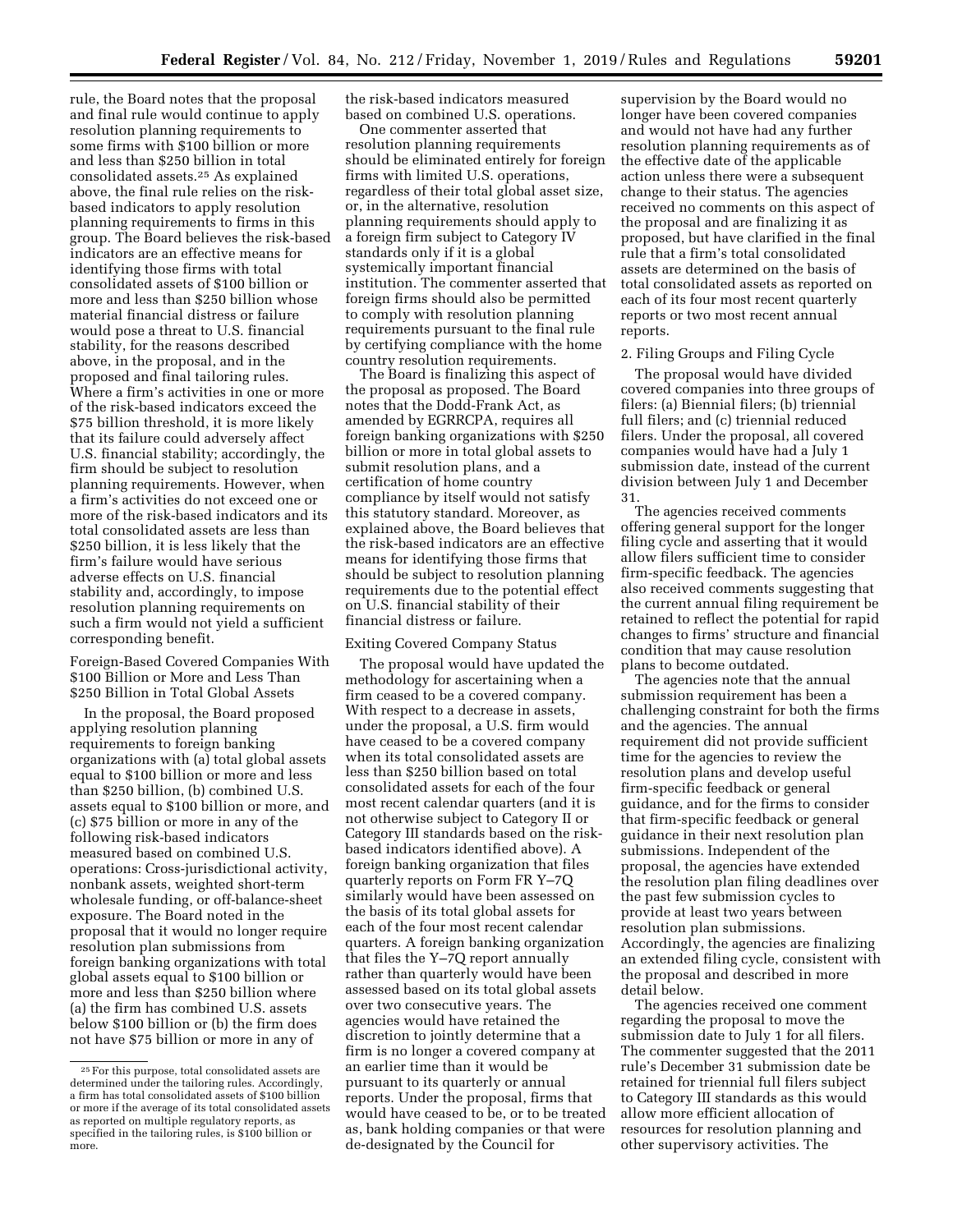agencies are finalizing the July 1 submission date as proposed. Having one resolution plan submission date will simplify administration of the final rule for filers and the agencies, such as when filers change filing groups.

#### Biennial Filers

In the proposal, the biennial filers would have comprised firms subject to Category I standards, or the U.S. GSIBs, as well as any nonbank financial company supervised by the Board that has not been jointly designated as a triennial full filer by the agencies. The agencies noted that any such designation of a nonbank financial company would be made taking into account the relevant facts and circumstances, including the degree of systemic risk posed by the particular covered company's failure.

Since the failure of a firm in this group would pose the most serious threat to U.S. financial stability, the proposal would have applied the most stringent resolution planning requirements to biennial filers in terms of both submission frequency and informational content. Under the proposed rule, the biennial filers would have been required to submit a resolution plan every two years, alternating between a full resolution plan, subject to the waiver option, and a targeted resolution plan. The agencies noted that the U.S. GSIBs' resolution plans had matured over time and these firms had taken meaningful steps to develop the foundational capabilities necessary for the implementation of their resolution strategies. In addition, in recent years, the agencies have provided extensions under the 2011 rule to provide the biennial filers with two years between resolution plan submissions, so formalization of a twoyear cycle would be consistent with established practice.

The agencies received two comments on this aspect of the proposal. One commenter stated that the U.S. GSIBs should be required to submit full resolution plans every two years. Another commenter expressed general opposition to the two-year cycle and asserted that it would be insufficient to capture important information about firms' resolvability due to the speed with which changes can occur.

The agencies are finalizing this aspect of the proposal as proposed. After several rounds of resolution plans, firmspecific feedback, and general guidance, the U.S. GSIBs' resolution plans have matured over time, making more frequent submissions generally unnecessary. In addition, experience under the 2011 rule has shown that an

annual resolution plan submission schedule is too challenging a constraint for the reasons described above. The agencies note, however, that they retain the ability under the final rule to obtain key information between resolution plan submissions, including by requiring interim updates and receiving notices of extraordinary events, which will allow the agencies to remain informed of material developments affecting resolvability notwithstanding the less frequent filing cycle. The agencies also will have authority to require a full resolution plan instead of a targeted resolution plan and to move a resolution plan submission date.

# Triennial Full Filers

The proposal identified the second filing group, triennial full filers, as firms subject to Category II or III standards under the notices of proposed rulemaking for the tailoring rules, as well as any nonbank financial company supervised by the Board that was designated as a triennial full filer by the agencies.

The agencies proposed that triennial full filers be on a three-year filing cycle rather than a two-year filing cycle because the failure of a triennial full filer would generally be less likely to pose a threat to U.S. financial stability as compared to the failure of a biennial filer. The proposal would have required triennial full filers to submit a resolution plan every three years, alternating between a full resolution plan and a targeted resolution plan.

The agencies received several comments on the proposed three-year filing cycle for triennial full filers. One commenter expressed support for the proposed three-year cycle, and alternating between full and targeted resolution plans for firms subject to Category III standards. Another commenter stated that these firms should be on a biennial schedule, alternating between full and targeted resolution plans. One commenter expressed general opposition to the three-year cycle and asserted that it would be insufficient to capture important information about firms' resolvability due to the speed at which change can occur. Another commenter stated that firms that would be triennial full filers under the proposal should be allowed to submit targeted resolution plans every three years, absent an extraordinary event.

The agencies are finalizing as proposed the three-year cycle for triennial full filers, alternating between full and targeted resolution plans. While the failure of a firm in this group could threaten U.S. financial stability, such

failure is less likely to threaten U.S. financial stability as compared to the failure of a biennial filer. Accordingly, it is appropriate to tailor this group's requirements relative to the requirements for biennial filers. Given these firms' size and complexity, the agencies have determined that a triennial schedule is appropriate. In addition, as with biennial filers, the agencies would retain authority to require interim updates and full resolution plans, and to move resolution plan submission dates, and firms would be required to submit notices of extraordinary events, which would allow the agencies to remain informed of material developments affecting resolvability that occur between resolution plan submissions.

The agencies are not adopting commenters' recommendation to limit all resolution plan submissions from triennial full filers to targeted resolution plans absent an extraordinary event because the agencies believe that, given the potential risks inherent in firms in this group and because firms and markets change over time, it is appropriate for these firms to submit a full resolution plan at least every six years. In addition, the agencies note that a firm may apply for a waiver from certain informational content requirements in its full resolution plan and incorporate by reference information in a prior submission that remains accurate in all respects that is material to the covered company's resolution plan, as described further below. These aspects of the final rule should appropriately tailor the burden of preparing a full resolution plan.

In the proposal, the agencies also noted that the proposed triennial full filer group would have included foreign banking organizations that had previously received detailed general guidance from the agencies.26 These firms have taken important steps to enhance their resolvability and facilitate their orderly resolution in bankruptcy and have significantly reduced the size and risk profiles of their U.S. operations since the passage of the Dodd-Frank Act and in response to the implementation of Regulation YY,27 although the failure of one of these firms could potentially pose a threat to U.S. financial stability. The agencies stated that it was appropriate that these firms be part of

<sup>26</sup>*See, e.g.,* Guidance for 2018 § 165(d) Annual Resolution Plan Submissions By Foreign-based Covered Companies that Submitted Resolution Plans in July 2015, *[https://www.federalreserve.gov/](https://www.federalreserve.gov/newsevents/pressreleases/files/bcreg20170324a21.pdf)  [newsevents/pressreleases/files/](https://www.federalreserve.gov/newsevents/pressreleases/files/bcreg20170324a21.pdf) [bcreg20170324a21.pdf,](https://www.federalreserve.gov/newsevents/pressreleases/files/bcreg20170324a21.pdf) [https://www.fdic.gov/](https://www.fdic.gov/resauthority/2018subguidance.pdf) [resauthority/2018subguidance.pdf.](https://www.fdic.gov/resauthority/2018subguidance.pdf)*  27 12 CFR part 252.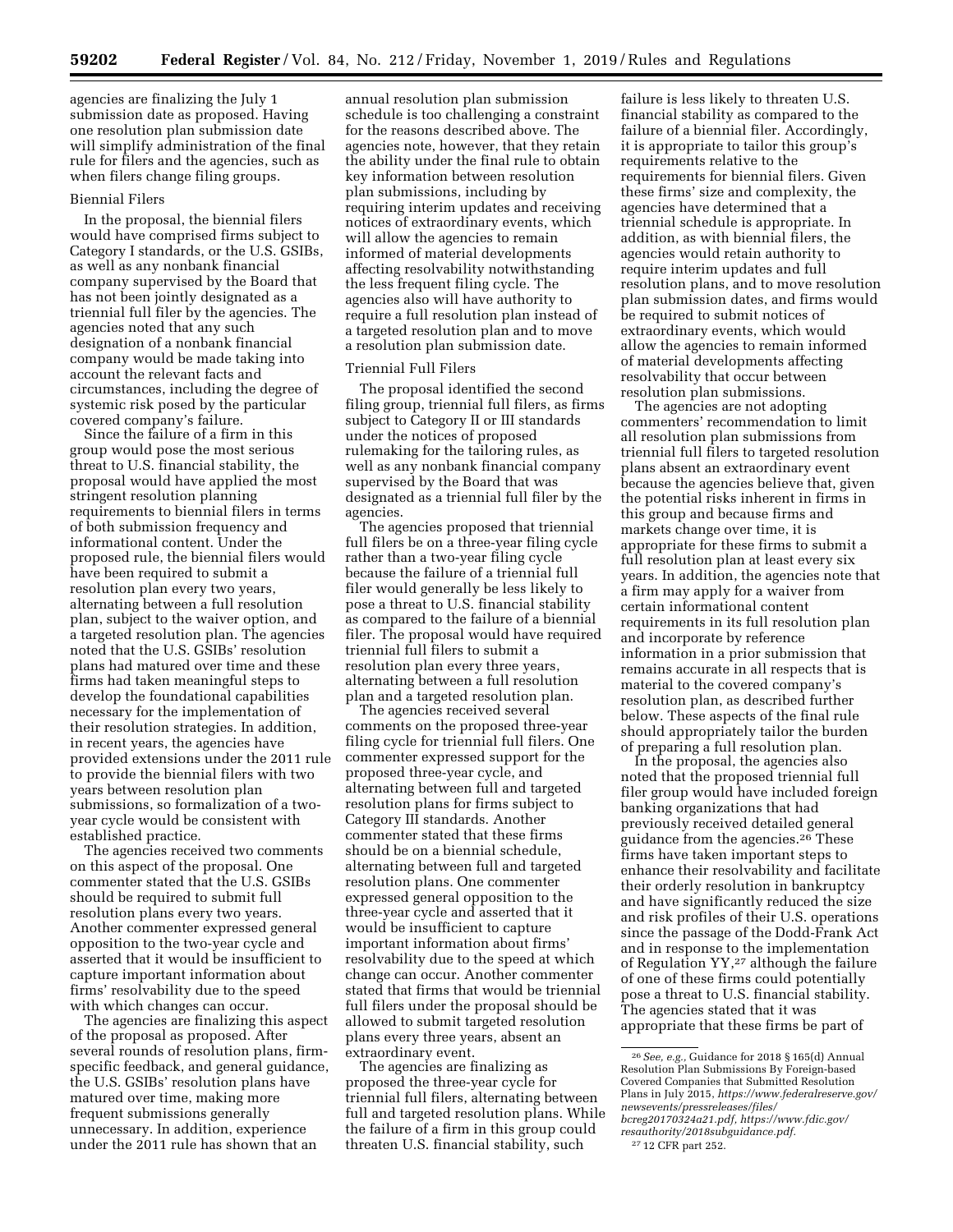the triennial full filer group and submit resolution plans on the three-year filing cycle because the preferred outcome for each of these foreign banking organizations is a successful home country resolution using a single point of entry resolution strategy, not the resolution strategy described in its U.S. resolution plan.

The agencies received one comment on this aspect of the proposal. The commenter asserted that the largest and most complex foreign banking organizations should submit resolution plans every two years, alternating between full and targeted resolution plans, because they pose similar risks to the U.S. financial system as the risks posed by the U.S. GSIBs. The commenter also stated that the rationale that these firms would be resolved through a home country single point of entry strategy was not compelling because the purpose of the resolution planning requirement is to plan for the failure of a U.S. entity.

The agencies note that the U.S. footprints of the larger and more complex foreign banking organizations are significantly smaller than those of, and do not present the same complexities as, the U.S. GSIBs. Consequently, while the failure of these operations may threaten the U.S. financial system, it is less likely than the failure of a U.S. GSIB, regardless of whether the global firm executes its preferred resolution strategy successfully. Accordingly, the agencies believe that a longer filing cycle is appropriate for these firms and are finalizing this aspect of the proposal as proposed.

# Triennial Reduced Filers

The proposal identified a third group, triennial reduced filers, which would have consisted of any covered company that was not subject to Category I, II, or III standards and was not a nonbank financial company supervised by the Board. The proposal would have applied less stringent resolution planning requirements to firms in this group because they do not have the same size or complexity as firms that would have been subject to Category I, II, or III standards. Under the proposal, triennial reduced filers would have been required to submit reduced resolution plans every three years. The proposal also would have required a new triennial reduced filer to submit a full resolution plan as its initial submission and thereafter a reduced resolution plan every three years.

The agencies received one comment on this aspect of the proposal. The commenter asserted that some of the

larger triennial reduced filers should be on a biennial schedule, alternating between full and targeted resolution plans, and supported applying a longer filing cycle to the U.S. operations of certain smaller foreign firms.

The agencies are finalizing the triennial reduced filer group and related filing cycle as proposed. Given the limited scope of these firms' U.S. operations and activities, the agencies have determined that it is appropriate for triennial reduced filers to submit reduced resolution plans on a three-year cycle; this requirement will appropriately tailor burden for these firms while ensuring that the agencies remain apprised of changes that could materially affect the firms' resolvability or resolution strategies. In addition, the failure of the U.S. operations of one of these firms may threaten the U.S. financial system, but failure of these operations poses a lower risk than the failure of a biennial filer or triennial full filer. Nonetheless, the agencies retain the ability to obtain additional information between resolution plan submissions, as mentioned above, and to require any firm to submit a full resolution plan, as described below.

Moving Submission Dates, Changing Plan Content, and Requiring Interim Updates

The proposal would have provided the agencies the flexibility to move covered companies' submission dates. The proposal would have required the agencies to notify a covered company that had previously submitted a resolution plan at least 180 days prior to the new submission date. A new covered company would have received at least 12 months' notice prior to the new submission date. Consistent with the 2011 rule, the proposal also would have allowed agencies to require covered companies to provide interim updates within a reasonable amount of time. In addition, the proposal would have allowed the agencies to jointly require that a covered company submit a full resolution plan within a reasonable period of time.

The agencies received several comments on these aspects of the proposal. Commenters asserted that the final rule should provide a minimum of 12 months' notice prior to requiring a full resolution plan or an off-cycle submission and six or 12 months' notice prior to an interim update. Commenters also asserted that the agencies should clarify that a ''reasonable amount of time'' for prior notice of a full resolution plan submission would be at least 12 months' notice. These commenters generally asserted that their proposed

notice periods are necessary to provide covered companies with sufficient time to prepare their resolution plans.

The final rule contains certain changes from the proposal in response to these commenters. Under the final rule, the agencies will provide at least 12 months' notice prior to requiring a full resolution plan submission or an off-cycle submission (*i.e.,* a submission on a date other than the regularly scheduled date for the covered company's filing group).28 The agencies believe that these changes will enhance the predictability of resolution plan submission dates, provide appropriate time for resolution plan preparation, and help facilitate covered companies' resource allocation decisions.

Consistent with the proposal and the 2011 rule, the final rule provides that the agencies may require a covered company to submit an interim update within a reasonable amount of time, as jointly determined by the agencies. An interim update is intended to be a flexible tool for the agencies to obtain information between resolution plan submission dates. When requiring an interim update, the agencies will specify the portions or aspects of a previously submitted resolution plan that a firm is required to update. Accordingly, the informational content requirements for an interim update are not fixed, making it difficult to identify a specific period that is necessary to prepare every interim update. While a six- or 12 month period may be appropriate in certain circumstances, a shorter time period may be appropriate in other circumstances, especially where an interim update would contain only limited information. Accordingly, the agencies do not believe that it would be appropriate to introduce a fixed notice period for an interim update.

The final rule provides that the agencies may require a covered company to submit a full resolution plan instead of a targeted or reduced resolution plan that the covered company is otherwise required to submit. The full resolution plan's submission date will be the submission date for the replaced targeted or reduced

<sup>28</sup> If the agencies were to require an off-cycle submission from a covered company, the covered company's next resolution plan submission date after the off-cycle submission date would be determined based on the off-cycle submission date. For example, if the agencies were to move a triennial full filer's submission date from July 1, 2027 to July 1, 2026, the covered company's next resolution plan submission date after July 1, 2026 would be July 1, 2029 (absent the agencies jointly moving the July 1, 2029 submission date). The agencies will consider the impact on the covered company's future resolution plan submission dates and any deadlines related to those submission dates when requiring an off-cycle submission.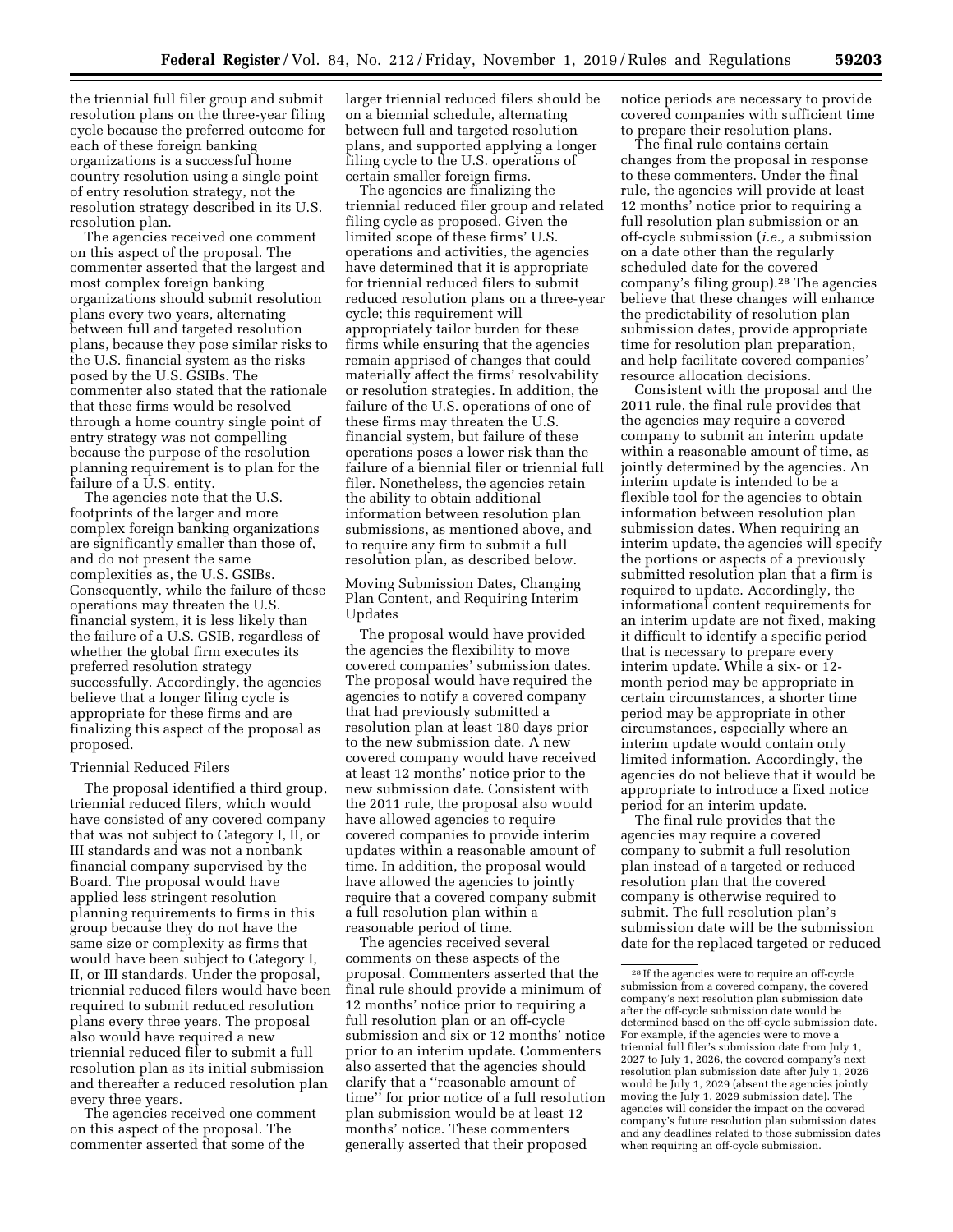resolution plan.29 The submission of such a full resolution plan will not change the type of resolution plan that the covered company is otherwise thereafter required to submit.

The agencies do not expect to regularly exercise this authority. However, it may be necessary to require a full resolution plan instead of a targeted or reduced resolution plan under unusual circumstances, and the agencies have preserved this authority as a means for the agencies to receive additional information from firms when appropriate. The agencies could, for example, exercise their discretion to require a triennial reduced filer whose activities have evolved gradually (rather than as the result of a single material event) to submit full resolution plan in lieu of a reduced resolution plan if the aggregate effect of those changes might meaningfully increase the risk that the firm's failure could have serious adverse effects on U.S. financial stability.

#### *B. Resolution Plan Content*

1. General Guidance and Firm-Specific Feedback

The preamble to the proposal specified that general guidance previously directed to specific full resolution plan filers concerning the content of their upcoming submissions would continue to be directed to those individual firms.

The agencies received several comments related to prior resolution planning general guidance and firmspecific feedback. Some commenters suggested that existing resolution planning general guidance directed to some firms should be consolidated and tailored among the different categories of firms, that any future general guidance be subject to notice and public comment, and that the agencies commit to providing firm-specific feedback on resolution plans and any general guidance no later than 12 months prior to a covered company's resolution plan submission date. These commenters asserted in particular that covered companies subject to Category II or III standards should not receive general guidance that is similar to the general guidance that is directed to the U.S. GSIBs, which are subject to Category I standards. A few commenters suggested that the agencies clarify to whom existing general guidance is directed,

and one commenter suggested incorporating existing general guidance into the final rule.

The final rule provides that, absent extenuating circumstances, the agencies will provide a firm with notice of any deficiency or shortcoming identified by the agencies and any other firm-specific feedback regarding its resolution plan no later than 12 months after the later of (1) the date when the firm submitted the resolution plan and (2) the date by which the firm was required to submit the resolution plan. The agencies recognize firms' strong interest in prompt firm-specific feedback from the agencies and in having sufficient time to respond thereto, and would expect to exercise their authority to provide such notice after the one-year period only when providing the notice within a year would be impractical due to circumstances outside the agencies' control. Absent extenuating circumstances, this approach will provide a firm with at least one year to consider any and all firm-specific feedback before it is next required to submit a resolution plan. However, the agencies would retain the authority to require a firm to submit within a shorter period a revised resolution plan that addresses deficiencies or an interim update.

In addition to firm-specific feedback that provides the agencies' views on a particular resolution plan,30 the agencies may continue to issue general guidance regarding future resolution plan submissions. The firm-specific feedback letters sent to-date to firms are examples of the firm-specific feedback that the agencies will provide to firms within the 12-month period described in the previous paragraph. While both firm-specific feedback (other than a notice of a deficiency) and general guidance are meant to assist firms in preparing future resolution plans, general guidance outlines the agencies' expectations or priorities and articulates the agencies' general views regarding resolution plans more generally than firm-specific feedback, which presents the agencies' views on a particular resolution plan. The agencies will strive to provide final general guidance at least a year before the next resolution plan submission date of firms to which the general guidance is directed.

Existing general guidance, including its content and scope, is not modified by

the final rule. Accordingly, the detailed general guidance that certain foreign banking organizations have received from the agencies (FBO guidance) 31 continues to be directed to only those firms and is not directed to all triennial full filers as a result of the changes from the 2011 rule reflected in the final rule. Likewise, general guidance directed to certain domestic banking organizations (domestic guidance) 32 continues to be directed to only those domestic banking organizations to which it was directed prior to adoption of the final rule. Because general guidance sets forth nonbinding expectations as opposed to rulebased requirements, the agencies do not believe that it is necessary or appropriate to incorporate all general guidance into the final rule.

The agencies sought and received public comment on the domestic guidance in 2018. The notice and comment process allowed the agencies to gain valuable insight, which led to improvements and clarifications in the final domestic guidance. Similar to the domestic guidance, the agencies intend to consolidate and request public comment in the near future on all aspects of the FBO guidance, including the informational content expectations and the subset of firms to which it is directed. The agencies expect that this process will lead to similar benefits for the FBO guidance. Similarly, the agencies intend to make any future general guidance concerning resolution planning available for public comment, and will endeavor to finalize any such general guidance at least one year prior to the submission date for the first resolution plan submission to which it would apply. The agencies will continue to provide firm-specific feedback on resolution plan submissions without first making that firm-specific feedback available for notice and comment.

2. Material Changes and Extraordinary Events

The proposal would have revised and clarified the requirements for filing a notice of material events to reflect the creation of a material changes definition. A material change would have been defined as any event,

<sup>29</sup>Accordingly, a firm could be required to submit a full resolution plan while the other members of the firm's filing group are required to submit targeted or reduced resolution plans on that submission date. Thereafter, the firm that was required to submit a full resolution plan will revert to its filing group's regular resolution plan type submission schedule.

<sup>30</sup>The agencies may provide the same or substantially similar firm-specific feedback to more than one firm. For example, some elements of firmspecific feedback provided to the U.S. GSIBs may be the same or substantially similar when certain aspects of their resolution plans are substantially similar.

<sup>31</sup>*See* Guidance for 2018 § 165(d) Annual Resolution Plan Submissions By Foreign-based Covered Companies that Submitted Resolution Plans in July 2015, *[https://www.federalreserve.gov/](https://www.federalreserve.gov/newsevents/pressreleases/files/bcreg20170324a21.pdf)  [newsevents/pressreleases/files/](https://www.federalreserve.gov/newsevents/pressreleases/files/bcreg20170324a21.pdf) [bcreg20170324a21.pdf,](https://www.federalreserve.gov/newsevents/pressreleases/files/bcreg20170324a21.pdf) [https://www.fdic.gov/](https://www.fdic.gov/resauthority/2018subguidance.pdf) [resauthority/2018subguidance.pdf.](https://www.fdic.gov/resauthority/2018subguidance.pdf)* 

<sup>32</sup>*See* Guidance for § 165(d) Resolution Plan Submissions by Domestic Covered Companies applicable to the Eight Largest, Complex U.S. Banking Organizations, 84 FR 1438, 1449 (February 4, 2019).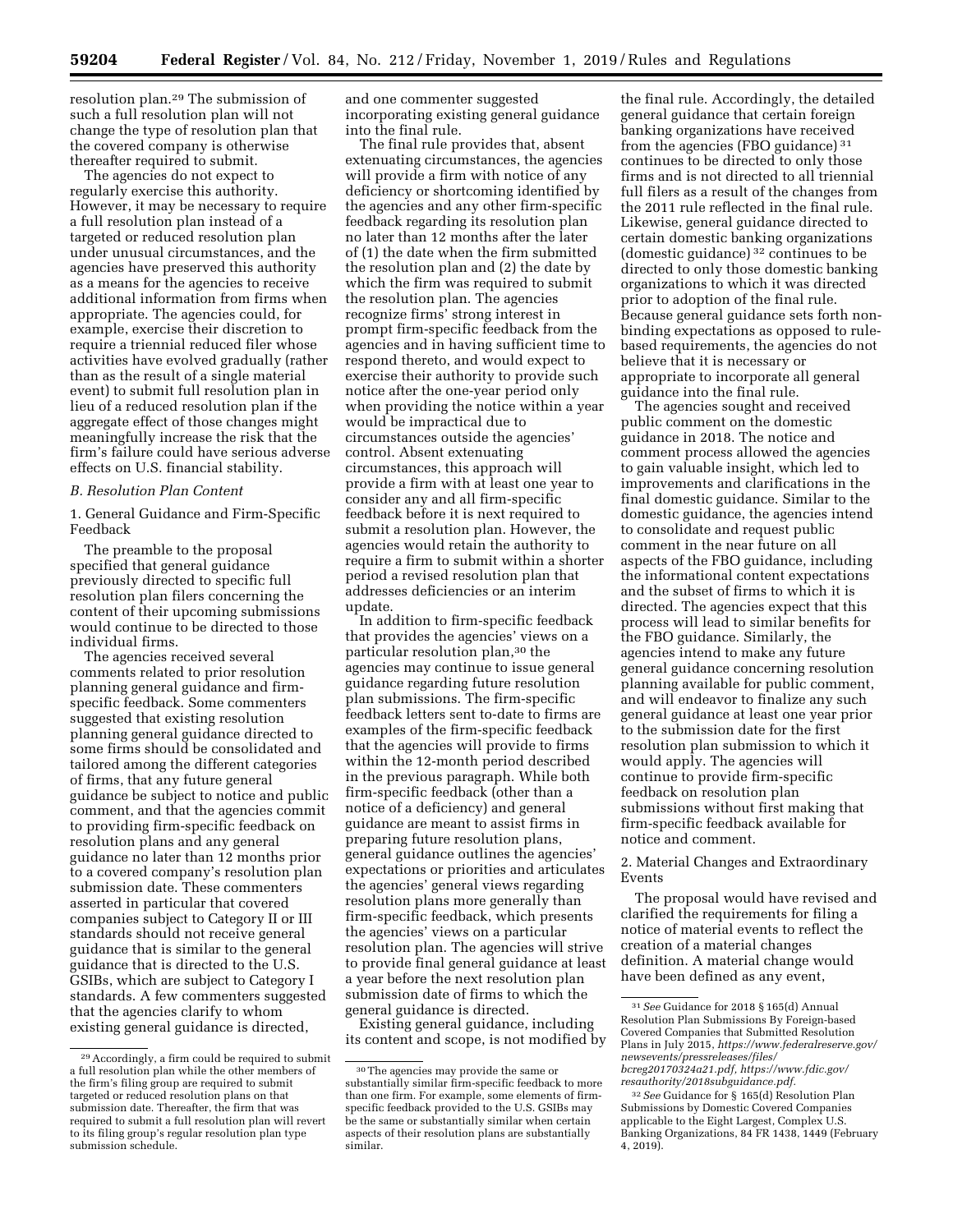occurrence, change in conditions or circumstances, or other change that results in, or could reasonably be foreseen to have a material effect on the resolvability of the covered company, the covered company's resolution strategy, or how the covered company's resolution strategy is implemented. Full, targeted, and reduced resolution plans would have been required to include information about material changes since a covered company's previously submitted resolution plan and changes the covered company made to its resolution plan in response.

Because of the broad definition of ''material change,'' the agencies determined that a notice requirement triggered by the occurrence of a material change between resolution plan submissions was not appropriate and instead proposed the concept of an extraordinary event, which would have required such a notice. Under the proposed rule, a material merger, acquisition of assets or other similar transaction, or a fundamental change to a covered company's resolution strategy would have been an extraordinary event requiring notice to the agencies between resolution plan submissions.

One commenter supported the inclusion in the proposal of the terms ''material change'' and ''extraordinary event,'' while another commenter expressed concern that the proposal put too much reliance on firms selfidentifying material changes.

The final rule includes the proposed provisions regarding ''material changes'' 33 and ''extraordinary events,'' with the clarification that a notice related to an extraordinary event must describe the event and explain how the event affects the resolvability of the firm. The agencies believe that firms can effectively identify these types of events, and note that the rule's

requirement that the board of directors (or delegee in the case of a foreign firm) approve each resolution plan should help ensure that firms take appropriate steps to identify material changes. In addition, the final rule has been revised from the proposal to require that a firm affirmatively state in its resolution plan that no material change has occurred since its prior resolution plan submission if the resolution plan does not identify any material changes. The agencies believe that this clarification will further help to ensure that firms give due attention to the requirement to identify material changes.

#### 3. Full Resolution Plans

The proposal would not have generally modified the components or informational content requirements of a full resolution plan. Through numerous resolution plan submissions, the agencies and firms have gained familiarity with the format and content of the information required to be submitted pursuant to the 2011 rule. The agencies also recognize the utility of the existing informational content requirements for full resolution plans. Focus on these items has facilitated resolution plan and resolvability improvements, particularly by the largest and most complex firms.

Several commenters suggested that the proposal tailor the full resolution plan informational content requirements between categories of firms, as well as among domestic and foreign firms based on their relative risk to U.S. financial stability. One commenter suggested that the contents of a full resolution plan should be further tailored for foreign firms, focus on critical operations in the United States, and include U.S. branches in the firm's strategic analysis only if they are significant to a critical operation. The commenter also suggested that the agencies should revise the definition of ''covered company'' to clarify that the strategy for a foreign firm need only focus on resolution of its U.S. core business lines, critical operations, and material entities. The commenter also suggested that the agencies confirm that foreign firms that have filed resolution plans under the 2011 rule will not be subject to requirements that impose greater burdens than applied previously, and that any new requirements be based on the occurrence of extraordinary events.

The agencies are not changing the informational content requirements of a full resolution plan in the final rule from the proposal, other than requiring an affirmation that no material change has occurred, if applicable. With respect to differentiation of requirements

between domestic and foreign firms, section \_\_\_\_.5(a) of the final rule<br>appropriately distinguishes between informational content requirements for domestic firms and foreign firms by focusing foreign firms' resolution plans on information related to their U.S. operations, consistent with the 2011 rule. The agencies do not believe that it is appropriate to limit resolution plan content to operations that are related to a critical operation because the Dodd-Frank Act's resolution planning requirement requires firms to plan generally for their rapid and orderly resolution. Similarly, nothing in the Dodd-Frank Act suggests that branches should be categorically excluded as suggested. However, the agencies note that, consistent with the 2011 rule, the final rule limits the strategic analysis requirements relating to material entities that are subject to an insolvency regime other than the Bankruptcy Code (including branches) by allowing covered companies to exclude such entities from their strategic analysis unless the entities have \$50 billion or more in total assets or conduct a critical operation. The agencies have found this limitation to appropriately capture the need for information about material entities that may affect U.S. financial stability and accordingly are retaining it under the final rule.

Although the informational content requirements for resolution plans are not differentiated among filing groups in the final rule, the firm-initiated waiver request process will enable further tailoring of the informational content requirements of full resolution plans based on the attributes and risks posed by a particular covered company and the content of firms' most recent submissions. In addition, the agencies will retain the authority to tailor informational content requirements through waivers on the agencies' own initiative and will continue to communicate their tailored expectations for individual firms' resolution plans through firm-specific feedback. Moreover, as explained in more detail below, under the final rule the firminitiated waiver request process would be available only to triennial full filers and triennial reduced filers. As a result, the final rule would keep in place all informational content requirements for biennial filers' full resolution plans unless the agencies grant a waiver on their own initiative. As explained below, this change to the process for covered companies to request waivers reflects that among all categories of covered companies, biennial filers' material financial distress or failure

<sup>33</sup>As noted in the proposal, such changes include the identification of a new critical operation or core business line; the identification of a new material entity or the de-identification of a material entity; significant increases or decreases in the business, operations, or funding of a material entity; or changes in the primary regulatory authorities of a material entity or the covered company on a consolidated basis. Other such changes include material changes in operational and financial interconnectivity, both those that are intra-firm and external. Examples of such operational interconnectivity include reliance on affiliates for access to key financial market utilities or critical services, or significant reliance on the covered company by other firms for certain Payments, Clearing, and Settlement (PCS) services, including agent bank clearing or nostro account clearing, or government securities settlement services. Examples of such financial interconnectivity include a material entity becoming reliant on an affiliate as a source for funding or collateral, or the covered company becoming a major over-thecounter derivatives dealer.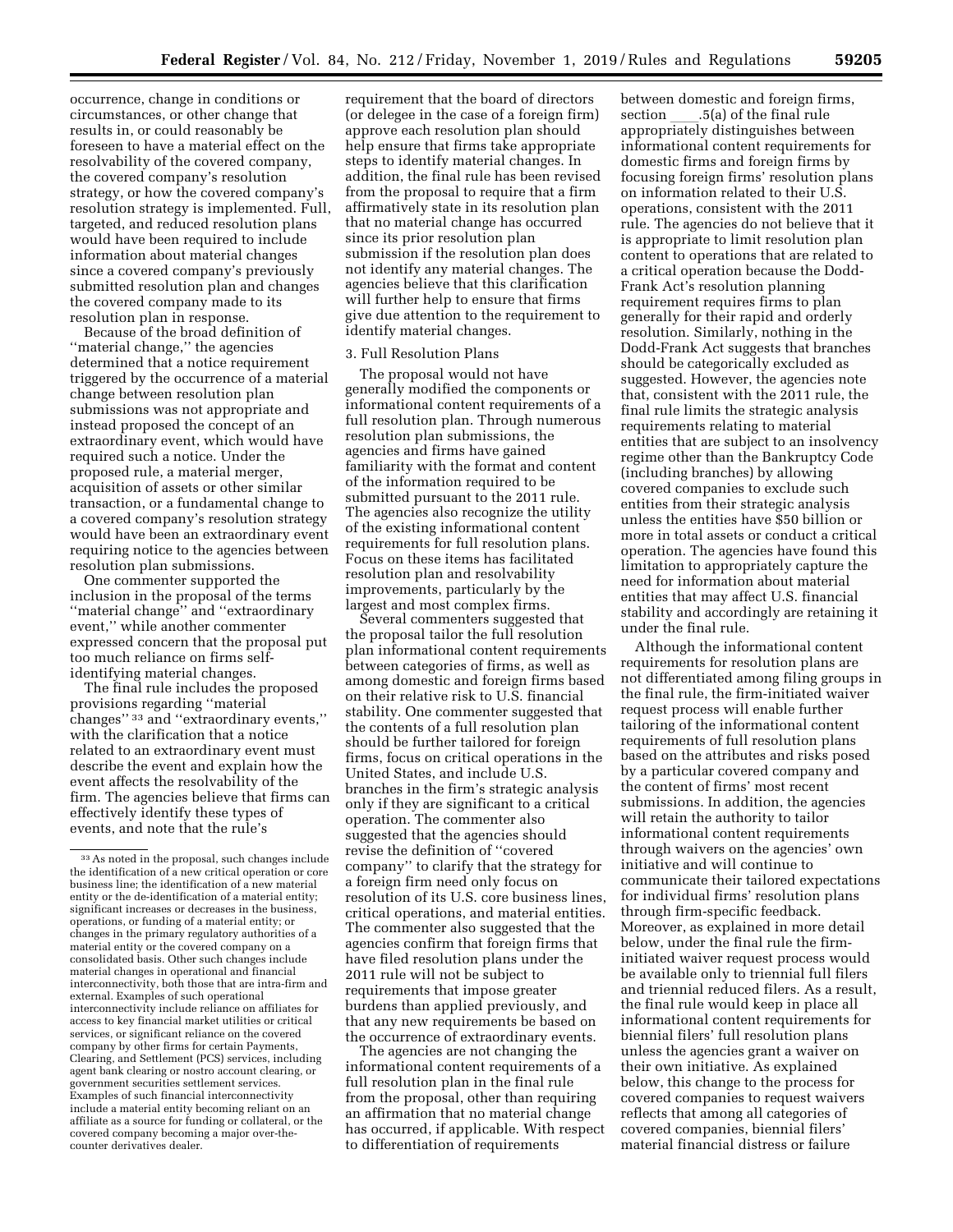would be most likely to pose risks to U.S. financial stability, so their full resolution plans should, as a general matter, be the most comprehensive. The agencies believe that this procedural change is also responsive to commenters' concerns about the degree of tailoring of informational content requirements between biennial filers and triennial full filers. Accordingly, the agencies believe that the final rule reflects appropriate tailoring of informational content among different categories of covered companies.

4. Waivers of Informational Content Requirements

The proposal would have continued to permit the agencies to waive certain informational content requirements for one or more firms on the agencies' joint initiative, given that through a covered company's repeated resolution plan submissions, certain aspects of its resolution plan may reach a steady state or become less material such that regular updates would not be useful to the agencies in their review of the resolution plan. The proposal also introduced a process whereby a covered company that had previously submitted a resolution plan would have been able to apply for a waiver of certain informational content requirements of a full resolution plan. Under the proposal, firms would have been able to submit one waiver request per filing cycle, which would have included a public section containing the requirements sought to be waived. These requests would have been required to be submitted at least 15 months before the submission date and include all information necessary to support the request. A waiver request would have been automatically granted on the date that was nine months prior to the submission date for the resolution plan to which it related if the agencies did not jointly deny the waiver prior to that date. The proposal would have enabled the agencies to deny a waiver in their discretion.

Several commenters supported the firm-initiated waiver request process, noting that the process would help streamline submissions and that automatically approving waivers unless jointly denied would ensure that requests would not be unduly delayed. One of those commenters suggested that the waiver should be made automatic for filers that qualified to submit tailored resolution plans under the 2011 rule, while others, as discussed above, generally contended that different categories of filers should be subject to different levels of resolution plan informational content requirements.

Other commenters expressed concern that the firm-initiated waiver request process was unnecessary or would inappropriately reduce resolution plan content requirements, increase burden on the agencies, and be biased in favor of approval. One commenter suggested that waivers should be required to be approved by both agencies. This commenter was further concerned that the agencies could grant waivers for multiple submission cycles, effectively undermining the proposed rule's limit of one waiver request per submission cycle. Another commenter stated that providing for automatic approval of waivers when the agencies do not jointly deny them could result in the loss of important information based on the challenges of coordinating joint agency action.

The final rule retains both the agencies' ability to waive certain informational content requirements on their joint initiative and the firminitiated waiver request process introduced in the proposal, with some modifications. In response to concerns raised about the firm-initiated waiver request process, and to suggestions that the agencies should take additional steps to tailor the informational content requirements between biennial filers and triennial full filers, the agencies have revised the process for covered companies to request waivers. The agencies have determined that the firminitiated waiver process should not be extended to biennial filers in light of the additional risks that these firms present. Because the concerns noted above outweigh the advantages of a firminitiated waiver process for biennial filers, the agencies are limiting firminitiated waiver requests to triennial full filers and triennial reduced filers.34 As under the 2011 rule, the agencies have the authority to jointly waive one or more of the resolution plan requirements on their own initiative for any firm, including any biennial filer. This procedural change will help to address these commenters' concerns by ensuring that, absent the agencies granting a waiver on their own initiative, all full resolution plan informational content requirements will remain in place for biennial filers, whose material financial distress or

failure would be most likely to pose a threat to U.S. financial stability.

The agencies believe that for triennial full filers and triennial reduced filers, waiver requests will be a useful means to tailor the informational content of resolution plans in a manner that will be both efficient for the agencies and transparent to the public and, accordingly, the final rule permits waiver requests from these firms.

Relative to the proposed rule, the final rule changes the procedure by which the agencies act on waiver requests. Under the proposal, a waiver request would have been automatically approved if the agencies did not jointly deny it before a certain date. Under the final rule, a waiver request is automatically denied if the agencies do not jointly approve it before a certain date. The agencies believe that this change from the proposal will be more consistent with other provisions of the final rule that require joint agency agreement. The agencies will nonetheless endeavor to respond to waiver requests in a timely manner.

Furthermore, safeguards are in place to ensure that firm-initiated waivers would not inappropriately reduce resolution plan content requirements or otherwise favor filers and that the firminitiated waiver request process will not be unnecessarily burdensome for the agencies or inefficient. For example, firms can only request waivers for full resolution plans and firms can only submit one waiver request per full resolution plan submission. In addition, firm-initiated waivers are not permitted for some of the most critical informational content, including the core elements required for a targeted resolution plan, any information specifically required pursuant to section 165(d) of the Dodd-Frank Act, information about material changes, and information about deficiencies and shortcomings. Moreover, the timing for the agencies' processing of waiver requests has been structured to ensure that the agencies have sufficient opportunity to properly review and consider the requests.

This preamble describes below the kind of information that waiver requests should contain, which should help make the firm-initiated waiver request process more efficient and focused. Finally, notwithstanding the new firminitiated waiver request process, the agencies have retained the ability under the final rule to obtain additional information in a timely manner through, for example, interim updates, notices of extraordinary events, and the ability to require off-cycle resolution plan submissions.

<sup>34</sup>Waiver requests will generally have limited application to triennial reduced filers under the final rule because waiver requests do not apply to a covered company's initial full resolution plan or reduced resolution plans. However, the firminitiated waiver request process could apply to a triennial reduced filer if the agencies were to require it to submit a full resolution plan with at least 18 months' prior notice.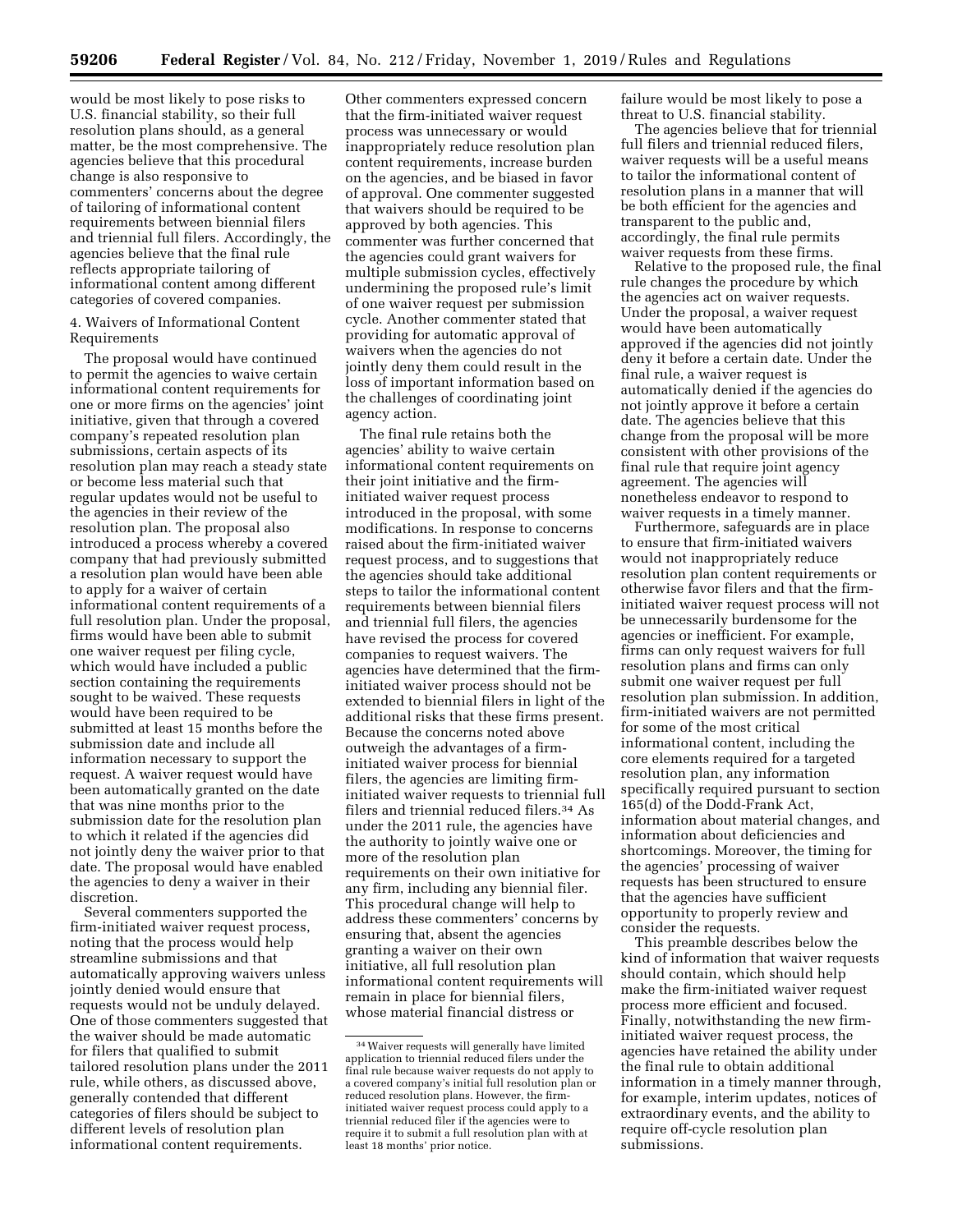The agencies are also clarifying in the final rule that, while the agencies may waive requirements for one or more resolution plan submissions on their own initiative, firm-initiated waivers apply to the submission of only a single full resolution plan. The final rule also clarifies that the agencies may approve or deny a waiver request in whole or in part.

One commenter suggested changes to the firm-initiated waiver request process aimed at ensuring transparency and consistency in its application, including requirements that the agencies consider whether approved waivers should apply to similarly situated firms and that both the criteria used in waiver determinations and the agencies' waiver decisions be made public. To ensure transparency in the firm-initiated waiver request process, the agencies intend to make their decisions on waiver requests public, although the information made public may not be the complete response provided to a firm and would not include confidential information. The agencies also note that under the final rule they will be able to waive informational content requirements on their joint initiative, and they could elect to exercise this discretionary authority to waive informational content requirements for similarly situated firms if they deem it appropriate to do so. However, the final rule retains the agencies' ability to approve or deny waiver requests at their joint discretion. The proposal's preamble included clarifying examples of how the agencies expect to exercise this discretion to approve waivers in appropriate circumstances, and these examples also apply for the final rule. For example, a waiver may be appropriate to reduce informational content that would be of limited utility to the agencies, such as when the agencies have recently completed an indepth review of a particular business line and are satisfied that they are in possession of current information relevant to a firm's ability to resolve that business line. More specifically, if the agencies have recently undertaken a comprehensive review of a firm's Payments, Clearing, and Settlement (PCS) activities, it may be appropriate to waive the requirement for that firm to submit information relevant to these activities in its next resolution plan submission. A waiver may also be appropriate for a firm that submitted a tailored resolution plan under the 2011 rule and requests a waiver that would limit the firm's required resolution plan content in a manner that is similar to the tailored resolution plan provisions.

Additional circumstances may arise under the final rule where it is appropriate to grant or deny waivers, and the agencies believe it is therefore appropriate to maintain a flexible standard under the final rule.

A covered company should provide all information necessary to support its waiver request, including an explanation of why approval of the request would be appropriate, why the information for which a waiver is sought would not be relevant to the agencies' review of the firm's resolution plan, and confirmation that the request meets the eligibility requirements for a waiver under the final rule (*i.e.,* that it is not a core element, not related to an identified deficiency that has not been adequately remedied, etc.). To ensure that the agencies have the information necessary to evaluate a waiver request, the final rule provides that covered companies would be required to explain why the information sought to be waived would not be relevant to the agencies' review of the covered company's next full resolution plan and why a waiver of the requirement would be appropriate. Failure to provide appropriate explanation or any information requested by the agencies in a timely manner could lead the agencies to deny a waiver request on the basis that insufficient explanation or a lack of information makes it impossible to determine that the information sought to be waived would not be relevant to their review of the resolution plan. A full resolution plan should specify content omitted due to a waiver request that was granted.

Two commenters suggested that the deadline for a waiver request to be jointly denied by the agencies should be moved from nine months to 12 months prior to the submission deadline to better align with filers' resolution plan preparation timelines. These commenters suggested that the rule should provide for waiver requests to be submitted 15 months prior to a full resolution plan submission date and allow the agencies 90 days within which to consider and act upon waiver requests, thereby reducing the time period for agency review from six months to 90 days.

The agencies recognize that a firm may require more than nine months to prepare a full resolution plan taking into account an approved waiver request. Therefore, the final rule provides that a waiver request is automatically denied on the date that is 12 months prior to the submission date for the resolution plan to which it related if the agencies do not jointly approve the waiver request prior to that date. However, the

agencies continue to believe that a minimum of six months is the appropriate period for the agencies to review a waiver request. Accordingly, the final rule requires a waiver request to be submitted at least 18 months before the related resolution plan submission date. If the agencies waive informational content requirements for one or more firms on the agencies' own initiative, the agencies will endeavor to provide those firms with notice of the waiver at least 12 months before their next resolution plan submission date.

# 5. Targeted Resolution Plans

The proposal included a new type of resolution plan: A targeted resolution plan. The agencies proposed the targeted resolution plan to strike the appropriate balance between providing a means for the agencies to continue receiving updated information on structural or other changes that may impact a firm's resolution strategy while not requiring submission of information that remains largely unchanged since the previous submission. Under the proposed rule, the targeted resolution plan would have been a subset of a full resolution plan and would have included the following components: The information required to be included in a full resolution plan regarding capital, liquidity, and the covered company's plan for executing any recapitalization contemplated in its resolution plan, including updated quantitative financial information and analyses important to the execution of the covered company's resolution strategy (*i.e.,* the core elements); a description of material changes since the covered company's previously submitted resolution plan and changes the covered company has made to its resolution plan in response; a description of changes in response to firm-specific feedback provided by the agencies, general guidance issued by the agencies, or legal or regulatory changes; a public section; and information responsive to targeted areas of interest identified by the agencies at least 12 months prior to the submission.

The agencies received several comments regarding the proposed targeted resolution plan. One commenter asserted that the agencies should further tailor the contents of the targeted resolution plan based on firms' structures, business models, and activities in the risk-based indicators and that the targeted resolution plan requirement should apply differently to foreign filers subject to Category II or III standards. Another commenter expressed concern that the targeted resolution plan did not include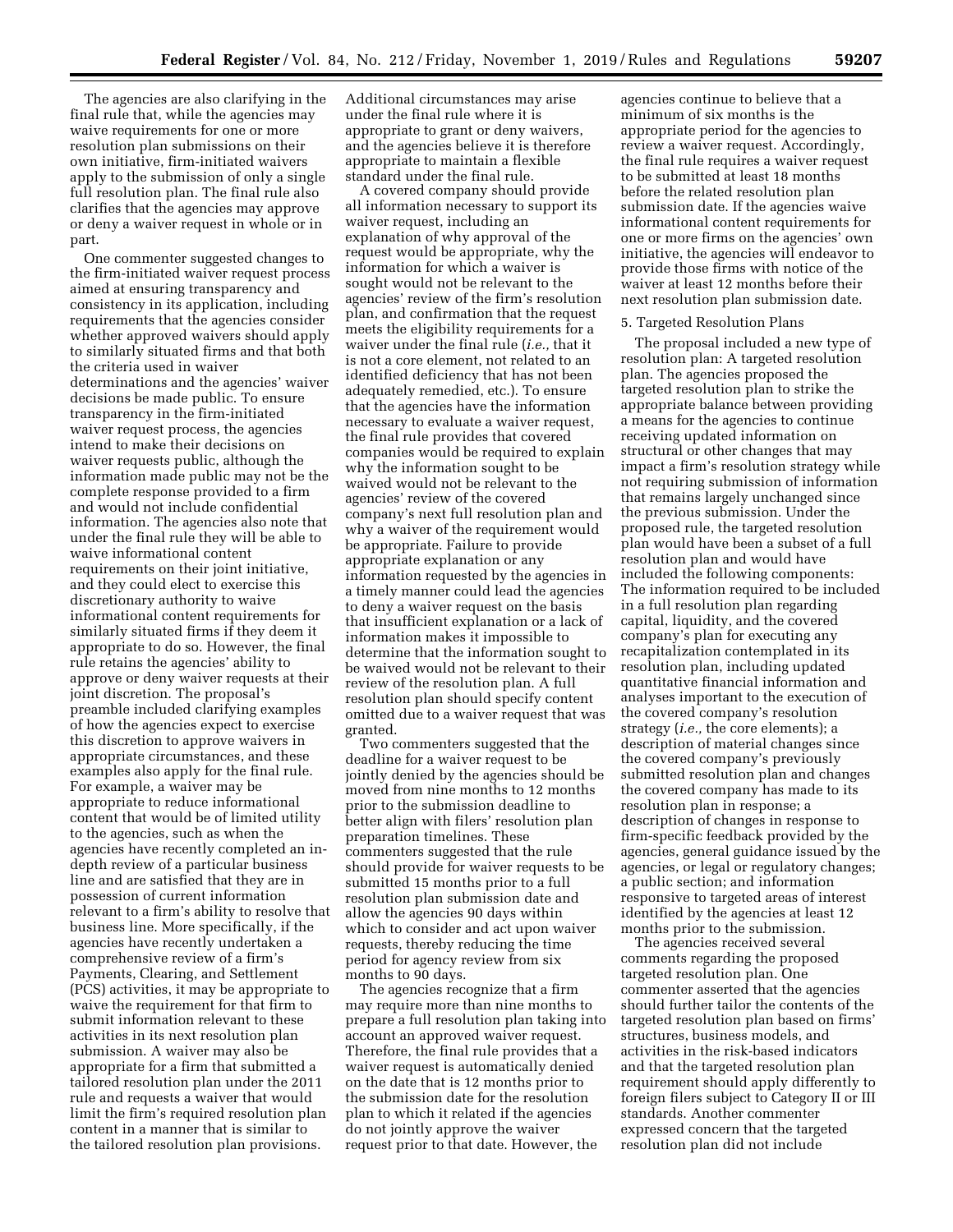significant elements, such as booking and trading practices for derivatives, trading exposure limits, and relationships with counterparties, and that targeted resolution plans are untested. Another commenter expressed concerns that the proposal's requirement for biennial filers and triennial full filers to alternate between full and targeted resolution plans would not be sufficient to capture important information about resolvability given the speed with which firms can change. Another commenter suggested that the agencies clarify that targeted areas of interest identified by the agencies would not require information that is wider in scope or depth than the information required for a full resolution plan.

The agencies are finalizing the elements of the targeted resolution plan as proposed, other than requiring a firm to affirm that no material change has occurred, if applicable, and clarifying that a targeted information request will be made in writing.35 Regarding the request for further tailoring of the targeted resolution plan requirement, the targeted resolution plan is already tailored to capture the core elements and key informational content most

critical to helping ensure orderly resolution in bankruptcy, and to the extent additional tailoring is needed, the agencies can provide it through agencyinitiated waivers and targeted information requests. Accordingly, the agencies believe that the final rule will facilitate appropriate tailoring of informational content requirements. The agencies also note that they will continue to communicate their tailored expectations for resolution plan content through firm-specific feedback.

Regarding commenters' concerns that the targeted resolution plan does not include certain important elements, the agencies have found, based on their experience reviewing resolution plans, that the information that would be contained in the proposed targeted resolution plan is the information that is most important to assessing firms' resolvability, including the information that has the tendency to change with the most frequency. While information about other topic areas may be relevant to resolvability, the agencies believe it is appropriate to receive this other information on a less frequent basis through full resolution plan submissions. The agencies note that targeted resolution plans must also address material changes. Accordingly, a covered company that experiences material changes relating to, for example, its booking and trading practices for derivatives, trading exposure limits, relationships with counterparties, or other activities or characteristics, would be required to include such information in its targeted resolution plan. In addition, the agencies have designed the targeted resolution plan to ensure that they will receive important information that would allow them to review and evaluate potential problem areas, including by allowing the agencies to require firms to respond to targeted information requests, while permitting less frequent submission of information that may have a tendency to remain materially unchanged over time. The agencies' ability to make targeted information requests, require full resolution plan submissions and interim updates, move resolution plan submission dates, and receive notices of extraordinary events provides further means for the agencies to receive additional information from these firms.

Regarding one commenter's request for clarification in relation to the targeted information requests element of the targeted resolution plan, consistent with the proposal, the agencies note that a targeted resolution plan is a subset of a full resolution plan. Accordingly, the information to be provided regarding

areas of focus within a targeted resolution plan would not require submission of information wider in scope than what a full resolution plan requires.

The agencies may, however, request information in greater depth than the firm chose to provide in prior submissions.

# 6. Reduced Resolution Plans

The proposal would have formalized the informational content requirements for the reduced resolution plan. For foreign banking organizations with relatively limited U.S. operations, the reduced resolution plan components were proposed to include: A description of (1) material changes experienced by the covered company since the filing of the covered company's previously submitted resolution plan and (2) changes to the strategic analysis that was presented in the firm's previously submitted resolution plan resulting from material changes, firm-specific feedback provided by the agencies, general guidance issued by the agencies, or legal or regulatory changes. Reduced resolution plans would also contain a public section. The agencies noted that receiving updates of this information would permit them to continue to monitor significant changes in a firm's structure or activities while appropriately focusing the informational components of these firms' resolution plans.

The agencies received several comments on the reduced resolution plan. One commenter suggested that reduced resolution plans would not provide the agencies sufficient information and that agencies may not be able to assess whether a change is material as a result of triennial reduced filers not filing full resolution plans after their initial submissions. Another commenter suggested that firms that had previously been resolution plan filers should not be required to submit a new full resolution plan upon once again becoming a covered company and a new triennial reduced filer. Another commenter suggested that the agencies clarify when triennial reduced filers would be required to submit full resolution plans under the final rule.

The agencies are finalizing the reduced resolution plan as proposed, other than requiring an affirmation that no material change has occurred, if applicable. Taking into account the relative degree of risk posed by these firms, the agencies believe that the reduced resolution plan as proposed generally would capture the information necessary for the agencies to assess triennial reduced filers' resolvability.

<sup>35</sup>The proposal's preamble included clarifying examples of how the agencies expect firms to respond to the core elements informational content requirement, and these examples also apply for the final rule. For firms that have received general guidance from the agencies applicable to their upcoming submissions regarding capital, liquidity, and governance mechanisms, the targeted resolution plans should address these elements consistent with that general guidance. For example, a targeted resolution plan could discuss changes to a firm's methodology for modeling liquidity needs for its material entities during periods of financial stress, as well as changes to the firm's means for providing capital and liquidity to such entities as would be needed to successfully execute the firm's resolution strategy. These updates could, for example, involve changes to triggers upon which the firm relies to execute a recapitalization, including triggers based on capital or liquidity modeling. *See, e.g.,* Guidance for § 165(d) Resolution Plan Submissions by Domestic Covered Companies, 84 FR 1438, 1449 (February 4, 2019); Guidance for 2018 § 165(d) Annual Resolution Plan Submissions By Foreign-based Covered Companies that Submitted Resolution Plans in July 2015, *[https://www.federalreserve.gov/newsevents/](https://www.federalreserve.gov/newsevents/pressreleases/files/bcreg20170324a21.pdf)  [pressreleases/files/bcreg20170324a21.pdf,](https://www.federalreserve.gov/newsevents/pressreleases/files/bcreg20170324a21.pdf) [https://](https://www.fdic.gov/resauthority/2018subguidance.pdf) [www.fdic.gov/resauthority/2018subguidance.pdf.](https://www.fdic.gov/resauthority/2018subguidance.pdf)*  The firms that received this general guidance would be expected to address Resolution Capital Adequacy and Positioning (RCAP), Resolution Liquidity Execution Need (RLEN), and governance mechanisms as part of their updates concerning capital, liquidity, and any plans for executing a recapitalization, respectively. A firm that has not received general guidance is required to describe the capital and liquidity needed to execute the firm's resolution strategy consistent with  $\S$  \_.5(c), (d)(1)(i), (iii), and (iv), (e)(1)(ii), (e)(2), (3), and (5), (f)(1)(v), and (g) of the final rule and, to the extent its resolution plan contemplates recapitalization, the covered company's plan for executing the recapitalization consistent with  $\S$  \_.5(c)(5) of the final rule.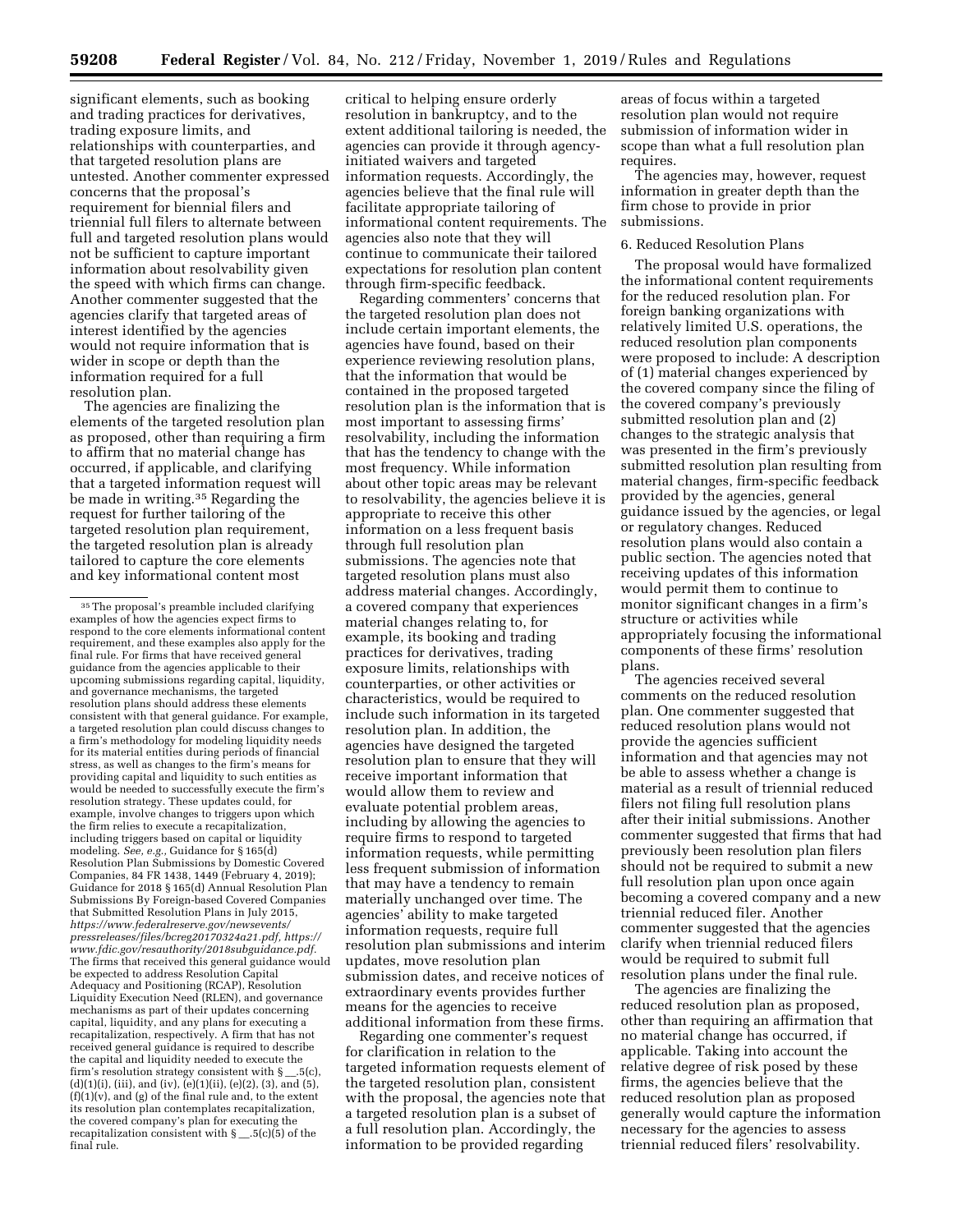The material change requirement in the reduced resolution plan is designed to capture important information relevant to the firm's resolvability, its resolution strategy, and implementation of the resolution strategy. In addition, and as discussed above, the final rule has been revised from the proposal to require that a firm affirmatively state in its resolution plan that no material change has occurred since its prior resolution plan submission if the resolution plan does not identify any material change. The agencies believe this clarification will further help to ensure that firms give due attention to the requirement to identify material changes. Finally, the agencies' ability to require full resolution plan submissions and interim updates, move resolution plan submission dates, and receive notices of extraordinary events provides further means for the agencies to receive additional information from triennial reduced filers.

The final rule also retains the requirement that any firm that was not a covered company on the effective date of the final rule but becomes a triennial reduced filer after the effective date of the final rule submit a full resolution plan as its initial submission, even if the firm was at some point previously subject to resolution planning requirements (*e.g.,* under the 2011 rule). There could be an extended period of time between a firm's previous full resolution plan submission and the time when it again becomes subject to the final rule, rendering the earlier full resolution plan less relevant to the firm's current operations, activities, and structure. The agencies note, however, that a firm would be able to incorporate by reference information from its prior resolution plan that meets the final rule's standard for incorporation by reference. In addition, the agencies are clarifying that full resolution plans filed under the 2011 rule by firms that would continue to be covered companies under the final rule and would be triennial reduced filers under the final rule would be grandfathered for purposes of determining compliance with the requirement that a triennial reduced filer's initial submission be a full resolution plan. Accordingly, those firms would be required to submit reduced resolution plans going forward but would not be required to resubmit a new full resolution plan absent other relevant changes in their circumstances (*e.g.,* becoming subject to Category II or Category III standards).

# 7. Tailored Resolution Plans

Under the 2011 rule, a tailored resolution plan was a means for certain

bank-centric firms to request that their resolution plan submissions focus on nonbank activities that may pose challenges to executing the firm's resolution strategy. Pursuant to the 2011 rule's tailored resolution plan notice requirement, firms were required to apply to the agencies to submit a tailored resolution plan rather than a full resolution plan every year that a submission was required. The agencies' proposal would have eliminated the tailored resolution plan in light of the introduction of the firm-initiated waiver request process and the targeted resolution plan as effective substitutes. The agencies also noted in the proposal that many of the covered companies that were eligible under the 2011 rule to file a tailored resolution plan would no longer be subject to the resolution planning requirement under the final rule or would become triennial reduced filers.

One commenter expressed concern regarding the proposal to eliminate the tailored resolution plan. In particular, the commenter stated that previous tailored resolution plan filers should be grandfathered so that they would not need to apply for a waiver to continue to submit similar submissions under the final rule. As an alternative, the commenter proposed that the agencies limit the scope of these firms' full and targeted resolution plan submissions to nonbank operations. Another commenter asserted that the proposal should be modified to allow for automatic waiver, upon request, from certain informational content requirements for filers that qualified to submit tailored resolution plans under the 2011 rule.

The agencies are finalizing the proposal to eliminate the tailored resolution plan type. As explained in the proposal, the agencies expect that the firm-initiated waiver request process and targeted resolution plan requirements will be effective substitutes for the tailored resolution plan and will allow the agencies to appropriately tailor informational content requirements, taking into account the relative mix of banking and non-banking activities for particular filers. Accordingly, the agencies believe that it is unnecessary to retain the tailored resolution plan in the final rule.

# *C. Critical Operations Methodology and Reconsideration Process*

Under the final rule, and consistent with the 2011 rule, a critical operation is an operation the failure or discontinuance of which would pose a threat to the financial stability of the United States. The 2011 rule provides

for critical operations to be identified by the firms or at the agencies' joint direction. As part of their rule implementation and supervision efforts, the agencies have developed a process and methodology for jointly identifying critical operations and have made certain critical operations identifications. In recognition that financial markets and firms change over time, the agencies proposed establishing a periodic, comprehensive review of critical operations identifications by both the agencies and covered companies to ensure that resolution planning reflects current operations and markets and appropriately focuses on areas vital to financial stability.

1. Identification by Covered Companies and Methodology Requirement

Many covered companies have incorporated into their resolution planning frameworks a procedure for identifying critical operations, and the agencies proposed requiring biennial filers and triennial full filers to maintain a process for identifying critical operations on a scale that reflected the nature, size, complexity, and scope of their operations. The proposal would have required this process for selfidentification to occur at least as frequently as a covered company's resolution plan submission cycle and be documented in the covered company's corporate governance policies and procedures. In addition, the proposal would have established a process whereby firms that did not currently have identified critical operations could request a waiver from the requirement to maintain a self-identification process and methodology. Firms that selfidentified a critical operation would have been required to notify the agencies if they ceased to identify an operation as a critical operation. Finally, the agencies proposed a conforming definitional change.36

Two commenters suggested that the agencies clarify that the requirement that firms have a process to self-identify critical operations is presumptively waived for any covered company that has previously submitted resolution plans and does not currently have an identified critical operation. Finally, one commenter recommended either eliminating or clarifying the use of the term ''economic functions'' in the

<sup>36</sup>The agencies proposed including a new definition, ''identified critical operations,'' to clarify that critical operations can be identified by either the covered company or jointly identified by the agencies and that until such an operation has been identified by either method, the operation does not need to be addressed as a critical operation in a resolution plan.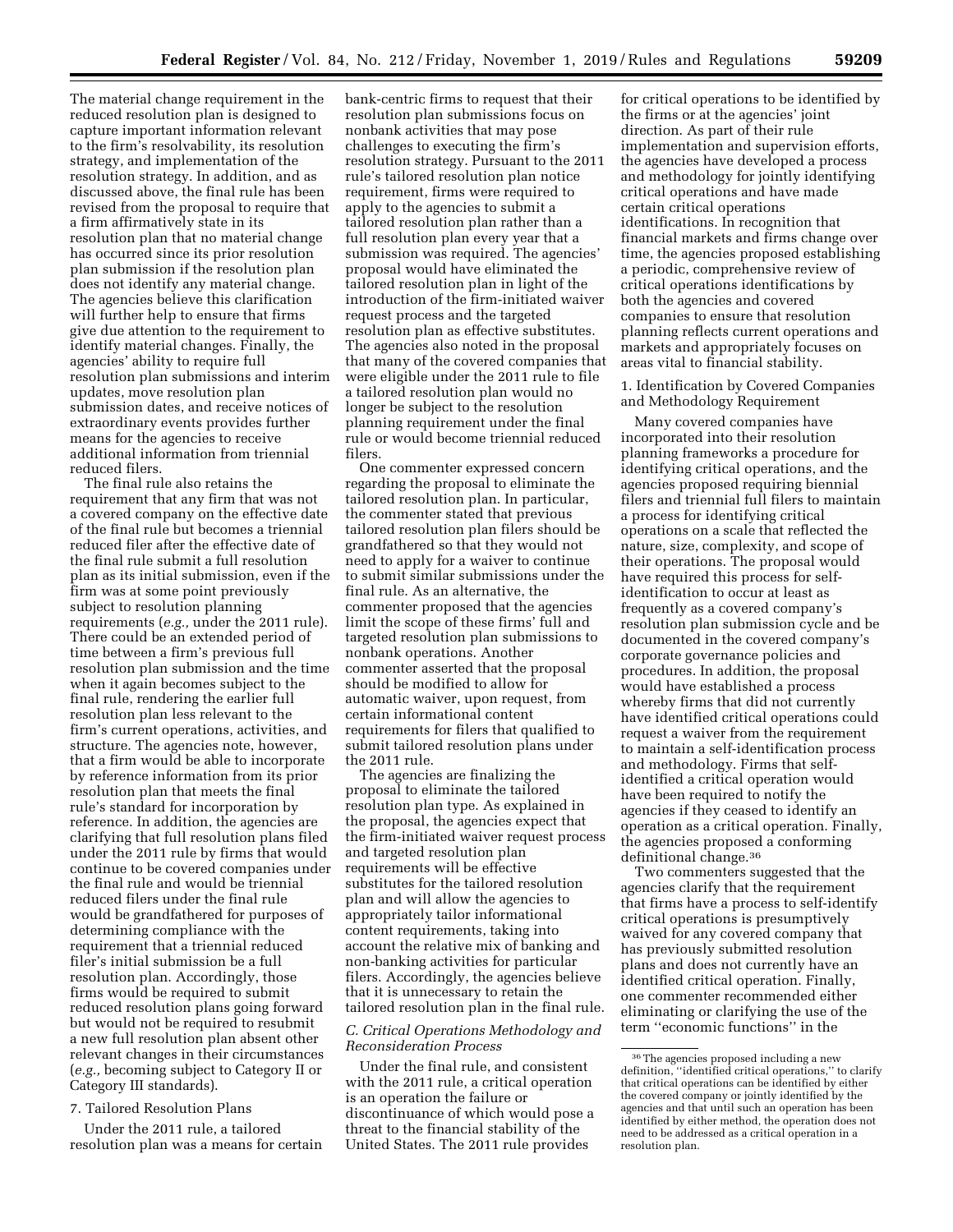agencies' description of a firm's methodology for identifying critical operations.

Consistent with the proposal, under the final rule, biennial filers and triennial full filers must establish and implement a process designed to identify their critical operations. However, after July 1, 2022, the final rule also requires a triennial reduced filer that has an identified critical operation to establish and implement a process designed to identify its critical operations. As under the proposal, in all cases, that process must contain a methodology and consider the nature, size, complexity, and scope of the covered company's operations.

Under the final rule, triennial reduced filers with identified critical operations will be required to establish and implement a process to identify critical operations, but only after they are required to submit their next resolution plans in 2022. Where a firm has an identified critical operation, it may be the case that it has additional critical operations such that a periodic review by the firm of its operations that is appropriate to the nature, size, complexity, and scope of its operations could be beneficial. This timing will provide the agencies the opportunity to complete their first joint review of critical operations under the final rule and triennial reduced filers with the opportunity to request reconsideration of any currently identified critical operation in anticipation of their next resolution plan submission.

Also consistent with the proposal, the final rule allows a covered company that has previously submitted a resolution plan and does not have an identified critical operation to request a waiver of the requirement to have a process and methodology to identify its critical operations if it does not have an identified critical operation as of the date the waiver request is submitted.37 Under the proposal, the covered company would have needed to apply for such a waiver at least 15 months before the submission date for that

resolution plan, and waivers would have been automatically granted on the date that was nine months prior to the date that the resolution plan it relates to was due if the agencies did not jointly deny the waiver prior to that date.

Consistent with the changes to the firm-initiated waiver request process for informational content requirements, under the final rule, a request for a waiver from the critical operations process and methodology requirement will be automatically denied on a certain date unless the agencies have jointly approved it before that date. Requiring joint approval of waiver requests will be more consistent with other provisions of the final rule that require joint agency approval.

The agencies recognize that a firm may require more than nine months to prepare a resolution plan taking into account any critical operation the covered company newly identifies and, accordingly, a covered company may need to complete its process more than nine months before its next resolution plan is due. Therefore, the final rule provides that a waiver request is automatically denied on the date that is 12 months prior to the submission date for the resolution plan to which it related if the agencies do not jointly approve the waiver prior to that date. However, the agencies continue to believe that a minimum of six months is the appropriate period for the agencies to review a waiver request. Accordingly, the final rule requires a waiver request to be submitted at least 18 months before the submission date. This timing is consistent with the timing for firm-initiated waiver requests of informational content requirements under the final rule. However, to provide firms with an appropriate period to prepare a waiver request after the agencies' adoption of the final rule with respect to a resolution plan due on or before July 1, 2021, the final rule provides that a waiver request must be submitted at least 17 months before that submission date.

The proposal would have required a covered company to submit a waiver request with respect to each resolution plan submission. The agencies recognize that a covered company that does not have an identified critical operation and has been granted a waiver may not experience any changes between resolution plan submissions that would increase the likelihood of it having a critical operation. Accordingly, to balance the benefits of covered companies engaging in a process to identify their critical operations with the burden placed on covered companies, the final rule provides that

if a critical operations waiver request is granted, the waiver will remain effective until the covered company is required to submit its next full resolution plan. For example, if a triennial full filer submits a waiver request in connection with a full resolution plan that is due on or before July 1, 2024 and the request is approved, the waiver would be effective for the July 1, 2024 full resolution plan submission and the firm's next regularly scheduled targeted resolution plan due on or before July 1, 2027. To continue the effectiveness of the waiver, the covered company would need to submit a new waiver request at least 18 months before its next regularly scheduled full resolution plan due on or before July 1, 2030. Similarly, if a triennial full filer submits a waiver request in connection with a targeted resolution plan and the request is granted, the waiver would be effective for only that targeted resolution plan and not its next full resolution plan.

The agencies recognize a foreign firm may not first determine the category of standards to which it is subject (and, accordingly, whether it is a triennial full filer or a triennial reduced filer) until after the date by which a triennial full filer would need to submit a waiver request with respect to its resolution plan due on or before July 1, 2021. Therefore, the final rule exempts each foreign triennial full filer from the requirement to establish and implement a process and methodology designed to identify their critical operations with respect to its resolution plan due on or before July 1, 2021 if the foreign firm does not have an identified critical operation as of the date by which the waiver would have had to be submitted for this resolution plan submission (*i.e.,*  17 months before the resolution plan submission date).

In addition, the agencies are clarifying the final rule by eliminating usage of the term ''economic function,'' as suggested by the commenter. However, consistent with the preamble to the proposed rule, the agencies note that the types of operations that may be critical operations include, but are not limited to, the core banking functions of deposit taking; lending; payments, clearing and settlement; custody; wholesale funding; and capital markets and investment activities. In general, an operation is most likely to be a critical operation of the firm where both (a) a market or activity engaged in by the firm is significant to U.S. financial stability and (b) the firm is a significant provider or participant in such a market or activity. Factors relevant for determining whether a market or activity is significant to U.S. financial stability, or

 $^{\rm 37}\!$  The proposal's preamble included clarifying examples of why a waiver may be appropriate, and these examples also apply for the final rule. For example, for a covered company that has not experienced any significant changes in its business, operations, or organizational structure since its most recent resolution plan, a waiver request that so states, with reasonable supporting detail, could provide sufficient information for the agencies to evaluate the request. Alternatively, if one of a covered company's operations gained significant market share since it submitted its most recent resolution plan submission, the waiver request should include this information, a description of the operation, and a discussion of why this change would not warrant the development of a methodology for identifying critical operations.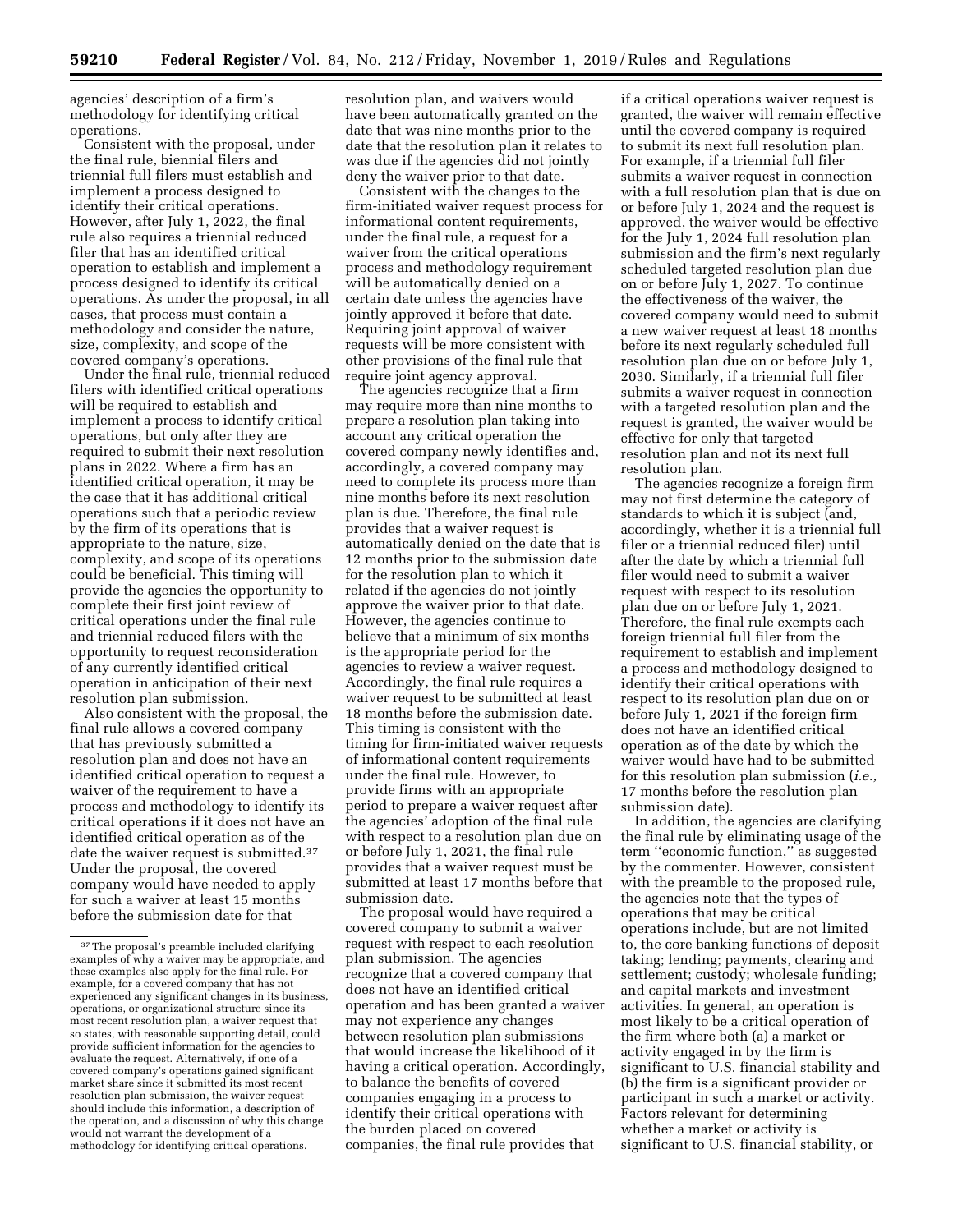whether a firm is a significant provider or participant in such a market or activity, may include substitutability, market concentration, interconnectedness, and the impact of cessation. The firm's analysis should focus on the significance of the activity to U.S. financial stability, not whether a particular activity is significant for a foreign parent or other foreign affiliates of the firm.38 The process undertaken by a firm in completing such an analysis should be commensurate with the nature, size, complexity, and scope of its operations.39

# 2. Identification by Agencies and Requests for Reconsideration

Under the proposal, the agencies would have reviewed the operations of covered companies at least every six years to determine whether any new operations should be identified as critical or any prior identifications should be rescinded. The proposal provided that, when the agencies identified an operation as critical, the covered company would have been required to treat the operation as an identified critical operation in future resolution plans, unless the identification occurred within six months of a firm's resolution plan submission date. In addition, the proposal would have permitted a covered company to request that the agencies reconsider a jointly made critical operation identification. The agencies generally would have been required to complete their assessment of the request within 90 days after receipt of the request, if the request were made at least 270 days before the firm's next resolution plan submission deadline.

Commenters were generally supportive of efforts to codify the critical operations identification processes. Some commenters suggested that the agencies modify the timeline for de-identification of a critical operation identified by the agencies.40 A commenter also suggested that the deadline for the agencies to be able to

identify a new critical operation be 12 months prior to a submission deadline, instead of six months, as proposed.

The agencies are adopting the proposed provisions related to the identification of critical operations by the agencies with revisions that address certain concerns raised by commenters.41 Consistent with the proposal, the final rule permits the joint identification and rescission of critical operations by the agencies at any time and the agencies will review all identified critical operations and the operations of firms for consideration as critical operations at least every six years. The agencies recognize that a firm may require time to revise its resolution plan to take into account a newly identified critical operation. Therefore, consistent with commenters' feedback, a covered company will be required to treat a critical operation as an identified critical operation only if the joint identification is made at least 12 months before the resolution plan submission date. The agencies believe 12 months is a reasonable period for a firm to assess the identified critical operation and adjust its resolution plan. To align with this notice period, the agencies will endeavor to complete their first joint review under the final rule of the operations of covered companies at least 12 months prior to the 2021 resolution plan submission date.

Finally, the agencies are adopting a modified process whereby firms can request that the agencies reconsider a jointly identified critical operation. Under the final rule, a firm may request reconsideration of a jointly identified critical operation at any time. If a firm requests reconsideration at least 18 months prior to its next resolution plan submission date, the agencies will generally complete their review no later than 12 months before that resolution plan submission date. However, the agencies may request additional information, in which case the agencies will complete their review no later than the later of (a) 90 days after the submission of all requested information and (b) 12 months before the resolution plan submission date. This generally aligns the timing for requests for reconsideration with the timing under the final rule for waiver requests of the requirement to establish and implement a process designed to identify critical operations and firm-initiated waiver requests of informational content requirements.

The agencies retain discretion to defer consideration of a reconsideration

request submitted less than 18 months before a resolution plan submission date until after the covered company's next submission. If the agencies do not defer consideration of the reconsideration request, the agencies intend to communicate with the firm regarding the timing of the agencies' response. If the agencies defer consideration of a request submitted less than 18 months before a resolution plan submission date, the agencies will generally complete their review no later than 12 months before the next resolution plan submission date that follows that resolution plan submission date.

The agencies understand commenters' concerns regarding the de-identification timeline, and have revised and lengthened the process to provide covered companies with additional notice of new identifications prior to a resolution plan submission date. However, the agencies decline to adopt the commenters' request for an automatic rescission of a critical operations identification if a request is submitted at least 15 months before the firm's next resolution plan is due and the agencies have not acted within three months. A firm's initial request for deidentification may be incomplete or unclear, and critical operations identifications may raise complex issues that require substantial time to consider. Accordingly, the agencies may require more than 90 days to make an informed decision regarding whether an operation should be de-identified. The agencies believe the final rule adequately balances covered companies' need for certainty prior to a resolution plan submission date with the need to carefully assess critical operations identifications.

# *D. Clarifications to the 2011 Rule*

1. Resolution Strategy for Foreign-based Covered Companies

The 2011 rule does not specify the assumptions a foreign banking organization should make with respect to how resolution actions it takes outside of the United States should be addressed in its resolution plan. The proposal, consistent with general guidance that the agencies have previously provided,42 would have

<sup>38</sup>Where a firm's operation, such as U.S. dollar deposit taking, is significant to the firm, but the failure or discontinuance of that activity would not pose a threat to the financial stability of the United States, that operation would not be an identified critical operation under the final rule.

<sup>39</sup>For a foreign firm, the critical operations identification process and methodology should be commensurate with the nature, size, complexity, and scope of its U.S. operations.

<sup>40</sup>Specifically, the commenters suggested requiring a request for de-identification to be filed no later than 15 months before the next resolution plan submission is due; mandating that the agencies make a decision within 90 days of receipt of the request; and deeming the request approved if not denied by one year prior to the resolution plan submission date.

<sup>41</sup>The agencies are also adopting the proposed term, ''identified critical operations.''

<sup>42</sup>*See* Guidance for 2018 § 165(d) Annual Resolution Plan Submissions By Foreign-based Covered Companies that Submitted Resolution Plans in July 2015, *[https://www.federalreserve.gov/](https://www.federalreserve.gov/newsevents/pressreleases/files/bcreg20170324a21.pdf)  [newsevents/pressreleases/files/](https://www.federalreserve.gov/newsevents/pressreleases/files/bcreg20170324a21.pdf) [bcreg20170324a21.pdf,](https://www.federalreserve.gov/newsevents/pressreleases/files/bcreg20170324a21.pdf)* p. 4, *[https://www.fdic.gov/](https://www.fdic.gov/resauthority/2018subguidance.pdf) [resauthority/2018subguidance.pdf,](https://www.fdic.gov/resauthority/2018subguidance.pdf)* p. 4 and *[https://](https://www.federalreserve.gov/newsevents/pressreleases/bcreg20180129a.htm) [www.federalreserve.gov/newsevents/pressreleases/](https://www.federalreserve.gov/newsevents/pressreleases/bcreg20180129a.htm)  [bcreg20180129a.htm,](https://www.federalreserve.gov/newsevents/pressreleases/bcreg20180129a.htm) [https://www.fdic.gov/news/](https://www.fdic.gov/news/news/press/2018/pr18006.html)  [news/press/2018/pr18006.html](https://www.fdic.gov/news/news/press/2018/pr18006.html).*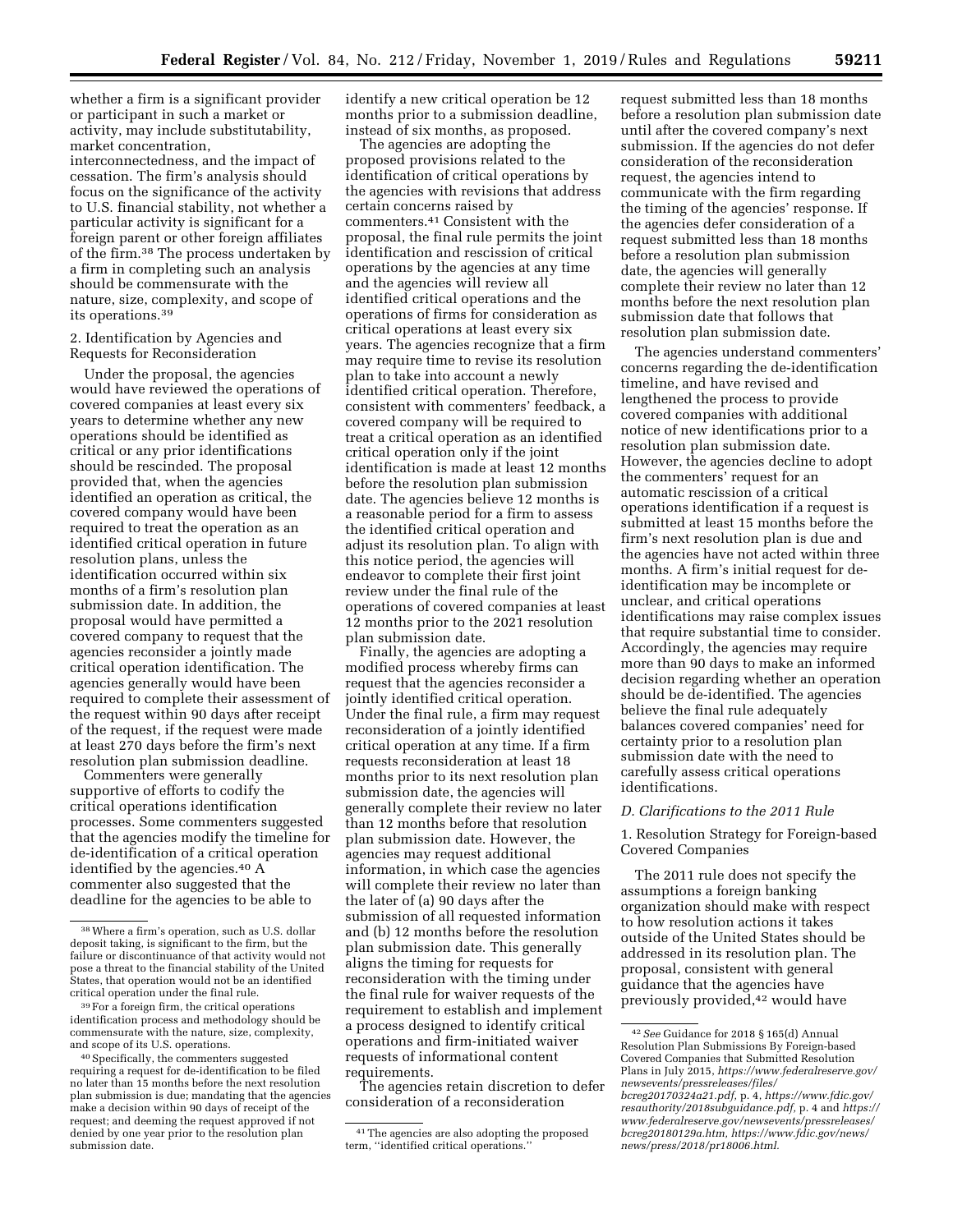clarified that covered companies that are foreign banking organizations should not assume that the covered company takes resolution actions outside of the United States that would eliminate the need for any U.S. subsidiaries to enter into resolution proceedings.

One commenter asserted that the agencies should better align U.S. resolution planning with home country resolution strategy by recognizing the development of single point of entry strategies, total loss absorbing capacity, and other improved resolvability measures implemented by international banks. Although the agencies recognize that foreign banking organizations may have home-country resolution strategies under which U.S. entities are not planned to enter resolution, the Dodd-Frank Act requires firms to plan for the failure of their U.S. operations. General guidance and firm-specific feedback have taken into account resolution plan resolvability improvements made by foreign banking organizations. Accordingly, the final rule includes this clarification as proposed.

2. Covered Company in Multi-Tier Foreign Banking Organization Holding Companies

The definition of covered company in the 2011 rule includes the top tier entity in a multi-tier holding company structure of any foreign bank or company that is a bank holding company or is treated as a bank holding company under section 8(a) of the International Banking Act of 1978. There is no benefit to the agencies in obtaining resolution plan information relating to a top tier holding company that is, for example, a government, sovereign entity, or family trust. The agencies previously addressed this issue on a case-by-case basis and proposed including a formal process in the proposal by which the agencies would identify a subsidiary in a multi-tiered FBO holding company structure to serve as the covered company that would be required to submit the resolution plan. The agencies did not receive comment on this provision and are adopting the clarification as proposed.

3. Removal of the Incompleteness Concept and Related Review

The 2011 rule includes a requirement that the agencies review a resolution plan within 60 days of submission and jointly inform the covered company if the resolution plan is informationally incomplete or additional information is required to facilitate review of the resolution plan. This process has not led to resubmissions in recent years, and

the proposal would have removed it. The agencies received one comment in support of this provision, and the agencies are removing the incompleteness concept and related review as proposed for the reasons stated in the proposal.

# 4. Assessment of New Covered Companies

The 2011 rule provides that covered company status for a foreign banking organization may be based on annual or quarterly reports, depending on availability of such reports, but does not clarify whether firms that file quarterly reports would be assessed for covered company status on a quarterly or annual basis. The proposal would have clarified that a foreign banking organization's status as a covered company would be assessed quarterly for foreign banking organizations that file the Federal Reserve's Form FR Y–7Q (FR Y–7Q) on a quarterly basis and annually for foreign banking organizations that file the Y–7Q on an annual basis only. In each case, the assessment would have been based on total consolidated assets as averaged over the preceding four calendar quarters as reported on the FR Y–7Q.

In addition, the proposal would also have addressed the process for assessing a firm whose assets have grown due to a merger, acquisition, combination, or similar transaction for covered company status. Under these circumstances, the agencies would have the discretion to alternatively consider, to the extent and in the manner the agencies jointly consider appropriate, the relevant assets reflected on the one or more of the four most recent reports of the precombination entities (the FR Y–9C in the case of a U.S. firm and the FR Y– 7Q in the case of a foreign banking organization). The agencies did not receive comment on these provisions and are adopting the clarifications as proposed.

5. Timing of New Filings, Firms That Change Filing Categories

To address the new filing cycles for biennial, triennial full, and triennial reduced filers, the proposal included related modifications to the timing of the initial submission for new filers. The proposal also included a reservation of authority permitting the agencies to require the initial resolution plan earlier than the date of the filing group's next filing, so long as the submission deadline would have been at least 12 months from the date on which the agencies jointly determined to require the covered company to submit its resolution plan. Similarly, the

proposal specified the timing and type of resolution plan a firm would be required to submit if it changed groups (*e.g.,* a triennial reduced filer becomes a triennial full filer or a triennial full filer becomes a triennial reduced filer). The agencies received no comments on these changes and are finalizing them as proposed with technical changes to clarify that the relevant date for these timing provisions is the date as of which the covered company became a covered company or a member of a filing group.

6. Clarification of the Mapping Expectations for Foreign Banking Organizations

The proposal would have amended the language governing the expectations regarding the mapping of intragroup interconnections and interdependencies by foreign banking organizations. The proposal also would have clarified that foreign banking organizations would be expected to map (a) the interconnections and interdependencies among their U.S. subsidiaries, branches, and agencies, (b) the interconnections and interdependencies between these U.S. entities and any critical operations and core business lines, and (c) the interconnections and interdependencies between these U.S. entities and any foreign-based affiliates. The agencies did not receive comment on these provisions and are adopting the clarifications regarding mapping expectations for foreign banking organizations as proposed.

# 7. Standard of Review

In reviewing resolution plans, the agencies have identified ''deficiencies'' and ''shortcomings'' in resolution plans and have issued firm-specific feedback letters to covered companies describing the rationale for the findings and suggesting potential alternatives for how the identified deficiencies and shortcomings could be addressed. While the agencies have defined these terms in a public statement,<sup>43</sup> they are not defined in the 2011 rule. To provide an opportunity for public comment on these terms and a clearer articulation of the standards the agencies apply in identifying deficiencies and shortcomings, the agencies proposed defining a deficiency and a shortcoming. In addition, the agencies proposed continuing to require a covered company that was assessed to have a deficiency to submit a revised resolution plan to the agencies addressing the deficiency within 90

<sup>43</sup>Resolution Plan Assessment Framework and Firm Determinations (2016), April 13, 2016, *[https://](https://www.fdic.gov/news/news/press/2016/pr16031a.pdf)  [www.fdic.gov/news/news/press/2016/pr16031a.pdf.](https://www.fdic.gov/news/news/press/2016/pr16031a.pdf)*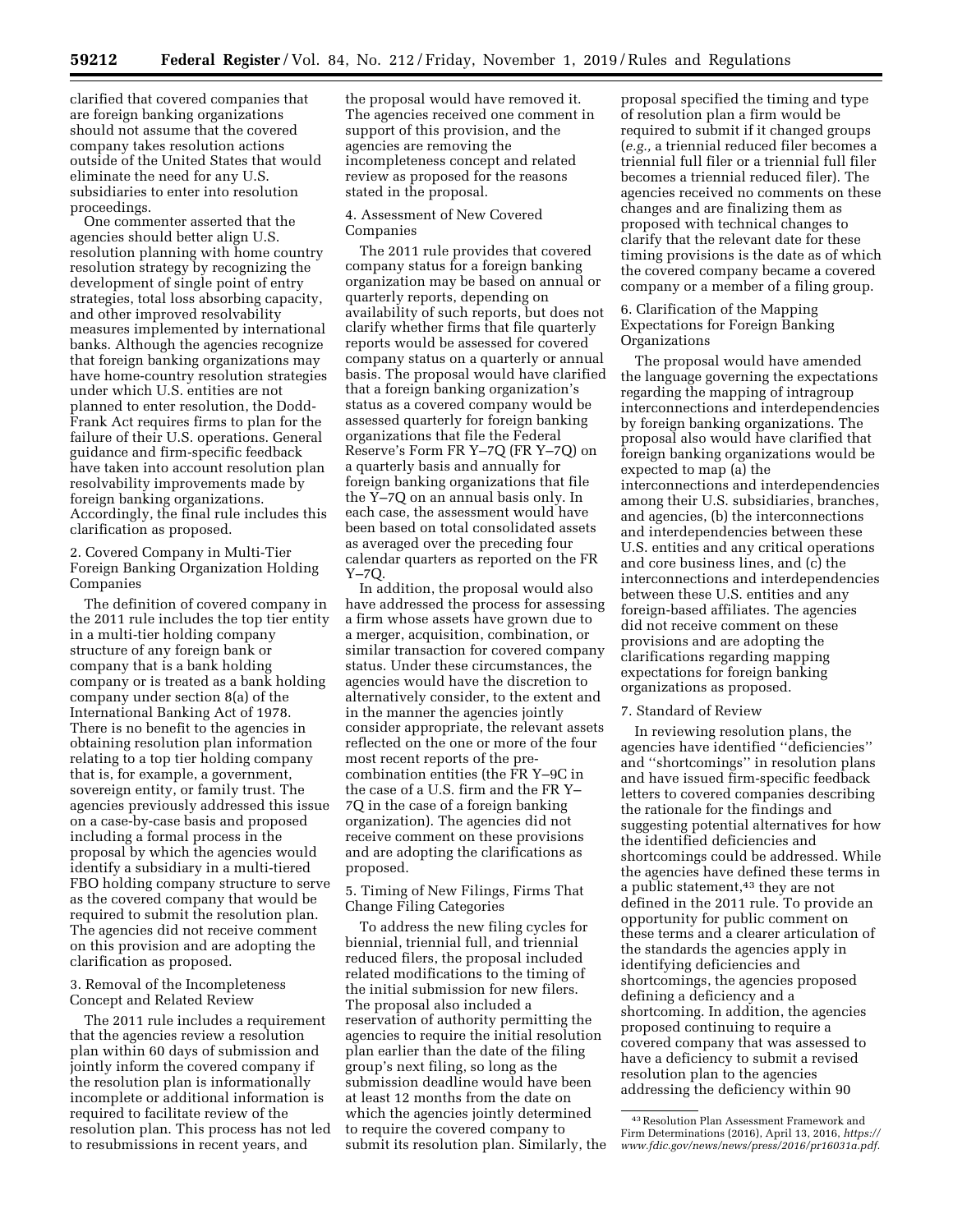days of receiving notice of the deficiency, consistent with the 2011 rule. The agencies received one comment in support of the proposal's timeline for requiring a firm to respond to a notice of deficiency, and the agencies are adopting the definitions of deficiency and shortcoming, and the related standard of review, as proposed.

8. Deletion of ''Deficiencies'' Relating to Management Information Systems

The 2011 rule requires a resolution plan to include information about a covered company's management information systems, including a description and analysis of the system's ''deficiencies, gaps or weaknesses'' in the system's capabilities. The proposal would have deleted the term ''deficiencies'' from this informational content requirement solely to avoid confusion with the proposal's new definition of ''deficiencies'' in the proposal, and not to change the informational content requirement relating to a covered company's management information systems. The agencies did not receive comment on this provision and are adopting the clarification as proposed.

# 9. Incorporation by Reference

Similar to the 2011 rule, the proposal would have continued to allow a covered company to incorporate by reference information from its previously submitted resolution plans, subject to certain restrictions. The proposal would have required the referenced information to remain accurate in all respects that are material to the covered company's resolution plan, and the incorporated information would remain subject to the contemporaneous certification requirement. The agencies intended that this clarification regarding the material accuracy of referenced information provide covered companies greater flexibility in their ability to incorporate by reference information, thereby reducing duplication and further streamlining the resolution planning process. One commenter supported this clarification and the proposed expanded ability of firms to utilize incorporation by reference, and the agencies are adopting the clarification as proposed.

E. Technical and Conforming Changes From the Proposal

In addition to the changes to the proposal described above, the final rule includes technical and conforming changes for purposes of clarity and consistency. For example, the final rule clarifies that firms are required to submit a resolution plan on or before

the applicable submission date. The technical and conforming changes have no substantive effect on the final rule as compared to the proposal.

# F. Board Delegation of Authority

The Board has delegated to its Director of Supervision and Regulation, or his or her delegatee, in consultation with the General Counsel, or his or her delegatee, the authority to identify on behalf of the Board a holding company in a multi-tiered holding company to satisfy the requirements that apply to a covered company under the final rule, to the extent such identification is consistent with the criteria specified in the final rule and does not raise any significant legal, policy, or supervisory concerns.

# **IV. Effective Date and Transition Period**

The effective date of the final rule is [60 days after publication in the **Federal Register**]. Financial institutions that are covered companies under the final rule are required to comply with the final rule beginning on the effective date.

The requirements for covered companies' initial resolution plans under the final rule will be determined based on their categorization under the tailoring rules on October 1, 2020, which is after the first date foreign banking organizations are required to submit reports including data for purposes of their categorization based on their combined U.S. operations under the tailoring rules.44 In particular, firms that are covered companies as of the effective date of the final rule are required to submit their initial and subsequent resolution plans under the final rule as follows:

*Biennial filers (all firms subject to Category I standards):* Covered companies that are biennial filers on October 1, 2020 are required to submit their next resolution plans on or before July 1, 2021, unless a firm changes its filing group before July 1, 2021. This submission will be a targeted resolution plan. Thereafter, the biennial filers will alternate between filing full and targeted resolution plans on a biennial basis.

*Triennial full filers (all firms subject to Category II or Category III standards):*  Covered companies that are triennial full filers on October 1, 2020 are required to submit targeted resolution plans on or before July 1, 2021, unless a firm changes its filing group before July 1, 2021. The proposal would have required these firms to submit a full resolution plan on or before July 1,

2021. The agencies recognize a foreign firm may not first determine the category of standards to which it is subject (and, accordingly, whether it is a triennial full filer or a triennial reduced filer) until after the date by which a triennial full filer would need to submit a firm-initiated waiver request of informational content requirements for a full resolution plan due on or before July 1, 2021. To provide clarity to covered companies during this transition period, the final rule requires all triennial full filers to submit a targeted resolution plan on or before July 1, 2021. Thereafter, the triennial full filers will alternate between filing full and targeted resolution plans on a triennial basis.

For firms with outstanding shortcomings or deficiencies, the agencies' expectations regarding remediation and related timelines established by the agencies continue to apply. For example, the four foreign banking organizations that received firm-specific feedback letters on December 20, 2018 (Barclays plc, Credit Suisse Group AG, Deutsche Bank AG, and UBS Group AG) are expected to address their shortcomings and complete their respective project plans by July 1, 2020, as provided in the agencies' firm-specific feedback letters. Consistent with prior communications to these firms, they are required to submit resolution plans on or before July 1, 2020 that may be limited to describing changes that the firms have made to their July 2018 resolution plans to address shortcomings identified in those resolution plans.45

Likewise, consistent with previous communications to Northern Trust Corporation, it is required to provide an interim update, as specified in the agencies' joint March 29, 2019 firmspecific feedback letter, concerning its projects to address the liquidity shortcoming identified in its 2015 resolution plan.

*Triennial reduced filers (all other filers):* Covered companies that are triennial reduced filers on October 1, 2020 must submit their initial reduced resolution plans under the final rule on

<sup>44</sup>Top-tier foreign banking organizations will report the FR Y–15 on behalf of their U.S. intermediate holding company and combined U.S. operations using data as of June 30, 2020.

<sup>45</sup>As the final rule makes clear, the requirement to submit a resolution plan on or before July 1, 2020 does not affect the timing or type of resolution plans required to be submitted as described above. The applicable date for completion of the following activities remains July 1, 2020: (i) The resolvability enhancement initiatives identified in the agencies' 2018 firm-specific feedback letters, and (ii) any additional enhancement initiatives identified in the July 2018 resolution plan submission or in writing by firm management during the 2018 resolution plan review. In connection with their July 1, 2020 submissions, the firms should provide an update concerning these initiatives.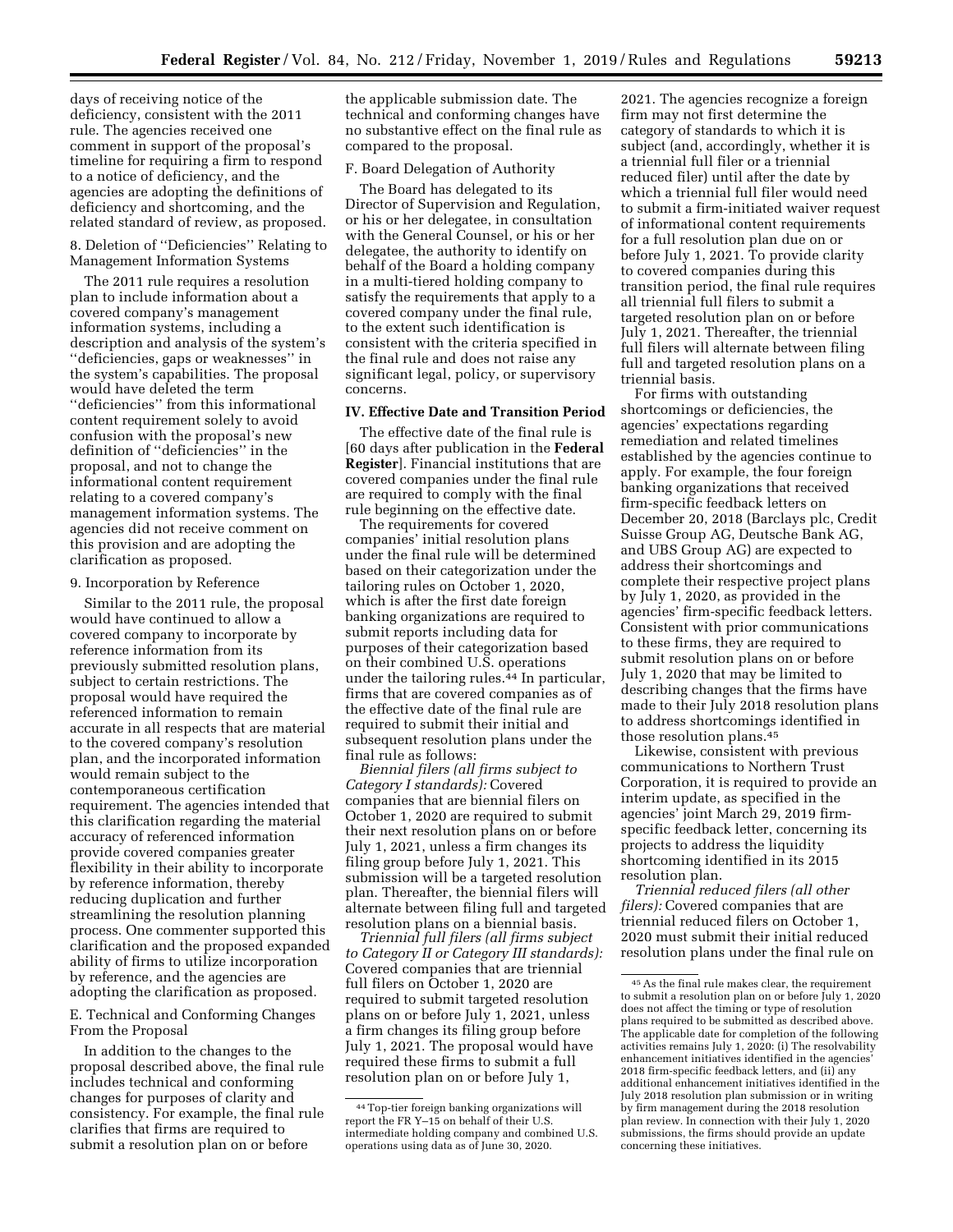or before July 1, 2022, unless a firm changes its filing group before July 1, 2022. Thereafter, they are required to submit reduced resolution plans on a triennial basis.

#### **V. Impact Analysis**

The final rule will modify the expected costs imposed by the 2011 rule while seeking to preserve the benefits to U.S. financial stability provided by the 2011 rule. The economic effects of the final rule are driven by the changes in the reporting costs related to resolution plan submissions.

Consistent with EGRRCPA, the final rule changes the asset thresholds at which all firms are required to file resolution plans from \$50 billion to \$250 billion in total consolidated assets. The final rule also requires the submission of resolution plans by certain firms with \$100 billion or more and less than \$250 billion in total consolidated assets, including those that have certain risk-based indicators. As of March 31, 2019, firms with \$50 billion or more and less than \$100 billion in total consolidated assets accounted for less than 2 percent of total U.S. industry assets, and firms with \$100 billion or more and less than \$250 billion in total consolidated assets accounted for 18 percent of total U.S. industry assets.46 The net impact of these threshold changes would reduce the number of U.S. filers from 23 to 12 and the number of foreign banking organization filers from 86 to 62.47 This reduction in resolution plan filers decreases costs as fewer firms would be required to prepare plans.

The final rule also seeks to minimize the impact of this change on benefits to U.S. financial stability provided from resolution plan filings by maintaining filing requirements for certain firms with \$100 billion or more and less than \$250 billion in total consolidated assets, including those that have certain riskbased indictors.

The final rule also reduces the frequency of required resolution plan submissions for the remaining resolution plan filers, including the largest and most complex resolution plan filers, by extending the default filing cycle between resolution plan submissions. The final rule modifies the filing cycle to every two years for the U.S. GSIBs and certain systemically

important nonbank financial companies and to every three years for all other resolution plan filers. This change formalizes a practice that has developed over time to extend firms' resolution plan submission dates to allow at least two years between resolution plan submissions and should reduce costs.

In the August 2018 proposal to extend mandatory Reporting Requirements Associated with Regulation QQ, the estimate of total annual burden for resolution plan filings was estimated to be 1,137,797 hours for 111 resolution plan filers.48 Since then, the number of resolution plan filers has declined to 109, with a current total annual burden of 1,066,086 hours.49 Under the final rule, the revised estimated annual burden, incorporating proposed modifications to the resolution plan rule, is 425,525 hours.<sup>50</sup> At an estimated mean wage of \$56.05 per hour,<sup>51</sup> this reduction in the estimated burden hours has an estimated wage savings of approximately \$35,903,444 per year. Reductions in submission frequency and content could potentially reduce the preparedness of covered companies to execute a rapid and orderly resolution in the event of material financial distress or failure. However, this potential economic effect would be ameliorated by the agencies' authority to require a firm to submit a full resolution plan, interim update, or alter resolution plan submission dates. This authority would address circumstances where the agencies determine that waiting for a firm to submit on its regular submission cycle could present excess risk.

Finally, the final rule is expected to improve efficiency by streamlining the information requirements for the resolution plan submissions: The final rule includes a mechanism for certain firms to request a waiver from certain informational requirements in full resolution plan submissions; introduces a new, more focused resolution plan submission (*i.e.,* targeted resolution plan); and formalizes the conditions and content for reduced resolution plans. These resolution plan modifications are appropriate because the firms' resolution plans have matured and become more stable through multiple submissions. Further, the resolution

plan modifications should reduce the costs of preparing and reviewing the resolution plans without having a material impact on the benefits provided by the resolution plans.

In short, as detailed in this section, the proposal would provide estimated wage savings, to the institutions affected by it, totaling \$35,903,444 due to the reduction of an estimated 640,561 burden hours needed to comply with the final rule. Moreover, firms could reallocate the estimated 640,561 hours used to comply with the final rule to other activities considered to be more beneficial.52 Thus, the total economic benefits of the proposal could be greater than the dollar amount estimated.

# **VI. Regulatory Analysis**

# *A. Paperwork Reduction Act*

Certain provisions of the final rule contain ''collections of information'' within the meaning of the Paperwork Reduction Act of 1995 (44 U.S.C. 3501– 3521) (PRA). In accordance with the requirements of the PRA, the agencies may not conduct or sponsor, and a respondent is not required to respond to, an information collection unless it displays a currently valid Office of Management and Budget (OMB) control number. The agencies reviewed the final rule and determined that it would revise the reporting requirements that have been previously approved by the Board under OMB control number 7100–0346 (Reporting Requirements Associated with Regulation QQ; FR QQ). The Board's information collection will be extended for three years, with revision.

Since the original rule was adopted in 2011, the Board's PRA clearance has accounted for the entire burden associated with the rule even though the Board and the Corporation are both legally authorized to receive and review the Resolution Plans. The agencies have decided to now equally account for the burden associated with this final rule. As a result, the Corporation has submitted to OMB a request to implement, for three years, an information collection in connection with the final rule Resolution Plan submissions that accounts for half of the estimated burden associated with the final rule.

The Corporation has submitted its request to OMB for review and approval under section 3507(d) of the PRA (44 U.S.C. 3507(d)) and section 1320.11 of

<sup>46</sup>Assets as reported on form FR Y–9C for the quarter ending March 31, 2019.

<sup>47</sup>Upon enactment of EGRRCPA on May 24, 2018, firms with total consolidated assets of less than \$100 billion were automatically no longer subject to the resolution planning requirement, reducing the number of U.S. filers and foreign banking organizations filers.

<sup>48</sup>Agency Information Collection Activities: Announcement of Board Approval Under Delegated Authority and Submission to OMB, 83 FR 42296 (August 21, 2018).

<sup>49</sup>As of March 31, 2019.

<sup>50</sup>*See* Section VI.A. for estimated annual hourly burden details.

<sup>51</sup>Mean hourly wages retrieved from the Bureau of Labor and Statistics (BLS), Occupational Employment and Wages May 2017, published March 30, 2018 *[https://www.bls.gov/oes/2017/may/](https://www.bls.gov/oes/2017/may/oes_nat.htm) oes*\_*[nat.htm.](https://www.bls.gov/oes/2017/may/oes_nat.htm)* 

<sup>52</sup>A commenter asserted that firms would likely eliminate (and not repurpose) compliance jobs, resulting in cost savings to the firms, and that these savings will likely only benefit the firms' shareholders and executives. The agencies note that it is speculative how firms will utilize resources no longer needed to comply with the final rule.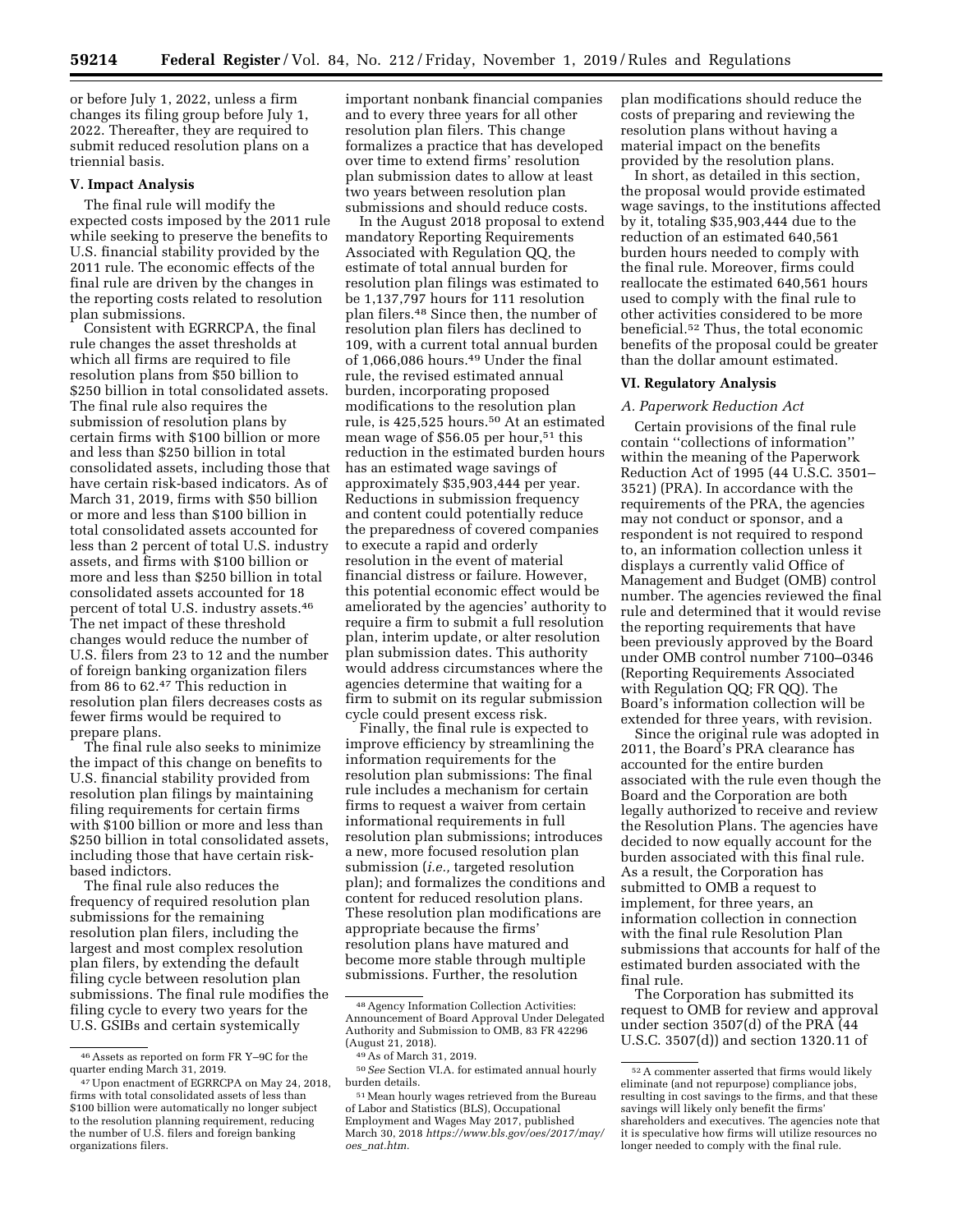OMB's implementing regulations (5 CFR 1320). The Corporation submitted the information collection requirements to OMB at the proposed rule stage. OMB filed a comment assigning the Corporation OMB control number 3064– 0210 and requested that the Corporation make a submission to OMB after the proposed rule is finalized. The Board has reviewed the final rule under the

authority delegated to the Board by OMB. The agencies did not receive any comments on the PRA.

Proposed Information Collection

*Title of Information Collection:*  Reporting Requirements Associated with Resolution Planning. *Agency Form Number:* FR QQ.

*OMB Control Number:* 7100–0346.

*Frequency of Response:* Biennially, Triennially.

*Respondents:* Bank holding companies 53 with assets of \$250 billion or more, bank holding companies with \$100 billion or more with certain characteristics specified in the preamble, and nonbank financial firms designated by the Council for supervision by the Board.

| FR QQ                      | Number of<br>respondents <sup>54</sup> | Annual<br>frequency | Estimated<br>average hours<br>per response | Estimated<br>annual burden<br>hours |
|----------------------------|----------------------------------------|---------------------|--------------------------------------------|-------------------------------------|
| Current <sup>55</sup>      |                                        |                     |                                            |                                     |
| December Filers:           | 71                                     |                     | 60                                         | 4,260                               |
| <b>Tailored Reporters:</b> | 12                                     |                     | 9,000<br>1,130                             | 108,000<br>5,650                    |
| Full Reporters:            | 3<br>6                                 |                     | 26,000<br>2,000                            | 78,000<br>12,000                    |
| Complex Filers:            | 8<br>4                                 |                     | 5679.522<br>55,500                         | 636,176<br>222,000                  |
|                            |                                        |                     |                                            | 1,066,086                           |
| <b>Final Rule</b>          |                                        |                     |                                            |                                     |
| <b>Triennial Full:</b>     | 53                                     |                     | 20                                         | 1.060                               |
| <b>Biennial Filers:</b>    | 4<br>9                                 |                     | 13,135<br>5.667                            | 52.540<br>51,003                    |
|                            | 8<br>2                                 |                     | 40,115                                     | 320,920                             |
|                            |                                        |                     |                                            | 425,525                             |
|                            |                                        |                     |                                            | $-640.561$                          |

The agencies did not receive any comments on their proposed revisions to this information collection. Accordingly, with the exception of minor technical adjustments, the information collection revisions are adopted as proposed in the proposal and replicated in the chart above.

#### *B. Regulatory Flexibility Act*

The Regulatory Flexibility Act (RFA) generally requires that, in connection

55As of March 31, 2019.

with a final rulemaking, an agency prepare and make available for public comment a final regulatory flexibility analysis describing the impact of the proposed rule on small entities.58 However, a regulatory flexibility analysis is not required if the agency certifies that the final rule will not have a significant economic impact on a substantial number of small entities. The Small Business Administration (SBA) has defined ''small entities'' to

59The SBA defines a small banking organization as having \$600 million or less in assets, where an

include banking organizations with total assets of less than or equal to \$600 million that are independently owned and operated or owned by a holding company with less than or equal to \$600 million in total assets.59 For the reasons described below and under section 605(b) of the RFA, the agencies certify that the final rule will not have a significant economic impact on a substantial number of small entities. As of March 31, 2019, there were 4,004

<sup>53</sup>This includes any foreign bank or company that is, or is treated as, a bank holding company under section 8(a) of the International Banking Act of 1978, and meets the relevant total consolidated assets threshold.

<sup>54</sup>Of these respondents, none are small entities as defined by the Small Business Administration (*i.e.,*  entities with less than \$600 million in total assets) *[www.sba.gov/document/support-table-size](http://www.sba.gov/document/support-table-size-standards)[standards.](http://www.sba.gov/document/support-table-size-standards)* 

<sup>56</sup>This estimate captures the annual time that complex domestic filers will spend complying with this collection, given that these filers will only submit two resolution plans over the three-year

period covered by this notice. The estimate therefore represents two-thirds of the time these firms are estimated to spend on each resolution plan submission.

<sup>57</sup>The agencies cannot reasonably estimate how many of the firms that file resolution plans may submit waiver requests, nor how long it would take to prepare a waiver request. Accordingly, the agencies are including this line as a placeholder. To facilitate the split of the burden between the agencies, this placeholder has been adjusted to two estimated annual burden hours in the final rule. 58 5 U.S.C. 601 *et seq.* 

organization's ''assets are determined by averaging the assets reported on its four quarterly financial statements for the preceding year.'' *See* 13 CFR 121.201 as amended by Small Business Size Standards: Adjustment of Monetary-Based Size Standards for Inflation, 84 FR 34261 (July 18, 2019) (effective August 19, 2019). In its determination, the ''SBA counts the receipts, employees, or other measure of size of the concern whose size is at issue and all of its domestic and foreign affiliates.'' *See*  13 CFR 121.103. Following these regulations, the agencies use a covered entity's affiliated and acquired assets, averaged over the preceding four quarters, to determine whether the covered entity is ''small'' for the purposes of RFA.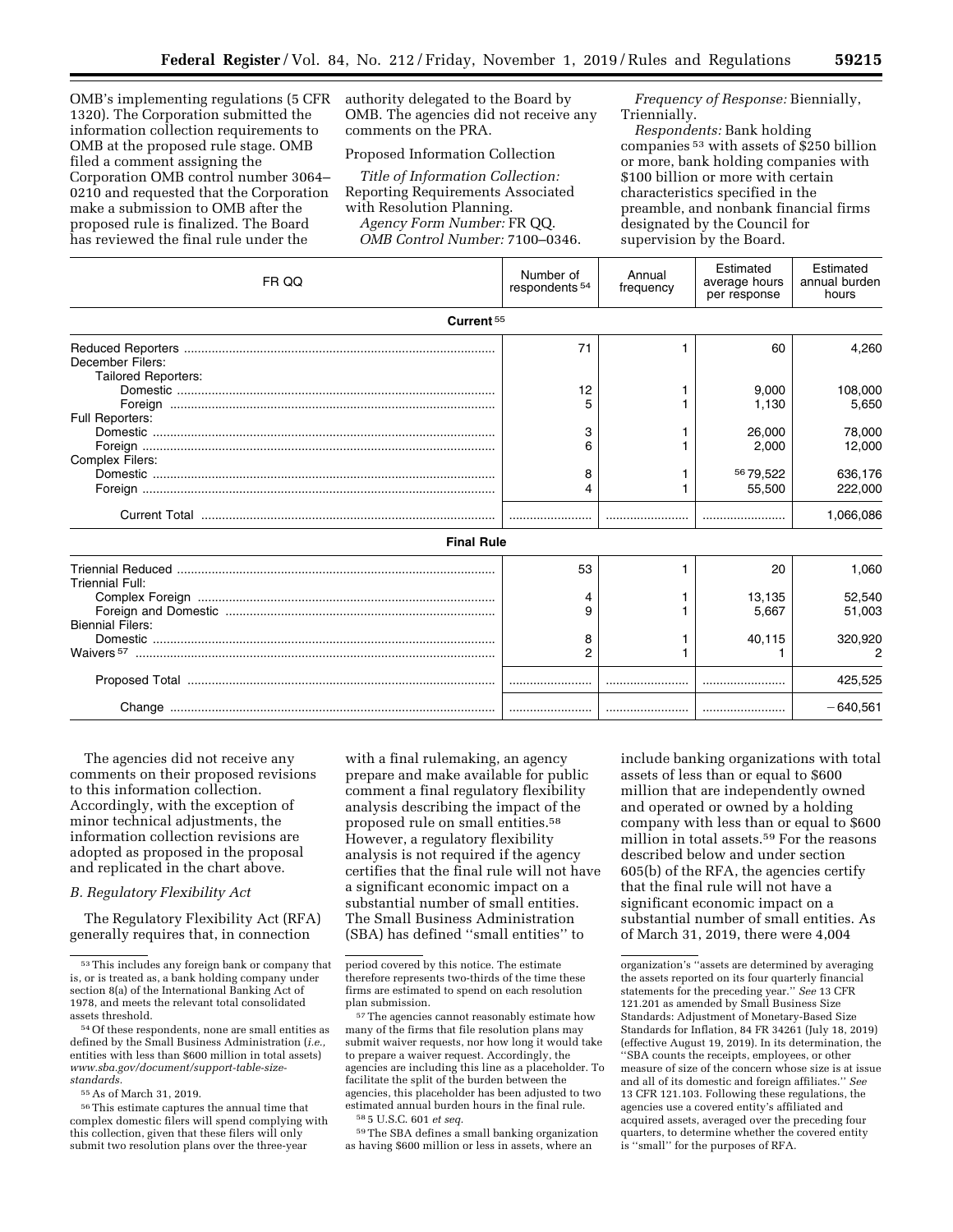insured depository institutions and approximately 3,198 bank holding companies that would fit the SBA's current definition of ''small entity'' for purposes of the RFA.

As discussed in detail above, section 165(d) of the Dodd-Frank Act requires certain financial companies to report periodically to the agencies their plans for rapid and orderly resolution under the Bankruptcy Code in the event of material financial distress or failure. This provision of the Dodd-Frank Act was amended by EGRRCPA in 2018. Specifically, EGRRCPA raised the \$50 billion minimum asset threshold for general application of the resolution planning requirement to \$250 billion in total consolidated assets, and provided the Board with discretion to apply the resolution planning requirement to firms with \$100 billion or more and less than \$250 billion in total consolidated assets. EGRRCPA also provides that any bank holding company, regardless of asset size, that has been identified as a U.S. GSIB under the Board's U.S. GSIB surcharge rule shall be considered a bank holding company with \$250 billion or more in total consolidated assets for purposes of the application of the resolution planning requirement.

In accordance with section 165(d) of the Dodd-Frank Act as amended by EGRRCPA, the Board is amending Regulation QQ 60 and the Corporation is amending part 381 61 to amend the requirement that a covered company periodically submit a resolution plan to the Board and Corporation.62 The final rule also modifies the procedures for joint review of a resolution plan by the agencies. The reasons and justification for the final rule are described in the preamble.

As discussed in the preamble, the final rule applies to covered companies, which include only bank holding companies and foreign banking organizations with at least \$100 billion in total consolidated assets, and nonbank financial companies that the Council has determined under section 113 of the Dodd-Frank Act must be supervised by the Board and for which such determination is in effect. The assets of a covered company substantially exceed the \$600 million asset threshold under which a banking organization is considered a ''small entity" under SBA regulations.<sup>63</sup>

The final rule also applies to a nonbank financial company designated by the Council for supervision by the Board under section 113 of the Dodd-Frank Act, regardless of such a company's asset size. As of the date of the adoption of the final rule, there are no such nonbank financial companies supervised by the Board. Although the asset size of nonbank financial companies may not be the sole determinative factor of whether such companies may pose systemic risks and would be designated by the Council for supervision by the Board, it is one consideration.64 It therefore may be unlikely that a financial firm that is at or below the \$600 million asset threshold would be designated by the Council under section 113 of the Dodd-Frank Act.

Because the final rule is not likely to apply to any company with assets of \$600 million or less, it is not expected to apply to any small entity for purposes of the RFA. The agencies do not believe that the final rule duplicates, overlaps, or conflicts with any other Federal rules.

In light of the foregoing, the Board and the Corporation certify that the final rule will not have a significant economic impact on a substantial number of small entities supervised.

# *C. Riegle Community Development and Regulatory Improvement Act of 1994*

Pursuant to section 302(a) of the Riegle Community Development and Regulatory Improvement Act (RCDRIA),65 in determining the effective date and administrative compliance requirements for new regulations that impose additional reporting, disclosure, or other requirements on insured depository institutions (IDIs), each Federal banking agency must consider, consistent with principles of safety and soundness and the public interest, any administrative burdens that such regulations would place on depository institutions, including small depository institutions, and customers of depository institutions, as well as the benefits of such regulations. In addition, section 302(b) of RCDRIA requires new regulations and amendments to regulations that impose additional reporting, disclosures, or other new requirements on IDIs generally to take effect on the first day of a calendar quarter that begins on or after the date

on which the regulations are published in final form.66

Because the final rule would not impose additional reporting, disclosure, or other requirements on IDIs, section 302 of the RCDRIA therefore does not apply.

#### *D. Plain Language*

Section 722 of the Gramm-Leach-Bliley Act 67 requires the Federal banking agencies to use plain language in all proposed and final rules published after January 1, 2000. The agencies have sought to present the final rule in a simple and straightforward manner, and did not receive any comments on plain language.

# *E. The Congressional Review Act*

For purposes of Congressional Review Act, the OMB makes a determination as to whether a final rule constitutes a ''major'' rule.68 If a rule is deemed a ''major rule'' by the Office of Management and Budget (OMB), the Congressional Review Act generally provides that the rule may not take effect until at least 60 days following its publication.69

The Congressional Review Act defines a ''major rule'' as any rule that the Administrator of the Office of Information and Regulatory Affairs of the OMB finds has resulted in or is likely to result in (A) an annual effect on the economy of \$100,000,000 or more; (B) a major increase in costs or prices for consumers, individual industries, Federal, State, or local government agencies or geographic regions, or (C) significant adverse effects on competition, employment, investment, productivity, innovation, or on the ability of United States-based enterprises to compete with foreignbased enterprises in domestic and export markets.70

The OMB has determined that the final rule is not a ''major rule'' within the meaning of the Congressional Review Act. As required by the Congressional Review Act, the agencies will submit the final rule and other appropriate reports to Congress and the Government Accountability Office for review.

# **Text of the Common Rules**

# (All Agencies)

■ The text of the common rules appears below:

<sup>60</sup> 12 CFR part 243.

<sup>61</sup> 12 CFR part 381.

<sup>62</sup> 12 U.S.C. 5365(d).

<sup>63</sup>The Dodd-Frank Act provides that the Board may, on the recommendation of the Council, increase the asset threshold for the application of the resolution planning requirements. 12 U.S.C.

<sup>5365(</sup>a)(2)(B). However, neither the Board nor the Council has the authority to lower such threshold. 64 12 CFR 1310.11.

<sup>65</sup> 12 U.S.C. 4802(a).

<sup>66</sup> 12 U.S.C. 4802.

<sup>67</sup> 12 U.S.C. 4809(a).

<sup>68</sup> 5 U.S.C. 801 *et seq.* 

<sup>69</sup> 5 U.S.C. 801(a)(3).

<sup>70</sup> 5 U.S.C. 804(2).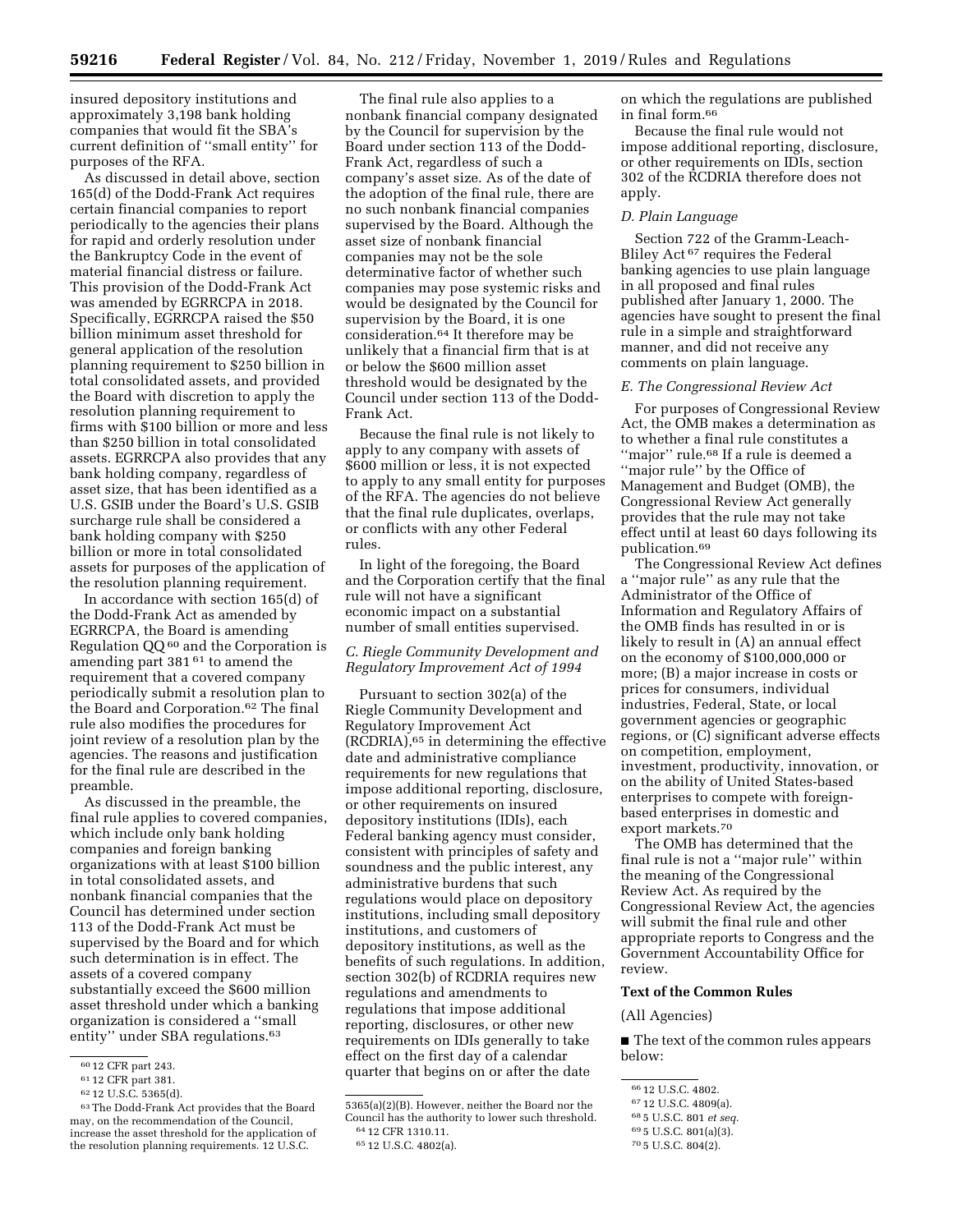# **PART [ ]—RESOLUTION PLANS**

- Sec.
- 
- .1 Authority and scope.<br>.2 Definitions. 2 Definitions.<br>3 Critical oper
- 3 Critical operations.<br>4 Resolution plan req
- .4 Resolution plan required.<br>.5 Informational content of a
- Informational content of a full
- resolution plan. .6 Informational content of a targeted resolution plan.
- .7 Informational content of a reduced resolution plan.
- .8 Review of resolution plans; resubmission of deficient resolution plans.
- .9 Failure to cure deficiencies on resubmission of a resolution plan.
- ll.10 Consultation.
- ll.11 No limiting effect or private right of action; confidentiality of resolution plans.
	- .12 Enforcement.

#### **§**ll**.1 Authority and scope.**

(a) *Authority.* This part is issued pursuant to section 165(d)(8) of the Dodd-Frank Wall Street Reform and Consumer Protection Act (Pub. L. 111– 203, 124 Stat. 1376, 1426–1427), as amended by the Economic Growth, Regulatory Relief, and Consumer Protection Act (Pub. L. 115–174, 132 Stat. 1296) (the *Dodd-Frank Act*), 12 U.S.C. 5365(d)(8), which requires the Board of Governors of the Federal Reserve System (Board) and the Federal Deposit Insurance Corporation (Corporation) to jointly issue rules implementing the provisions of section 165(d) of the Dodd-Frank Act.

(b) *Scope.* This part applies to each covered company and establishes rules and requirements regarding the submission and content of a resolution plan, as well as procedures for review by the Board and Corporation of a resolution plan.

# **§**ll**.2 Definitions.**

For purposes of this part: *Bankruptcy Code* means Title 11 of the United States Code.

*Biennial filer* is defined in

§ ll.4(a)(1). *Category II banking organization*  means a covered company that is a category II banking organization pursuant to § 252.5 of this title.

*Category III banking organization*  means a covered company that is a category III banking organization pursuant to § 252.5 of this title.

*Company* means a corporation, partnership, limited liability company, depository institution, business trust, special purpose entity, association, or similar organization, but does not include any organization, the majority of the voting securities of which are owned by the United States.

*Control.* A company controls another company when the first company, directly or indirectly, owns, or holds with power to vote, 25 percent or more of any class of the second company's outstanding voting securities.

*Core business lines* means those business lines of the covered company, including associated operations, services, functions and support, that, in the view of the covered company, upon failure would result in a material loss of revenue, profit, or franchise value.

*Core elements* mean the information required to be included in a full resolution plan pursuant to §\_\_\_.5(c),<br>(d)(1)(i), (iii), and (iv), (e)(1)(ii), (e)(2),  $(3)$ , and  $(5)$ ,  $(f)(1)(v)$ , and  $(g)$  regarding capital, liquidity, and the covered company's plan for executing any recapitalization contemplated in its resolution plan, including updated quantitative financial information and analyses important to the execution of the covered company's resolution strategy.

*Council* means the Financial Stability Oversight Council established by section 111 of the Dodd-Frank Act (12 U.S.C. 5321).

*Covered company*—(1) *In general.* A covered company means:

(i) Any nonbank financial company supervised by the Board;

(ii) Any global systemically important BHC;

(iii) Any bank holding company, as that term is defined in section 2 of the Bank Holding Company Act, as amended (12 U.S.C. 1841), and part 225 of this title (the Board's Regulation Y), that has \$250 billion or more in total consolidated assets, as determined based on the average of the company's four most recent Consolidated Financial Statements for Holding Companies as reported on the Federal Reserve's Form FR Y–9C; provided that in the case of a company whose total consolidated assets have increased as the result of a merger, acquisition, combination, or similar transaction, the Board and the Corporation may alternatively consider, in their discretion, to the extent and in the manner the Board and the Corporation jointly consider to be appropriate, one or more of the four most recent Consolidated Financial Statements for Holding Companies as reported on the Federal Reserve's Form FR Y–9C or Capital and Asset Reports for Foreign Banking Organizations as reported on the Federal Reserve's Form FR Y–7Q of the companies that were party to the merger, acquisition, combination or similar transaction;

(iv) Any foreign bank or company that is a bank holding company or is treated as a bank holding company under

section 8(a) of the International Banking Act of 1978 (12 U.S.C. 3106(a)), and that has \$250 billion or more in total consolidated assets, as determined annually based on the foreign bank's or company's most recent annual or, as applicable, quarterly based on the average of the foreign bank's or company's four most recent quarterly Capital and Asset Reports for Foreign Banking Organizations as reported on the Federal Reserve's Form FR Y–7Q; provided that in the case of a company whose total consolidated assets have increased as the result of a merger, acquisition, combination, or similar transaction, the Board and the Corporation may alternatively consider, in their discretion, to the extent and in the manner the Board and the Corporation jointly consider to be appropriate, one or more of the four most recent Consolidated Financial Statements for Holding Companies as reported on the Federal Reserve's Form FR Y–9C or Capital and Asset Reports for Foreign Banking Organizations as reported on the Federal Reserve's Form FR Y–7Q of the companies that were party to the merger, acquisition, combination or similar transaction; and

(v) Any additional covered company as determined pursuant to § 243.13.

(2) *Cessation of covered company status for nonbank financial companies supervised by the Board and global systemically important BHCs.* Once a covered company meets the requirements described in paragraph (1)(i) or (ii) of this definition of covered company, the company shall remain a covered company until it no longer meets any of the requirements described in paragraph (1) of this definition of covered company.

(3) *Cessation of covered company status for other covered companies.*  Once a company meets the requirements described in paragraph (1)(iii) or (iv) of this definition of covered company, the company shall remain a covered company until—

(i) In the case of a covered company described in paragraph (1)(iii) of this definition of covered company or a covered company described in paragraph (1)(iv) of this definition of covered company that files quarterly Capital and Asset Reports for Foreign Banking Organizations on the Federal Reserve's Form FR Y–7Q, the company has reported total consolidated assets that are below \$250 billion for each of four consecutive quarters, as determined based on its total consolidated assets as reported on each of its four most recent Consolidated Financial Statements for Holding Companies on the Federal Reserve's Form FR Y–9C or Capital and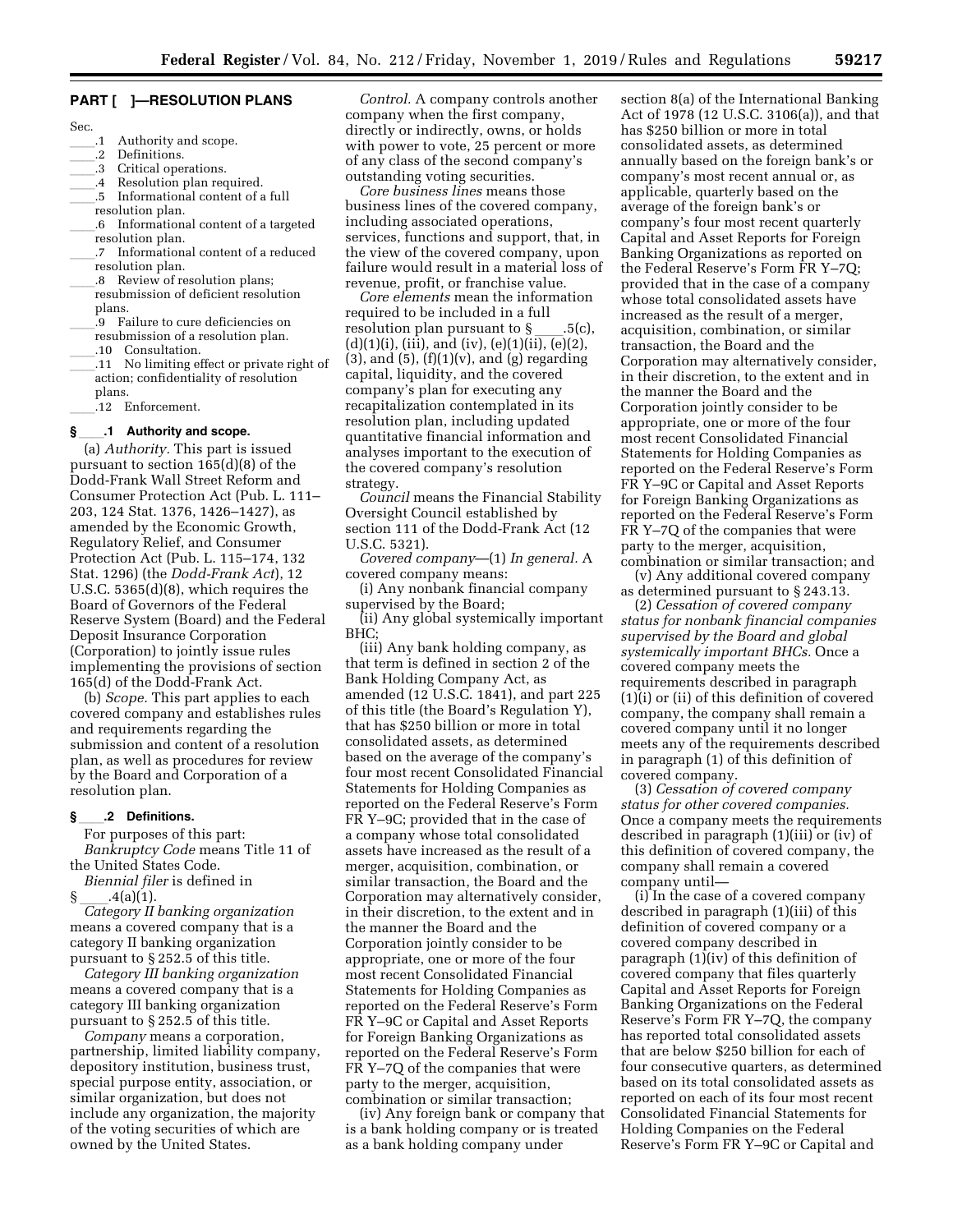Asset Reports for Foreign Banking Organizations on the Federal Reserve's Form FR Y–7Q, as applicable; or

(ii) In the case of a covered company described in paragraph (1)(iv) of this definition of covered company that does not file quarterly Capital and Asset Reports for Foreign Banking Organizations on the Federal Reserve's Form FR Y–7Q, the company has reported total consolidated assets that are below \$250 billion for each of two consecutive years, as determined based on its total consolidated assets as reported on each of its two most recent annual Capital and Asset Reports for Foreign Banking Organizations on the Federal Reserve's Form FR Y–7Q, or such earlier time as jointly determined by the Board and the Corporation.

(4) *Multi-tiered holding company.* In a multi-tiered holding company structure, covered company means the top-tier of the multi-tiered holding company unless the Board and the Corporation jointly identify a different holding company to satisfy the requirements that apply to the covered company. In making this determination, the Board and the Corporation shall consider:

(i) The ownership structure of the foreign banking organization, including whether the foreign banking organization is owned or controlled by a foreign government;

(ii) Whether the action would be consistent with the purposes of this part; and

(iii) Any other factors that the Board and the Corporation determine are relevant.

(5) *Asset threshold for bank holding companies and foreign banking organizations.* The Board may, pursuant to a recommendation of the Council, raise any asset threshold specified in paragraph (1)(iii) or (iv) of this definition of covered company.

(6) *Exclusion.* A bridge financial company chartered pursuant to 12 U.S.C. 5390(h) shall not be deemed to be a covered company hereunder.

*Critical operations* means those operations of the covered company, including associated services, functions and support, the failure or discontinuance of which would pose a threat to the financial stability of the

United States.<br>*Deficiency* is defined in § *Deficiency* is defined in §ll.8(b). *Depository institution* has the same meaning as in section 3(c)(1) of the Federal Deposit Insurance Act (12 U.S.C.  $1813(c)(1)$  and includes a statelicensed uninsured branch, agency, or commercial lending subsidiary of a foreign bank.

*Foreign banking organization*  means—

(1) A foreign bank, as defined in section 1(b)(7) of the International Banking Act of 1978 (12 U.S.C. 3101(7)), that:

(i) Operates a branch, agency, or commercial lending company subsidiary in the United States;

(ii) Controls a bank in the United States; or

(iii) Controls an Edge corporation acquired after March 5, 1987; and

(2) Any company of which the foreign bank is a subsidiary.

*Foreign-based covered company*  means any covered company that is not incorporated or organized under the laws of the United States.

*Full resolution plan means a full resolution plan described in §* 

resolution plan described in §ll.5. *Functionally regulated subsidiary* has the same meaning as in section  $5(c)(5)$ of the Bank Holding Company Act, as amended (12 U.S.C. 1844(c)(5)).

*Global systemically important BHC*  means a covered company that is a global systemically important BHC pursuant to § 252.5 of this title.

*Identified critical operations* means the critical operations of the covered company identified by the covered company or jointly identified by the Board and the Corporation under

§ \_\_\_.3(b)(2).<br>*Material change* means an event, occurrence, change in conditions or circumstances, or other change that results in, or could reasonably be foreseen to have, a material effect on:

(1) The resolvability of the covered company;

(2) The covered company's resolution strategy; or

(3) How the covered company's resolution strategy is implemented. Such changes include, but are not limited to:

(i) The identification of a new critical operation or core business line;

(ii) The identification of a new material entity or the de-identification of a material entity;

(iii) Significant increases or decreases in the business, operations, or funding or interconnections of a material entity; or

(iv) Changes in the primary regulatory authorities of a material entity or the covered company on a consolidated basis.

*Material entity* means a subsidiary or foreign office of the covered company that is significant to the activities of an identified critical operation or core business line, or is financially or operationally significant to the resolution of the covered company.

*Material financial distress* with regard to a covered company means that:

(1) The covered company has incurred, or is likely to incur, losses that

will deplete all or substantially all of its capital, and there is no reasonable prospect for the company to avoid such depletion;

(2) The assets of the covered company are, or are likely to be, less than its obligations to creditors and others; or

(3) The covered company is, or is likely to be, unable to pay its obligations (other than those subject to a bona fide dispute) in the normal course of business.

*Nonbank financial company supervised by the Board* means a nonbank financial company or other company that the Council has determined under section 113 of the Dodd-Frank Act (12 U.S.C. 5323) shall be supervised by the Board and for which such determination is still in effect.

*Rapid and orderly resolution* means a reorganization or liquidation of the covered company (or, in the case of a covered company that is incorporated or organized in a jurisdiction other than the United States, the subsidiaries and operations of such foreign company that are domiciled in the United States) under the Bankruptcy Code that can be accomplished within a reasonable period of time and in a manner that substantially mitigates the risk that the failure of the covered company would have serious adverse effects on financial stability in the United States.

*Reduced resolution plan* means a reduced resolution plan described in  $\frac{\S}{\text{Shortcoming}}$  is defined in  $\S$ 

*Shortcoming* is defined in §\_\_\_\_.8(e).<br>*Subsidiary* means a company that is controlled by another company, and an indirect subsidiary is a company that is controlled by a subsidiary of a company.

*Targeted resolution plan* means a targeted resolution plan described in

§ \_\_\_.6.<br>*Triennial full filer* is defined in

§ \_\_\_.4(b)(1).<br>*Triennial reduced filer* is defined in

§ \_\_\_\_.4(c)(1).<br>*United States* means the United States and includes any state of the United States, the District of Columbia, any territory of the United States, Puerto Rico, Guam, American Samoa, and the Virgin Islands.

#### **§**ll**.3 Critical operations.**

(a) *Identification of critical operations by covered companies*—(1) *Process and methodology required.* (i) Each biennial filer and triennial full filer shall establish and implement a process designed to identify each of its critical operations. After July 1, 2022, each triennial reduced filer that has any identified critical operation shall establish and implement a process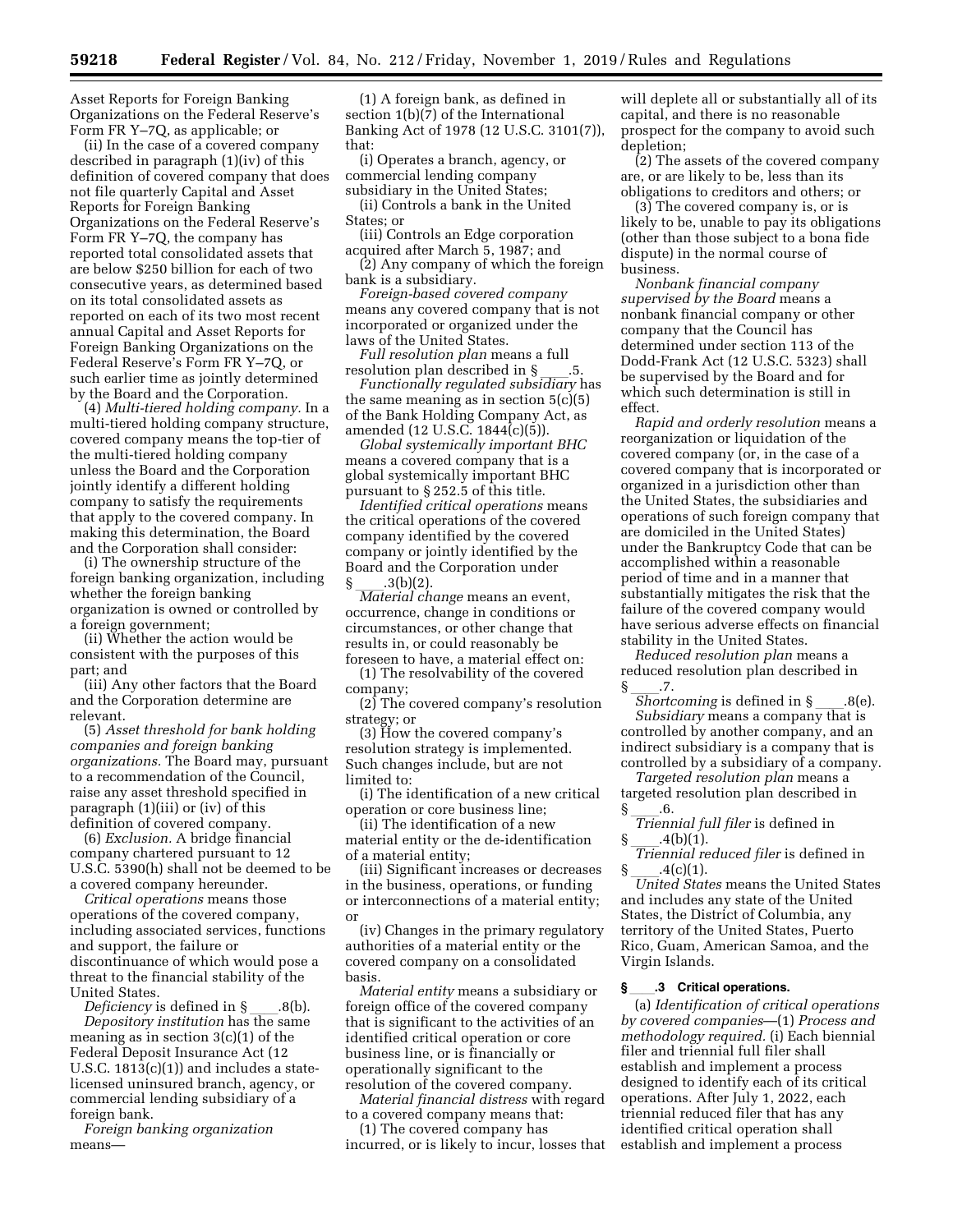designed to identify each of its critical operations. The scale of the process must be appropriate to the nature, size, complexity, and scope of the covered company's operations. The covered company must review its process periodically and update it as necessary to ensure its continued effectiveness. The covered company shall describe its process and how it is applied as part of its corporate governance relating to resolution planning under  $\delta$  \_\_\_\_.5(d)(1). The covered company must conduct the process described in this paragraph (a)(1) sufficiently in advance of its next resolution plan submission so that the covered company is prepared to submit the information required under §§ \_\_\_\_.5 through \_\_\_\_.7 for each<br>identified critical operation.

(ii) The process required under paragraph (a)(1)(i) of this section must include a methodology for evaluating the covered company's participation in activities and markets that may be critical to the financial stability of the United States. The methodology must be designed, taking into account the nature, size, complexity, and scope of the covered company's operations, to identify and assess:

(A) The markets and activities in which the covered company participates or has operations;

(B) The significance of those markets and activities with respect to the financial stability of the United States; and

(C) The significance of the covered company as a provider or other participant in those markets and activities.

(2) *Waiver requests.* A covered company that has previously submitted a resolution plan under this part may request a waiver of the requirement to have a process and methodology under paragraph (a)(1) of this section by submitting a waiver request in accordance with this paragraph (a)(2) if the covered company does not have an identified critical operation as of the date it submits the waiver request.

(i) Each waiver request shall be divided into a public section and a confidential section. A covered company shall segregate and separately identify the public section from the confidential section. A covered company shall include in the confidential section of a waiver request its rationale for why a waiver of the requirement would be appropriate, including an explanation of why the process and methodology are not likely to identify any critical operation given its business model, operations, and organizational structure. A covered company shall describe in the public

section of a waiver request that it is seeking to waive the requirement.

(ii) Any waiver request must be made in writing no later than 18 months before the date by which the covered company is required to submit its next resolution plan. Notwithstanding the foregoing, with respect to any resolution plan that a covered company is required to submit on or before July 1, 2021, any waiver request must be made in writing no later than 17 months before that date.

(iii) The Board and Corporation may jointly approve or deny a waiver request in their discretion. Unless the Board and the Corporation have jointly approved a waiver request, the waiver request will be deemed denied on the date that is 12 months before the date by which the covered company is required to submit the resolution plan that immediately follows submission of the waiver request.

(iv) An approved waiver request under this paragraph (a)(2) is effective for the resolution plan submission that immediately follows submission of the waiver request and for any resolution plan submitted thereafter until, but not including, the covered company's next full resolution plan submission.

(3) *Limited exemption.* A foreignbased covered company is exempt from the requirement to have a process and methodology under paragraph (a)(1) of this section in connection with any requirement to submit a resolution plan on or before July 1, 2021 if the foreignbased covered company does not have an identified critical operation as of the date that is 17 months before the date by which the covered company is required to submit the resolution plan.

(b) *Joint identification of critical operations by the Board and the Corporation.* (1) The Board and the Corporation shall, not less frequently than every six years, jointly review the operations of covered companies to determine whether to jointly identify critical operations of any covered company in accordance with paragraph (b)(2) of this section, or to jointly rescind any currently effective joint identification in accordance with paragraph (b)(3) of this section.

(2) If the Board and the Corporation jointly identify a covered company's operation as a critical operation, the Board and the Corporation shall jointly notify the covered company in writing. A covered company is not required to include the information required under<br>§§\_\_\_\_\_.5 through \_\_\_\_\_.7 for the §§ \_\_\_\_.5 through \_\_\_\_.7 for the<br>identified critical operation in any resolution plan that the covered company is required to submit within 12 months after the joint notification unless the operation had been identified by the covered company as a critical operation on or before the date the Board and the Corporation jointly notified the covered company.

(3) The Board and the Corporation may jointly rescind a joint identification under paragraph (b)(2) of this section by providing the covered company with joint notice of the rescission. Upon the notification, the covered company is not required to include the information regarding the operation required for identified critical operations under §§ \_\_\_\_.5 through \_\_\_\_.7 in any<br>subsequent resolution plan unless:

(i) The covered company identifies the operation as a critical operation; or

(ii) The Board and the Corporation subsequently provide a joint notification under paragraph (b)(2) of this section to the covered company regarding the operation.

(4) A joint notification provided by the Board and the Corporation to a covered company before [effective date of final rule] that identifies any of its operations as a critical operation and not previously jointly rescinded is deemed to be a joint identification under paragraph (b)(2) of this section.

(c) *Request for reconsideration of jointly identified critical operations.* A covered company may request that the Board and the Corporation reconsider a joint identification under paragraph (b)(2) of this section in accordance with this paragraph (c).

(1) *Written request for reconsideration.* The covered company must submit a written request for reconsideration to the Board and the Corporation that includes a clear and complete statement of all arguments and all relevant, material information that the covered company expects to have considered. If a covered company has previously requested reconsideration regarding the operation, the written request must also describe the material differences between the new request and the most recent prior request.

(2) *Timing.* (i) If a covered company submits a request for reconsideration on or before the date that is 18 months before the date by which it is required to submit its next resolution plan, the Board and the Corporation will complete their reconsideration no later than 12 months before the date by which the covered company is required to submit its next resolution plan. Notwithstanding the foregoing, if the Board and the Corporation jointly find that additional information from the covered company is required to complete their reconsideration, the Board and the Corporation will jointly request in writing the additional information from the covered company.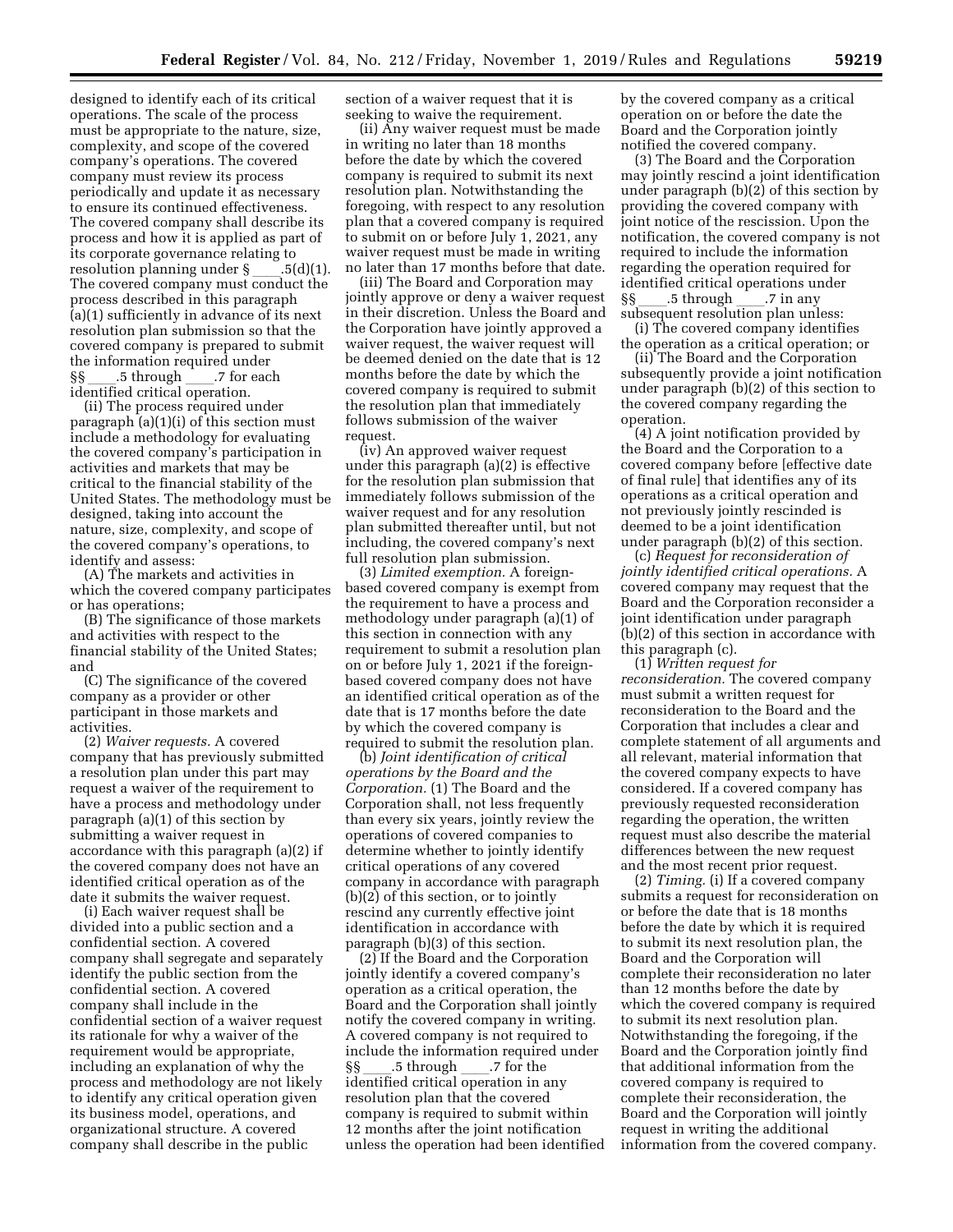The Board and the Corporation will then complete their reconsideration no later than the later of:

(A) Ninety (90) days after receipt of all additional information from the covered company; and

(B) Twelve (12) months before the date by which the covered company is required to submit its next resolution plan.

(ii) If a covered company submits a request for reconsideration less than 18 months before the date by which it is required to submit its next resolution plan, the Board and the Corporation may, in their discretion, defer reconsideration of the joint identification until after the submission of that resolution plan, with the result that the covered company must include the identified critical operation in that resolution plan and the Board and the Corporation will complete their reconsideration in accordance with paragraph (c)(2)(i) of this section as though the covered company had submitted the request after the date by which the covered company is required to submit that resolution plan.

(3) *Joint communication following reconsideration.* The Board and the Corporation will communicate jointly the results of their reconsideration in writing to the covered company.

(d) *De-identification by covered company of self-identified critical operations.* A covered company may cease to include in its resolution plans the information required under<br>
Starfted Mercedon SS 35 through 37 regarding an §§ \_\_\_\_.5 through \_\_\_\_.7 regarding an<br>operation previously identified only by the covered company (and not also jointly by the Board and the Corporation) as a critical operation only in accordance with this paragraph (d).

(1) *Notice of de-identification.* If a covered company ceases to identify an operation as a critical operation, the covered company must notify the Board and the Corporation of its deidentification. The notice must be in writing and include a clear and complete explanation of:

(i) Why the covered company previously identified the operation as a critical operation; and

(ii) Why the covered company no longer identifies the operation as a critical operation.

(2) *Timing.* Notwithstanding a covered company's de-identification, and unless otherwise notified in writing jointly by the Board and the Corporation, a covered company shall include the applicable information required under §§\_\_\_\_.5 through<br>§ 3.15 .7 regarding an operation § \_\_\_\_.7 regarding an operation<br>previously identified by the covered company as a critical operation in any

resolution plan the covered company is required to submit during the period ending 12 months after the covered company notifies the Board and the Corporation in accordance with paragraph (d)(1) of this section.

(3) *No effect on joint identifications.*  Neither a covered company's deidentification nor notice thereof under paragraph (d)(1) of this section rescinds a joint identification made by the Board and the Corporation under paragraph (b)(2) of this section.

#### **§**ll**.4 Resolution plan required.**

(a) *Biennial filers*—(1) *Group members.* Biennial filer means:

(i) Any global systemically important BHC; and

(ii) Any nonbank financial company supervised by the Board that has not been jointly designated a triennial full filer by the Board and Corporation under paragraph (a)(2) of this section or that has been jointly re-designated a biennial filer by the Board and the Corporation under paragraph (a)(2) of this section.

(2) *Nonbank financial companies.*  The Board and the Corporation may jointly designate a nonbank financial company supervised by the Board as a triennial full filer in their discretion, taking into account facts and circumstances that each of the Board and the Corporation in its discretion determines to be relevant. The Board and the Corporation may in their discretion jointly re-designate as a biennial filer a nonbank financial company that the Board and the Corporation had previously designated as a triennial filer, taking into account facts and circumstances that each of the Board and the Corporation in its discretion determines to be relevant.

(3) *Frequency of submission.* Biennial filers shall each submit a resolution plan to the Board and the Corporation every two years.

(4) *Submission date.* Biennial filers shall submit their resolution plans on or before July 1 of each year in which a resolution plan is due.

(5) *Type of resolution plan required to be submitted.* Biennial filers shall alternate submitting a full resolution plan and a targeted resolution plan.

(6) *New covered companies that are biennial filers.* A company that becomes a covered company and a biennial filer after [effective date of final rule] shall submit a full resolution plan on or before the next date by which the other biennial filers are required to submit resolution plans pursuant to paragraph (a)(4) of this section that occurs no earlier than 12 months after the date as of which the company became a covered company. The company's subsequent resolution plans shall be of the type required to be submitted by the other biennial filers.

(b) *Triennial full filers*—(1) *Group members.* Triennial full filer means:

(i) Any category II banking organization;

(ii) Any category III banking organization; and

(iii) Any nonbank financial company supervised by the Board that is jointly designated a triennial full filer by the Board and Corporation under paragraph (a)(2) of this section.

(2) *Frequency of submission.*  Triennial full filers shall each submit a resolution plan to the Board and the Corporation every three years.

(3) *Submission date.* Triennial full filers shall submit their resolution plans on or before July 1 of each year in which a resolution plan is due.

(4) *Type of resolution plan required to be submitted.* Triennial full filers shall alternate submitting a full resolution plan and a targeted resolution plan.

(5) *New covered companies that are triennial full filers.* A company that becomes a covered company and a triennial full filer after [effective date of final rule] shall submit a full resolution plan on or before the next date by which the other triennial full filers are required to submit resolution plans pursuant to paragraph (b)(3) of this section that occurs no earlier than 12 months after the date as of which the company became a covered company. The company's subsequent resolution plans shall be of the type required to be submitted by the other triennial full filers.

(c) *Triennial reduced filers*—(1) *Group members.* Triennial reduced filer means any covered company that is not a global systemically important BHC, nonbank financial company supervised by the Board, category II banking organization, or category III banking organization.

(2) *Frequency of submission.*  Triennial reduced filers shall each submit a resolution plan to the Board and the Corporation every three years.

(3) *Submission date.* Triennial reduced filers shall submit their resolution plans on or before July 1 of each year in which a resolution plan is due.

(4) *Type of resolution plan required to be submitted.* Triennial reduced filers shall submit a reduced resolution plan.

(5) *New covered companies that are triennial reduced filers.* A company that becomes a covered company and a triennial reduced filer after December 31, 2019 shall submit a full resolution plan on or before the next date by which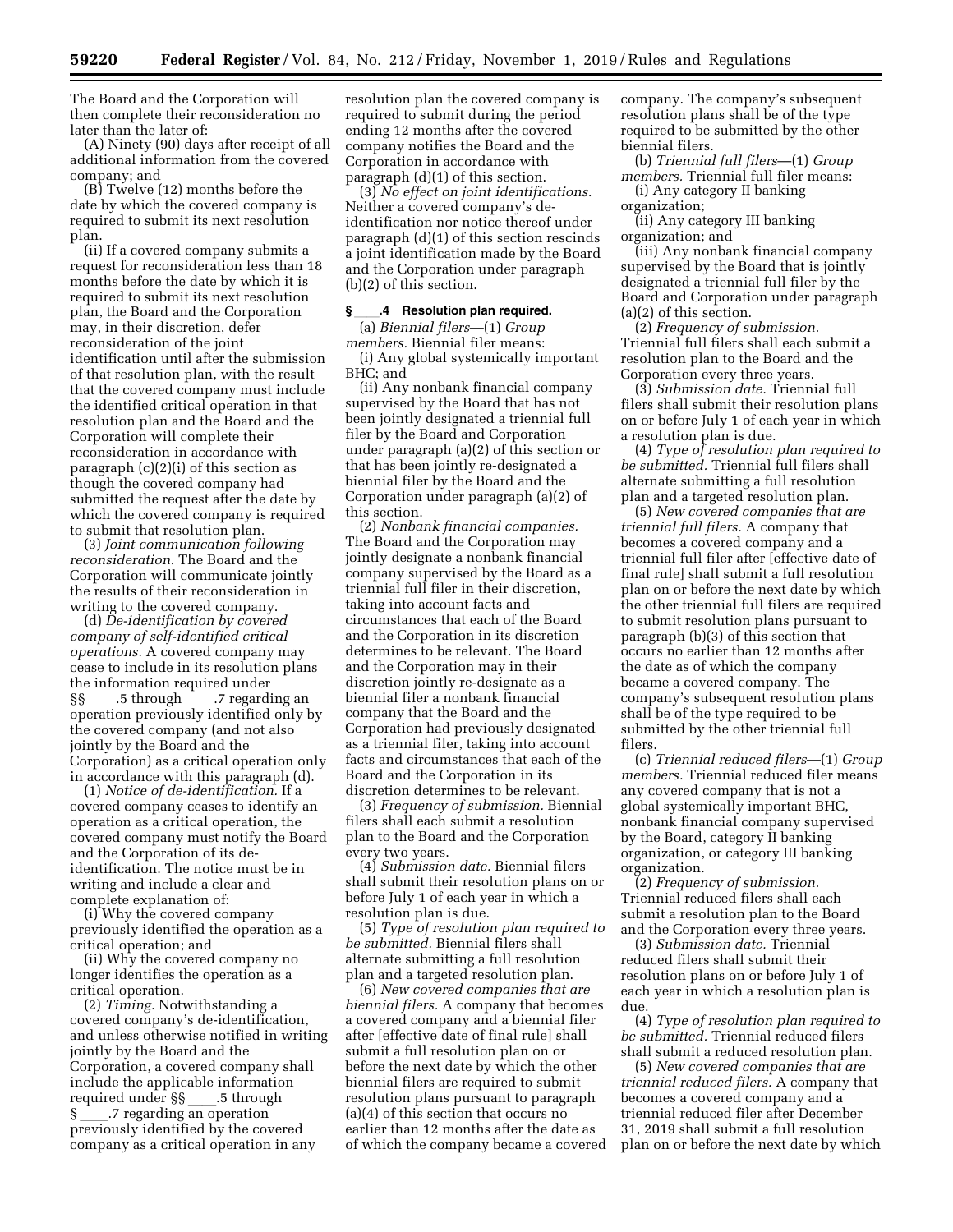the other triennial reduced filers are required to submit resolution plans pursuant to paragraph (c)(3) of this section that occurs no earlier than 12 months after the date as of which the company became a covered company. The company's subsequent resolution plans shall be reduced resolution plans.

(d) *General*—(1) *Changing filing groups.* If a covered company that is a member of a filing group specified in paragraphs (a) through (c) of this section (''original group filer'') becomes a member of a different filing group specified in paragraphs (a) through (c) of this section (''new group filer''), then the covered company shall submit its next resolution plan as follows:

(i) If the next date by which the original group filers are required to submit their next resolution plans is the same date by which the other new group filers are required to submit their next resolution plans and:

(A) That date is less than 12 months after the date as of which the covered company became a new group filer, the covered company shall submit its next resolution plan on or before that date. The resolution plan may be the type of resolution plan that the original group filers are required to submit on or before that date or the type of resolution plan that the other new group filers are required to submit on or before that date.

(B) That date is 12 months or more after the date as of which the covered company became a new group filer, the covered company shall submit on or before that date the type of resolution plan the other new group filers are required to submit on or before that date.

(ii) If the next date by which the original group filers are required to submit their next resolution plans is different from the date by which the new group filers are required to submit their next resolution plans, the covered company shall submit its next resolution plan on or before the next date by which the other new group filers are required to submit a resolution plan that occurs no earlier than 12 months after the date as of which the covered company became a new group filer. The covered company shall submit the type of resolution plan that the other new group filers are required to submit on or before the date the covered company is required to submit its next resolution plan.

(iii) Notwithstanding paragraph  $(d)(1)(i)$  or  $(ii)$  of this section, any triennial reduced filer that becomes a biennial filer or a triennial full filer shall submit a full resolution plan on or before the next date by which the other

new group filers are required to submit their next resolution plans that occurs no earlier than 12 months after the date as of which the covered company became a new group filer. After submitting a full resolution plan, the covered company shall submit, on or before the next date that the other new group filers are required to submit their next resolution plans, the type of resolution plan the other new group filers are required to submit on or before that date.

(2) *Altering submission dates.*  Notwithstanding anything to the contrary in this part, the Board and Corporation may jointly determine that a covered company shall submit its resolution plan on or before a date other than as provided in paragraphs (a) through (c) or paragraph (d)(1) of this section. The Board and the Corporation shall provide a covered company with written notice of a determination under this paragraph (d)(2) no later than 12 months before the date by which the covered company is required to submit the resolution plan.

(3) *Authority to require interim updates.* The Board and the Corporation may jointly require that a covered company submit an update to a resolution plan submitted under this part, within a reasonable amount of time, as jointly determined by the Board and Corporation. The Board and the Corporation shall notify the covered company of its requirement to submit an update under this paragraph (d)(3) in writing, and shall specify the portions or aspects of the resolution plan the covered company shall update.

(4) *Notice of extraordinary events*—(i) *In general.* Each covered company shall provide the Board and the Corporation with a notice no later than 45 days after any material merger, acquisition of assets, or similar transaction or fundamental change to the covered company's resolution strategy. Such notice must describe the event and explain how the event affects the resolvability of the covered company. The covered company shall address any event with respect to which it has provided notice pursuant to this paragraph (d)(4)(i) in the following resolution plan submitted by the covered company.

(ii) *Exception.* A covered company shall not be required to submit a notice under paragraph (d)(4)(i) of this section if the date by which the covered company would be required to submit the notice under paragraph (d)(4)(i) of this section would be within 90 days before the date by which the covered company is required to submit a resolution plan under this section.

(5) *Authority to require a full resolution plan submission.*  Notwithstanding anything to the contrary in this part, the Board and Corporation may jointly require a covered company to submit a full resolution plan instead of a targeted resolution plan or a reduced resolution plan that the covered company is otherwise required to submit under this section. The Board and the Corporation shall provide a covered company with written notice of a determination under this paragraph (d)(5) no later than 12 months before the date by which the covered company is required to submit the full resolution plan. The date on or before which a full resolution plan must be submitted under this paragraph (d)(5) will be the date by which the covered company would otherwise be required to submit its upcoming targeted resolution plan or reduced resolution plan under paragraphs (a) through (c), or  $(d)(1)$  or  $(2)$  of this section. The requirement to submit a full resolution plan under this paragraph (d)(5) does not alter the type of resolution plan the covered company will subsequently be required to submit under this section.

(6) *Waivers*—(i) *Authority to waive requirements.* The Board and the Corporation may jointly waive one or more of the resolution plan requirements of  $\underbrace{\S...}.5, \underline{\S...}.6, \text{ or }$ <br> $\underbrace{\S...7}$  for one or more covered § \_\_\_\_.7 for one or more covered<br>companies for any number of res companies for any number of resolution plan submissions. A request pursuant to paragraph (d)(6)(ii) of this section is not required for the Board and Corporation to exercise their authority under this paragraph (d)(6)(i).

(ii) *Waiver requests by covered companies.* In connection with the submission of a full resolution plan, a triennial full filer or triennial reduced filer that has previously submitted a resolution plan under this part may request a waiver of one or more of the informational content requirements of § \_\_\_\_.5 in accordance with this paragraph (d)(6)(ii).

(A) A requirement to include any of the following information is not eligible for a waiver at the request of a triennial full filer or triennial reduced filer:

(*1*) Information specified in section  $165(d)(1)(A)$  through  $(C)$  of the Dodd-Frank Act (12 U.S.C. 5365(d)(1)(A) through (C));

(*2*) Any core element;

(*3*) Information required to be included in the public section of a full<br>resolution plan under  $\S$  .11(c)(2); resolution plan under §\_\_\_\_.11(c)(2);<br>(4) Information about the remediation

of any previously identified deficiency or shortcoming unless the Board and the Corporation have jointly determined that the triennial full filer or triennial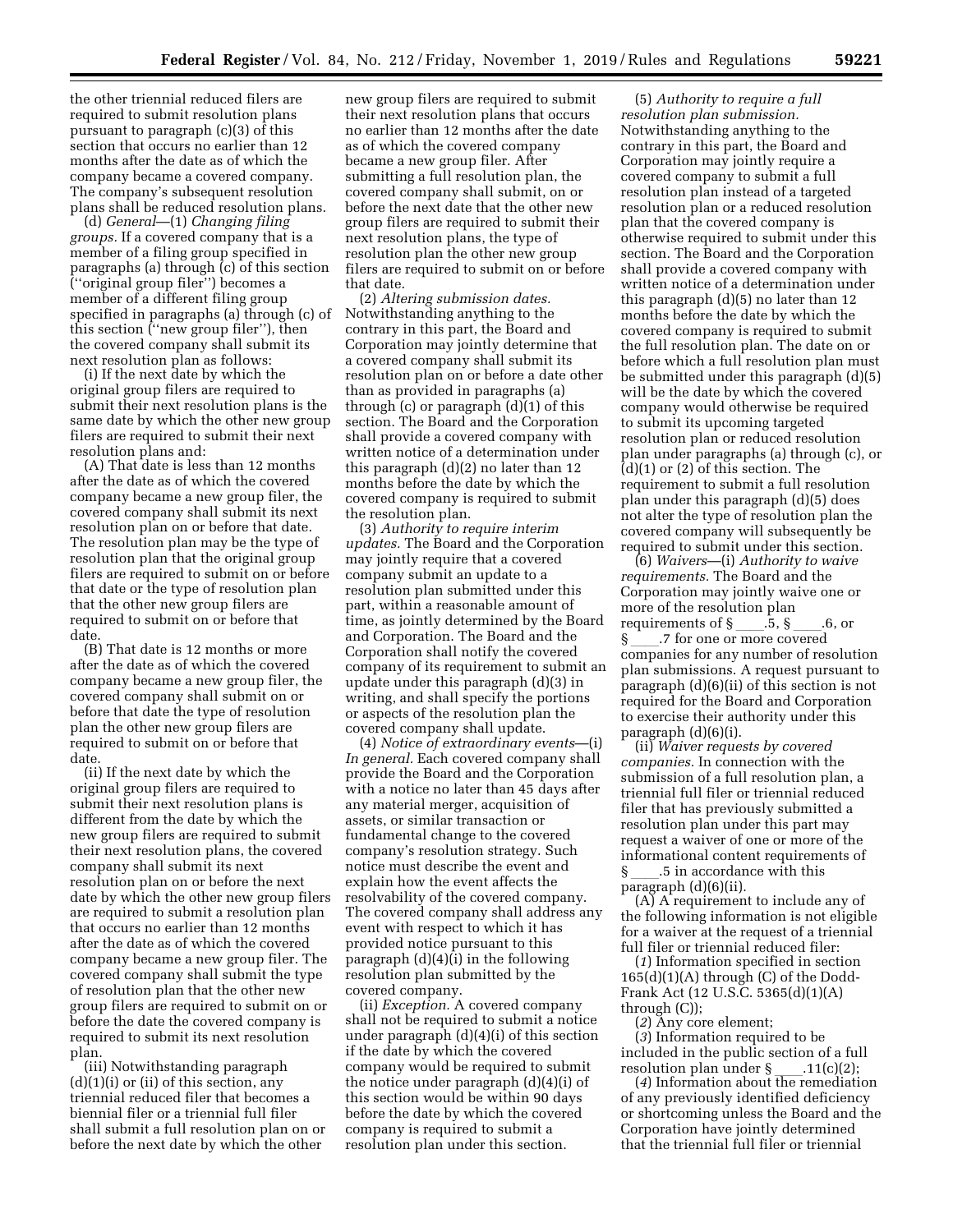reduced filer has satisfactorily remedied the deficiency or addressed the shortcoming before its submission of the waiver request; or

(*5*) Information about changes to the triennial full filer or triennial reduced filer's last submitted resolution plan resulting from any:

(*i*) Change in law or regulation;

(*ii*) Guidance or feedback from the Board and the Corporation; or

(*iii*) Any material change experienced by the triennial full filer or triennial reduced filer since it submitted that resolution plan.

(B) Each waiver request shall be divided into a public section and a confidential section. A triennial full filer or triennial reduced filer shall segregate and separately identify the public section from the confidential section.

(*1*) The triennial full filer or triennial reduced filer shall include in the confidential section of a waiver request a clear and complete explanation of why:

(*i*) Each requirement sought to be waived is not a requirement described in paragraph  $(d)(6)(ii)(A)$  of this section;

(*ii*) The information sought to be waived would not be relevant to the Board's and Corporation's review of the triennial full filer or triennial reduced filer's next full resolution plan; and

(*iii*) A waiver of each requirement would be appropriate.

(*2*) The triennial full filer or triennial reduced filer shall include in the public section of a waiver request a list of the requirements that it is requesting be waived.

(C) A triennial full filer or triennial reduced filer may not make more than one waiver request for any full resolution plan submission and any waiver request must be made in writing no later than 18 months before the date by which the triennial full filer or triennial reduced filer is required to submit the full resolution plan.

(D) The Board and Corporation may jointly approve or deny a waiver request, in whole or in part, in their discretion. Unless the Board and the Corporation have jointly approved a waiver request, the waiver request will be deemed denied on the date that is 12 months before the date by which the triennial full filer or triennial reduced filer is required to submit the full resolution plan to which the waiver request relates.

(E) An approved waiver request under this paragraph (d)(6)(ii) is effective for only the full resolution plan that immediately follows submission of the waiver request.

(e) *Access to information.* In order to allow evaluation of a resolution plan, each covered company must provide the Board and the Corporation such information and access to personnel of the covered company as the Board and the Corporation jointly determine during the period for reviewing the resolution plan is necessary to assess the credibility of the resolution plan and the ability of the covered company to implement the resolution plan. In order to facilitate review of any waiver request by a covered company under

 $\lambda(3(a)(2)$  or paragraph  $(d)(6)(ii)$  of this section, or any joint identification of a critical operation of a covered company under § \_\_\_\_.3(b), each<br>covered company must provide such information and access to personnel of the covered company as the Board and the Corporation jointly determine is necessary to evaluate the waiver request or whether the operation is a critical operation. The Board and the Corporation will rely to the fullest extent possible on examinations conducted by or on behalf of the appropriate Federal banking agency for the relevant company.

(f) *Board of directors approval of resolution plan.* Before submission of a resolution plan under paragraphs (a) through (c) of this section, the resolution plan of a covered company shall be approved by:

(1) The board of directors of the covered company and noted in the minutes; or

(2) In the case of a foreign-based covered company only, a delegee acting under the express authority of the board of directors of the covered company to approve the resolution plan.

(g) *Resolution plans provided to the Council.* The Board shall make the resolution plans and updates submitted by the covered company pursuant to this section available to the Council upon request.

(h) *Required and prohibited assumptions.* In preparing its resolution plan, a covered company shall:

(1) Take into account that the material financial distress or failure of the covered company may occur under the severely adverse economic conditions provided to the covered company by the Board pursuant to 12 U.S.C. 5365(i)(1)(B);

(2) Not rely on the provision of extraordinary support by the United States or any other government to the covered company or its subsidiaries to prevent the failure of the covered company, including any resolution actions taken outside the United States that would eliminate the need for any of a covered company's U.S. subsidiaries to enter into resolution proceedings; and

(3) With respect to foreign banking organizations, not assume that the covered company takes resolution actions outside of the United States that would eliminate the need for any U.S. subsidiaries to enter into resolution proceedings.

(i) *Point of contact.* Each covered company shall identify a senior management official at the covered company responsible for serving as a point of contact regarding the resolution plan of the covered company.

(j) *Incorporation of previously submitted resolution plan information by reference.* Any resolution plan submitted by a covered company may incorporate by reference information from a resolution plan previously submitted by the covered company to the Board and the Corporation, provided that:

(1) The resolution plan seeking to incorporate information by reference clearly indicates:

(i) The information the covered company is incorporating by reference; and

(ii) Which of the covered company's previously submitted resolution plan(s) originally contained the information the covered company is incorporating by reference and the specific location of the information in the covered company's previously submitted resolution plan; and

(2) The covered company certifies that the information the covered company is incorporating by reference remains accurate in all respects that are material to the covered company's resolution plan.

(k) *Initial resolution plans after effective date.* (1) Notwithstanding anything to the contrary in paragraphs (a) through  $(c)$  or  $(d)(1)$  of this section, each company that is a covered company as of December 31, 2019 is required to submit its initial resolution plan after December 31, 2019, as provided in this paragraph (k). The submission date and resolution plan type for each subsequent resolution plan will be determined pursuant to paragraphs (a) through (d) of this section.

(i) *Biennial filers.* Each covered company that is a biennial filer on October 1, 2020 and remains a biennial filer as of July 1, 2021, is required to submit a targeted resolution plan pursuant to paragraph (a)(4) of this section on or before July 1, 2021.

(ii) *Triennial full filers.* Each covered company that is a triennial full filer on October 1, 2020 and remains a triennial full filer as of July 1, 2021 is required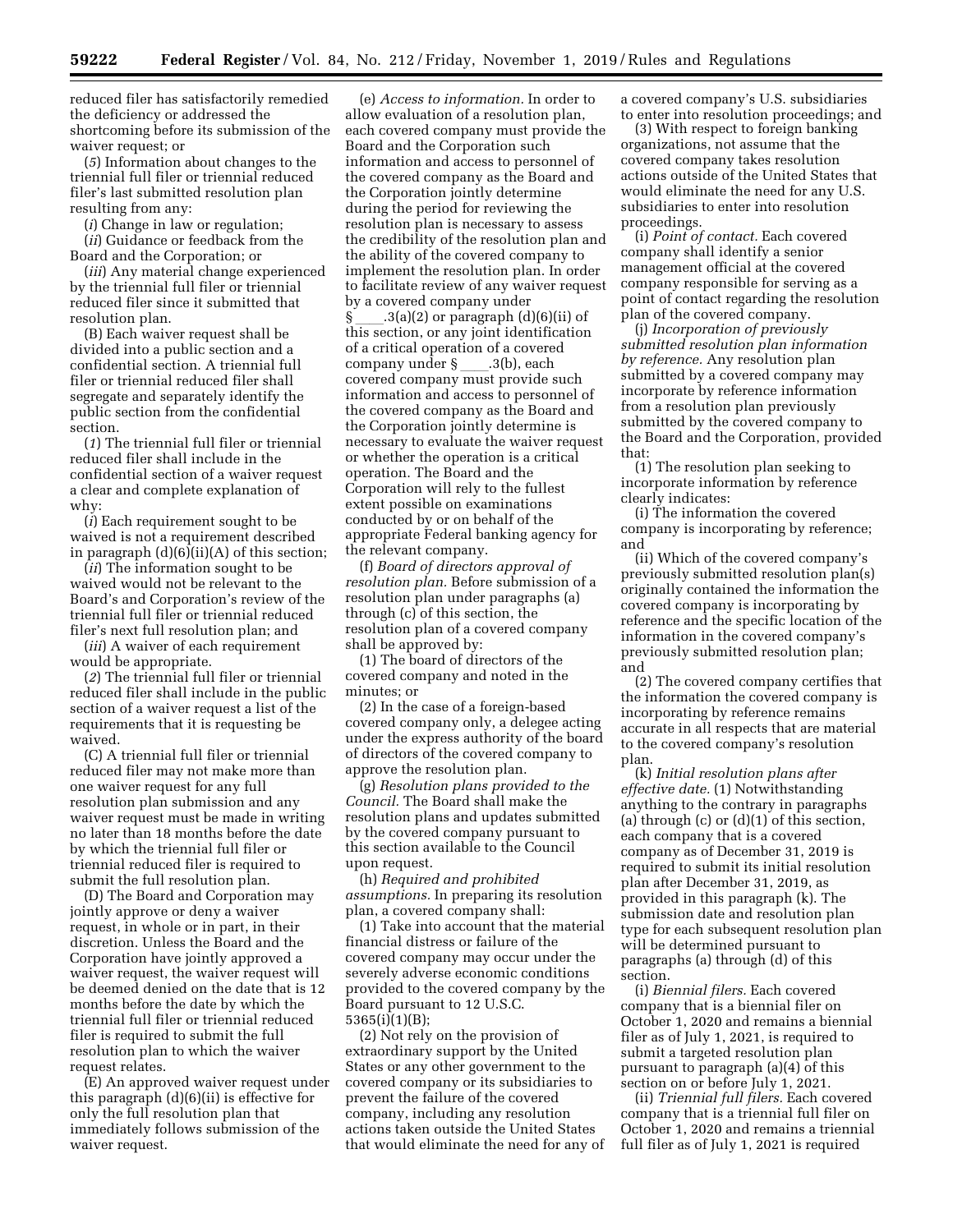to submit a targeted resolution plan pursuant to paragraph (b)(3) of this section on or before July 1, 2021.

(iii) *Triennial reduced filers.* Each covered company that is a triennial reduced filer on October 1, 2020 and remains a triennial reduced filer as of July 1, 2022 is required to submit a reduced resolution plan pursuant to paragraph (c)(3) of this section on or before July 1, 2022.

(2) With respect to any company that is a covered company as of December 31, 2019, and changes filings groups specified in paragraphs (a) through (c) of this section after October 1, 2020 and before the date by which it would be required to submit a resolution plan under paragraph (k)(1) of this section, the requirements for its initial resolution plan after it changes filing groups will be determined pursuant to paragraph (d)(1) of this section.

(3) Notwithstanding anything to the contrary in this paragraph (k), a covered company that has been jointly directed by the Board and the Corporation before December 31, 2019, to submit a resolution plan on or before July 1, 2020 describing changes it has made to its most recent resolution plan submission to address each shortcoming the agencies identified in that resolution plan shall submit a responsive resolution plan on or before July 1, 2020 in addition to any resolution plan that such covered company is otherwise required to submit under this section. The requirement to submit such a resolution plan on or before July 1, 2020 does not alter the timing or type of resolution plan any such covered company is required to submit under this section after July 1, 2020.

# **§**ll**.5 Informational content of a full resolution plan.**

(a) *In general*—(1) *Domestic covered companies.* A full resolution plan of a covered company that is organized or incorporated in the United States shall include the information specified in paragraphs (b) through (h) of this section with respect to the subsidiaries and operations that are domiciled in the United States as well as the foreign subsidiaries, offices, and operations of the covered company.

(2) *Foreign-based covered companies.*  A full resolution plan of a covered company that is organized or incorporated in a jurisdiction other than the United States (other than a bank holding company) or that is a foreign banking organization shall include:

(i) The information specified in paragraphs (b) through (h) of this section with respect to the subsidiaries, branches and agencies, and identified

critical operations and core business lines, as applicable, that are domiciled in the United States or conducted in whole or material part in the United States. With respect to the information specified in paragraph (g) of this section, the resolution plan of a foreignbased covered company shall also identify, describe in detail, and map to legal entity the interconnections and interdependencies among the U.S. subsidiaries, branches, and agencies, and between those entities and:

(A) The identified critical operations and core business lines of the foreignbased covered company; and

(B) Any foreign-based affiliate; and (ii) A detailed explanation of how resolution planning for the subsidiaries, branches and agencies, and identified critical operations and core business lines of the foreign-based covered company that are domiciled in the United States or conducted in whole or material part in the United States is integrated into the foreign-based covered company's overall resolution or other contingency planning process.

(b) *Executive summary.* Each full resolution plan of a covered company shall include an executive summary describing:

(1) The key elements of the covered company's strategic plan for rapid and orderly resolution in the event of material financial distress at or failure of the covered company;

(2) A description of each material change experienced by the covered company since the filing of the covered company's previously submitted resolution plan (or affirmation that no such material change has occurred);

(3) Changes to the covered company's previously submitted resolution plan resulting from any:

(i) Change in law or regulation;

(ii) Guidance or feedback from the Board and the Corporation; or

(iii) Material change described pursuant to paragraph (b)(2) of this section; and

(4) Any actions taken by the covered company since filing of the previous resolution plan to improve the effectiveness of the covered company's resolution plan or remediate or otherwise mitigate any material weaknesses or impediments to effective and timely execution of the resolution plan.

(c) *Strategic analysis.* Each full resolution plan shall include a strategic analysis describing the covered company's plan for rapid and orderly resolution in the event of material financial distress or failure of the covered company. Such analysis shall:

(1) Include detailed descriptions of the:

(i) Key assumptions and supporting analysis underlying the covered company's resolution plan, including any assumptions made concerning the economic or financial conditions that would be present at the time the covered company sought to implement such plan;

(ii) Range of specific actions to be taken by the covered company to facilitate a rapid and orderly resolution of the covered company, its material entities, and its identified critical operations and core business lines in the event of material financial distress or failure of the covered company;

(iii) Funding, liquidity and capital needs of, and resources available to, the covered company and its material entities, which shall be mapped to its identified critical operations and core business lines, in the ordinary course of business and in the event of material financial distress at or failure of the covered company;

(iv) Covered company's strategy for maintaining operations of, and funding for, the covered company and its material entities, which shall be mapped to its identified critical operations and core business lines;

(v) Covered company's strategy in the event of a failure or discontinuation of a material entity, core business line or identified critical operation, and the actions that will be taken by the covered company to prevent or mitigate any adverse effects of such failure or discontinuation on the financial stability of the United States; provided, however, if any such material entity is subject to an insolvency regime other than the Bankruptcy Code, a covered company may exclude that entity from its strategic analysis unless that entity either has \$50 billion or more in total assets or conducts an identified critical operation; and

(vi) Covered company's strategy for ensuring that any insured depository institution subsidiary of the covered company will be adequately protected from risks arising from the activities of any nonbank subsidiaries of the covered company (other than those that are subsidiaries of an insured depository institution);

(2) Identify the time period(s) the covered company expects would be needed for the covered company to successfully execute each material aspect and step of the covered company's plan;

(3) Identify and describe any potential material weaknesses or impediments to effective and timely execution of the covered company's plan;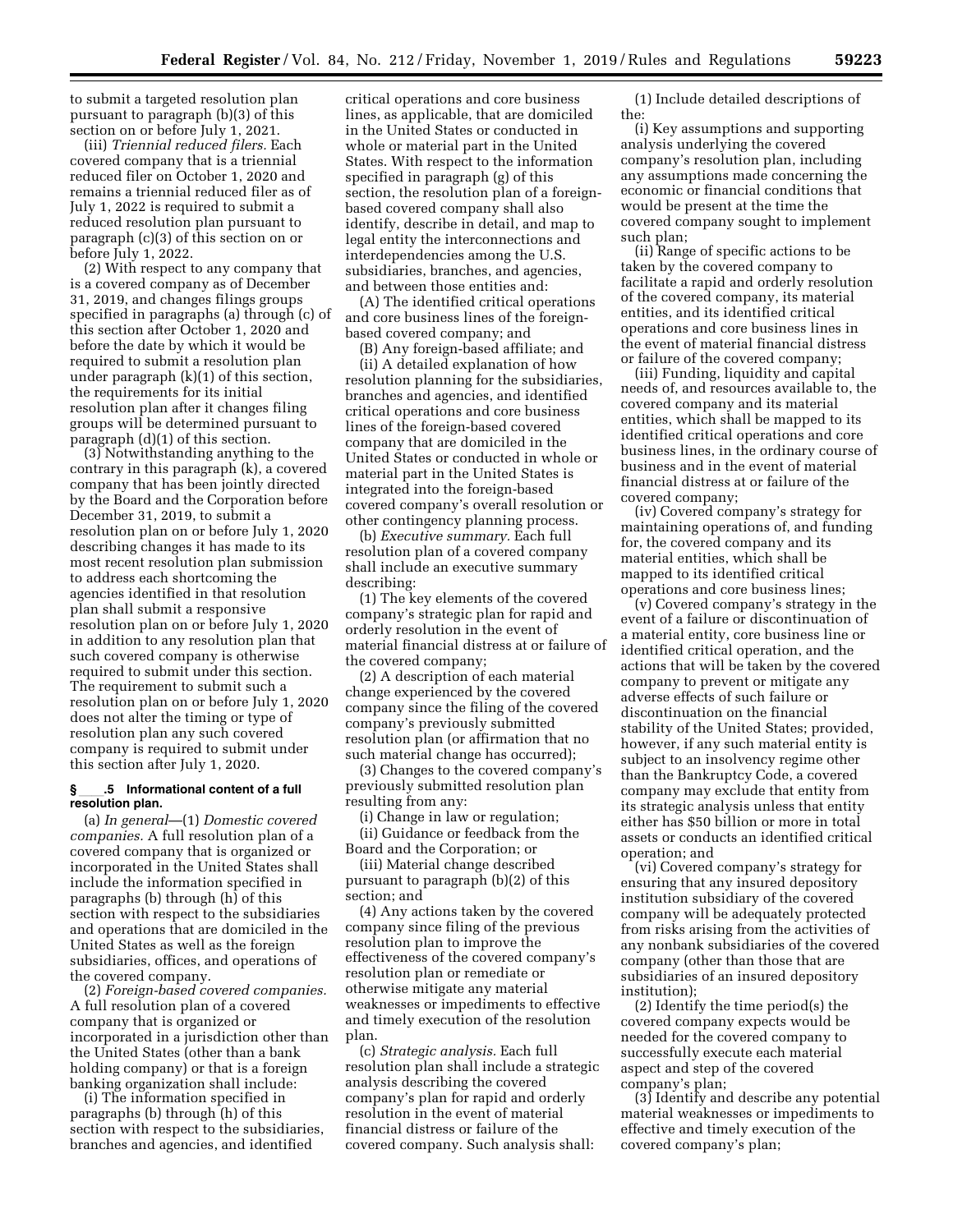(4) Discuss the actions and steps the covered company has taken or proposes to take to remediate or otherwise mitigate the weaknesses or impediments identified by the covered company, including a timeline for the remedial or other mitigatory action; and

(5) Provide a detailed description of the processes the covered company employs for:

(i) Determining the current market values and marketability of the core business lines, identified critical operations, and material asset holdings of the covered company;

(ii) Assessing the feasibility of the covered company's plans (including timeframes) for executing any sales, divestitures, restructurings, recapitalizations, or other similar actions contemplated in the covered company's resolution plan; and

(iii) Assessing the impact of any sales, divestitures, restructurings, recapitalizations, or other similar actions on the value, funding, and operations of the covered company, its material entities, identified critical operations and core business lines.

(d) *Corporate governance relating to resolution planning.* Each full resolution plan shall:

(1) Include a detailed description of: (i) How resolution planning is integrated into the corporate governance structure and processes of the covered company;

(ii) The covered company's policies, procedures, and internal controls governing preparation and approval of the covered company's resolution plan;

(iii) The identity and position of the senior management official(s) of the covered company that is primarily responsible for overseeing the development, maintenance, implementation, and filing of the covered company's resolution plan and for the covered company's compliance with this part; and

(iv) The nature, extent, and frequency of reporting to senior executive officers and the board of directors of the covered company regarding the development, maintenance, and implementation of the covered company's resolution plan;

(2) Describe the nature, extent, and results of any contingency planning or similar exercise conducted by the covered company since the date of the covered company's most recently filed resolution plan to assess the viability of or improve the resolution plan of the covered company; and

(3) Identify and describe the relevant risk measures used by the covered company to report credit risk exposures both internally to its senior management and board of directors, as well as any

relevant risk measures reported externally to investors or to the covered company's appropriate Federal regulator.

(e) *Organizational structure and related information.* Each full resolution plan shall:

(1) Provide a detailed description of the covered company's organizational structure, including:

(i) A hierarchical list of all material entities within the covered company's organization (including legal entities that directly or indirectly hold such material entities) that:

(A) Identifies the direct holder and the percentage of voting and nonvoting equity of each legal entity and foreign office listed; and

(B) The location, jurisdiction of incorporation, licensing, and key management associated with each material legal entity and foreign office identified;

(ii) A mapping of the covered company's identified critical operations and core business lines, including material asset holdings and liabilities related to such identified critical operations and core business lines, to material entities;

(2) Provide an unconsolidated balance sheet for the covered company and a consolidating schedule for all material entities that are subject to consolidation by the covered company;

(3) Include a description of the material components of the liabilities of the covered company, its material entities, identified critical operations and core business lines that, at a minimum, separately identifies types and amounts of the short-term and longterm liabilities, the secured and unsecured liabilities, and subordinated liabilities;

(4) Identify and describe the processes used by the covered company to:

(i) Determine to whom the covered company has pledged collateral;

(ii) Identify the person or entity that holds such collateral; and

(iii) Identify the jurisdiction in which the collateral is located, and, if different, the jurisdiction in which the security interest in the collateral is enforceable against the covered company;

(5) Describe any material off-balance sheet exposures (including guarantees and contractual obligations) of the covered company and its material entities, including a mapping to its identified critical operations and core business lines;

(6) Describe the practices of the covered company, its material entities and its core business lines related to the booking of trading and derivatives activities;

(7) Identify material hedges of the covered company, its material entities, and its core business lines related to trading and derivative activities, including a mapping to legal entity;

(8) Describe the hedging strategies of the covered company;

(9) Describe the process undertaken by the covered company to establish exposure limits;

(10) Identify the major counterparties of the covered company and describe the interconnections, interdependencies and relationships with such major counterparties;

(11) Analyze whether the failure of each major counterparty would likely have an adverse impact on or result in the material financial distress or failure of the covered company; and

(12) Identify each trading, payment, clearing, or settlement system of which the covered company, directly or indirectly, is a member and on which the covered company conducts a material number or value amount of trades or transactions. Map membership in each such system to the covered company's material entities, identified critical operations and core business lines.

(f) *Management information systems.*  (1) Each full resolution plan shall include:

(i) A detailed inventory and description of the key management information systems and applications, including systems and applications for risk management, accounting, and financial and regulatory reporting, used by the covered company and its material entities. The description of each system or application provided shall identify the legal owner or licensor, the use or function of the system or application, service level agreements related thereto, any software and system licenses, and any intellectual property associated therewith;

(ii) A mapping of the key management information systems and applications to the material entities, identified critical operations and core business lines of the covered company that use or rely on such systems and applications;

(iii) An identification of the scope, content, and frequency of the key internal reports that senior management of the covered company, its material entities, identified critical operations and core business lines use to monitor the financial health, risks, and operation of the covered company, its material entities, identified critical operations and core business lines;

(iv) A description of the process for the appropriate supervisory or regulatory agencies to access the management information systems and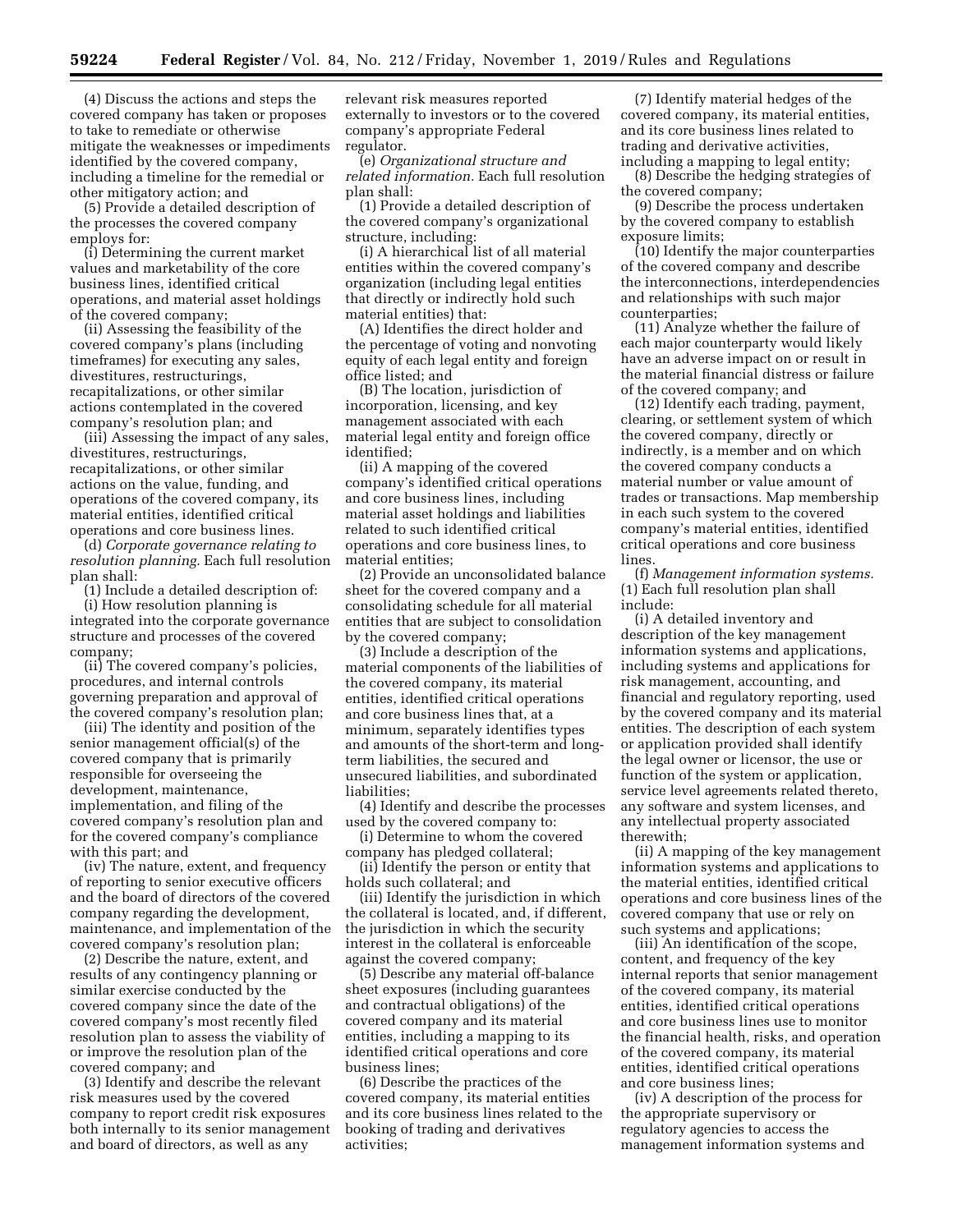applications identified in paragraph (f) of this section; and

(v) A description and analysis of: (A) The capabilities of the covered company's management information systems to collect, maintain, and report, in a timely manner to management of the covered company, and to the Board,

resolution plan; and (B) Any gaps or weaknesses in such capabilities, and a description of the actions the covered company intends to take to promptly address such gaps, or weaknesses, and the time frame for implementing such actions.

the information and data underlying the

(2) The Board will use its examination authority to review the demonstrated capabilities of each covered company to satisfy the requirements of paragraph (f)(1)(v) of this section. The Board will share with the Corporation information regarding the capabilities of the covered company to collect, maintain, and report in a timely manner information and data underlying the resolution plan.

(g) *Interconnections and interdependencies.* To the extent not provided elsewhere in this part, each full resolution plan shall identify and map to the material entities the interconnections and interdependencies among the covered company and its material entities, and among the identified critical operations and core business lines of the covered company that, if disrupted, would materially affect the funding or operations of the covered company, its material entities, or its identified critical operations or core business lines. Such interconnections and interdependencies may include:

(1) Common or shared personnel, facilities, or systems (including information technology platforms, management information systems, risk management systems, and accounting and recordkeeping systems);

(2) Capital, funding, or liquidity arrangements;

(3) Existing or contingent credit exposures;

(4) Cross-guarantee arrangements, cross-collateral arrangements, crossdefault provisions, and cross-affiliate netting agreements;

(5) Risk transfers; and

(6) Service level agreements.

(h) *Supervisory and regulatory information.* Each full resolution plan shall:

(1) Identify any:

(i) Federal, state, or foreign agency or authority (other than a Federal banking agency) with supervisory authority or responsibility for ensuring the safety and soundness of the covered company, its material entities, identified critical operations and core business lines; and

(ii) Other Federal, state, or foreign agency or authority (other than a Federal banking agency) with significant supervisory or regulatory authority over the covered company, and its material entities and identified critical operations and core business lines.

(2) Identify any foreign agency or authority responsible for resolving a foreign-based material entity and identified critical operations or core business lines of the covered company; and

(3) Include contact information for each agency identified in paragraphs (h)(1) and (2) of this section.

# **§**ll**.6 Informational content of a targeted resolution plan.**

(a) *In general.* A targeted resolution plan is a subset of a full resolution plan and shall include core elements of a full resolution plan and information concerning key areas of focus as set forth in this section.

(b) *Targeted resolution plan content.*  Each targeted resolution plan of a covered company shall include:

(1) The core elements;

(2) Such targeted information as the Board and Corporation may jointly identify pursuant to paragraph (c) of this section;

(3) A description of each material change experienced by the covered company since the filing of the covered company's previously submitted resolution plan (or affirmation that no such material change has occurred); and

(4) A description of changes to the covered company's previously submitted resolution plan resulting from any;

(i) Change in law or regulation;

(ii) Guidance or feedback from the Board and the Corporation; or

(iii) Material change described pursuant to paragraph (b)(3) of this section.

(c) *Targeted information requests.* No less than 12 months before the date by which a covered company is required to submit a targeted resolution plan, the Board and Corporation may jointly identify in writing resolution-related key areas of focus, questions, and issues that must also be addressed in the covered company's targeted resolution plan.

(d) *Deemed incorporation by reference.* If a covered company does not include in its targeted resolution plan a description of changes to any information set forth in section 165(d)(1)(A), (B), or (C) of the Dodd-Frank Act (12 U.S.C. 5365(d)(1)(A), (B), or (C)) since its previously submitted

resolution plan, such information from its previously submitted resolution plan are incorporated by reference into its targeted resolution plan.

# **§**ll**.7 Informational content of a reduced resolution plan.**

(a) *Reduced resolution plan content.*  Each reduced resolution plan of a covered company shall include:

(1) A description of each material change experienced by the covered company since the filing of the covered company's previously submitted resolution plan (or affirmation that no such material change has occurred); and

(2) A description of changes to the strategic analysis that was presented in the covered company's previously submitted resolution plan resulting from any:

(i) Change in law or regulation; (ii) Guidance or feedback from the

Board and the Corporation; or (iii) Material change described pursuant to paragraph (a)(1) of this section.

(b) *Deemed incorporation by reference.* If a covered company does not include in its reduced resolution plan a description of changes to any information set forth in section 165(d)(1)(A), (B), or (C) of the Dodd-Frank Act (12 U.S.C. 5365(d)(1)(A), (B), or (C)) since its previously submitted resolution plan, such information from its previously submitted resolution plan are incorporated by reference into its reduced resolution plan.

#### **§**ll**.8 Review of resolution plans; resubmission of deficient resolution plans.**

(a) *Review of resolution plans.* The Board and Corporation will seek to coordinate their activities concerning the review of resolution plans, including planning for, reviewing, and assessing the resolution plans, as well as such activities that occur during the periods between resolution plan submissions.

(b) *Joint determination regarding deficient resolution plans.* If the Board and Corporation jointly determine that the resolution plan of a covered company submitted under § \_\_\_\_.4 is<br>not credible or would not facilitate an orderly resolution of the covered company under the Bankruptcy Code, the Board and Corporation shall jointly notify the covered company in writing of such determination. Any joint notice provided under this paragraph (b) shall be provided pursuant to paragraph (f) of this section and shall identify the deficiencies identified by the Board and Corporation in the resolution plan. A deficiency is an aspect of a covered company's resolution plan that the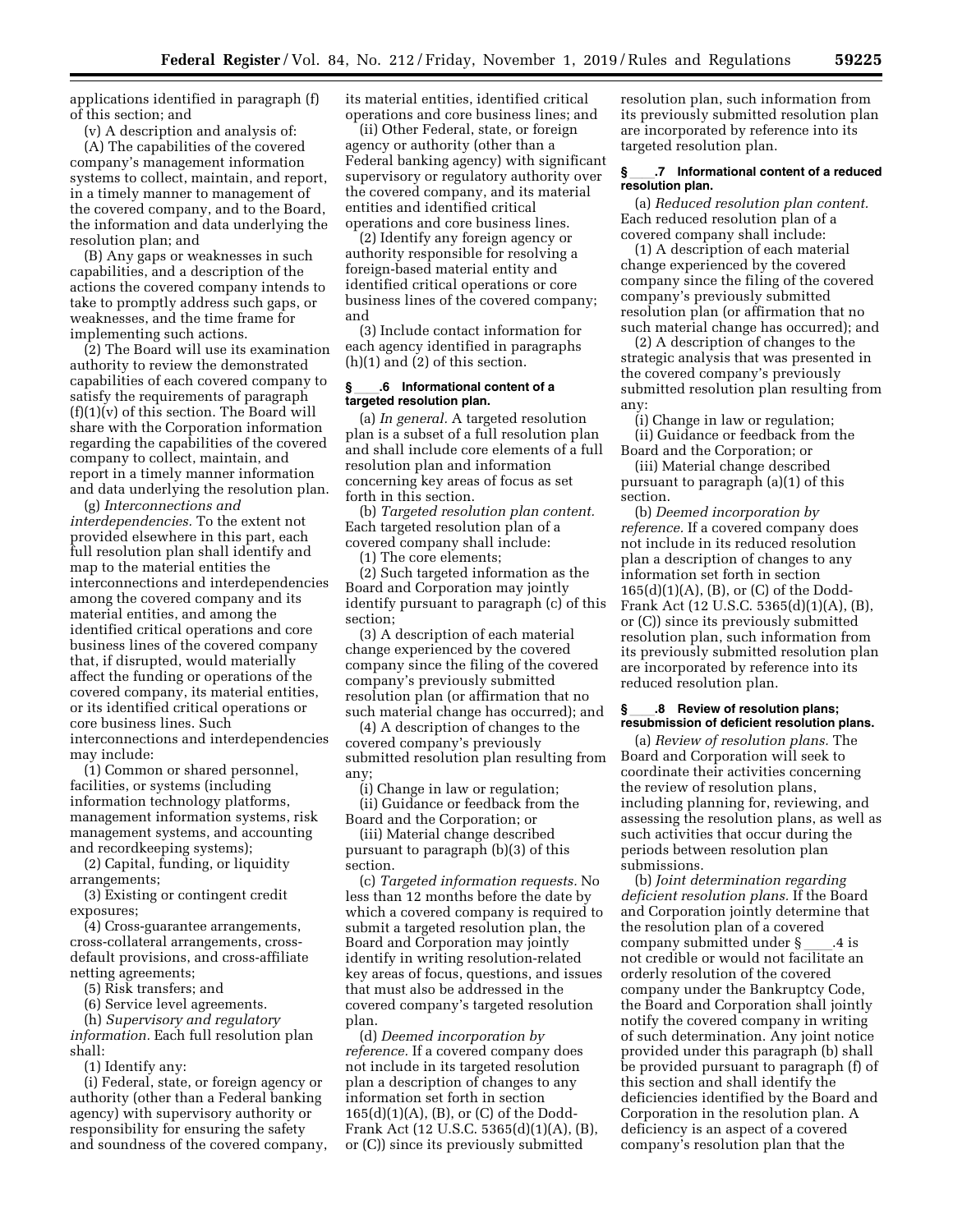Board and Corporation jointly determine presents a weakness that individually or in conjunction with other aspects could undermine the feasibility of the covered company's resolution plan.

(c) *Resubmission of a resolution plan.*  Within 90 days of receiving a notice of deficiencies issued pursuant to paragraph (b) of this section, or such shorter or longer period as the Board and Corporation may jointly determine, a covered company shall submit a revised resolution plan to the Board and Corporation that addresses the deficiencies jointly identified by the Board and Corporation, and that discusses in detail:

(1) The revisions made by the covered company to address the deficiencies jointly identified by the Board and the Corporation;

(2) Any changes to the covered company's business operations and corporate structure that the covered company proposes to undertake to facilitate implementation of the revised resolution plan (including a timeline for the execution of such planned changes); and

(3) Why the covered company believes that the revised resolution plan is credible and would result in an orderly resolution of the covered company under the Bankruptcy Code.

(d) *Extensions of time.* Upon their own initiative or a written request by a covered company, the Board and Corporation may jointly extend any time period under this section. Each extension request shall be supported by a written statement of the covered company describing the basis and justification for the request.

(e) *Joint determination regarding shortcomings in resolution plans.* The Board and Corporation may also jointly identify one or more shortcomings in a covered company's resolution plan. A shortcoming is a weakness or gap that raises questions about the feasibility of a covered company's resolution plan, but does not rise to the level of a deficiency for both the Board and Corporation. If a shortcoming is not satisfactorily explained or addressed before or in the submission of the covered company's next resolution plan, it may be found to be a deficiency in the covered company's next resolution plan. The Board and the Corporation may identify an aspect of a covered company's resolution plan as a deficiency even if such aspect was not identified as a shortcoming in an earlier resolution plan submission.

(f) *Feedback.* Following their review of a resolution plan, the Board and the Corporation will jointly send a

notification to each covered company that identifies any deficiencies or shortcomings in the covered company's resolution plan (or confirms that no deficiencies or shortcomings were identified) and provides any feedback on the resolution plan. The Board and the Corporation will jointly send the notification no later than 12 months after the later of the date on which the covered company submitted the resolution plan and the date by which the covered company was required to submit the resolution plan, unless the Board and the Corporation jointly determine in their discretion that extenuating circumstances exist that require delay.

# §<sub>\_\_\_\_\_</sub>9 Failure to cure deficiencies on<br>resubmission of a resolution plan.

(a) *In general.* The Board and Corporation may jointly determine that a covered company or any subsidiary of a covered company shall be subject to more stringent capital, leverage, or liquidity requirements, or restrictions on the growth, activities, or operations of the covered company or the subsidiary if:

(1) The covered company fails to submit a revised resolution plan under  $\S$  .8(c) within the required time period; or

(2) The Board and the Corporation jointly determine that a revised resolution plan submitted under .8(c) does not adequately remedy the deficiencies jointly identified by the Board and the Corporation under

§ \_\_\_\_.8(b).<br>(b) *Duration of requirements or restrictions.* Any requirements or restrictions imposed on a covered company or a subsidiary thereof pursuant to paragraph (a) of this section shall cease to apply to the covered company or subsidiary, respectively, on the date that the Board and the Corporation jointly determine the covered company has submitted a revised resolution plan that adequately remedies the deficiencies jointly identified by the Board and the

Corporation under §\_\_\_\_.8(b).<br>(c) *Divestiture.* The Board and Corporation, in consultation with the Council, may jointly, by order, direct the covered company to divest such assets or operations as are jointly identified by the Board and Corporation if:

(1) The Board and Corporation have jointly determined that the covered company or a subsidiary thereof shall be subject to requirements or restrictions pursuant to paragraph (a) of this section; and

(2) The covered company has failed, within the 2-year period beginning on the date on which the determination to impose such requirements or restrictions under paragraph (a) of this section was made, to submit a revised resolution plan that adequately remedies the deficiencies jointly identified by the Board and the

Corporation under § \_\_\_.8(b); and<br>(3) The Board and Corporation jointly determine that the divestiture of such assets or operations is necessary to facilitate an orderly resolution of the covered company under the Bankruptcy Code in the event the company was to fail.

# **§**ll**.10 Consultation.**

Before issuing any notice of deficiencies under § .8(b), determining to impose requirements or<br>restrictions under § .9(a), or issuing restrictions under § \_\_\_\_.9(a), or issuing<br>a divestiture order pursuant to  $.9(c)$  with respect to a covered company that is likely to have a significant impact on a functionally regulated subsidiary or a depository institution subsidiary of the covered company, the Board—

(a) Shall consult with each Council member that primarily supervises any such subsidiary; and

(b) May consult with any other Federal, state, or foreign supervisor as the Board considers appropriate.

# **§**ll**.11 No limiting effect or private right of action; confidentiality of resolution plans.**

(a) *No limiting effect on bankruptcy or other resolution proceedings.* A resolution plan submitted pursuant to this part shall not have any binding effect on:

(1) A court or trustee in a proceeding commenced under the Bankruptcy Code;

(2) A receiver appointed under title II of the Dodd-Frank Act (12 U.S.C. 5381 *et seq.*);

(3) A bridge financial company chartered pursuant to 12 U.S.C. 5390(h); or

(4) Any other authority that is authorized or required to resolve a covered company (including any subsidiary or affiliate thereof) under any other provision of Federal, state, or foreign law.

(b) *No private right of action.* Nothing in this part creates or is intended to create a private right of action based on a resolution plan prepared or submitted under this part or based on any action taken by the Board or the Corporation with respect to any resolution plan submitted under this part.

(c) *Form of resolution plans—*(1) *Generally.* Each full, targeted, and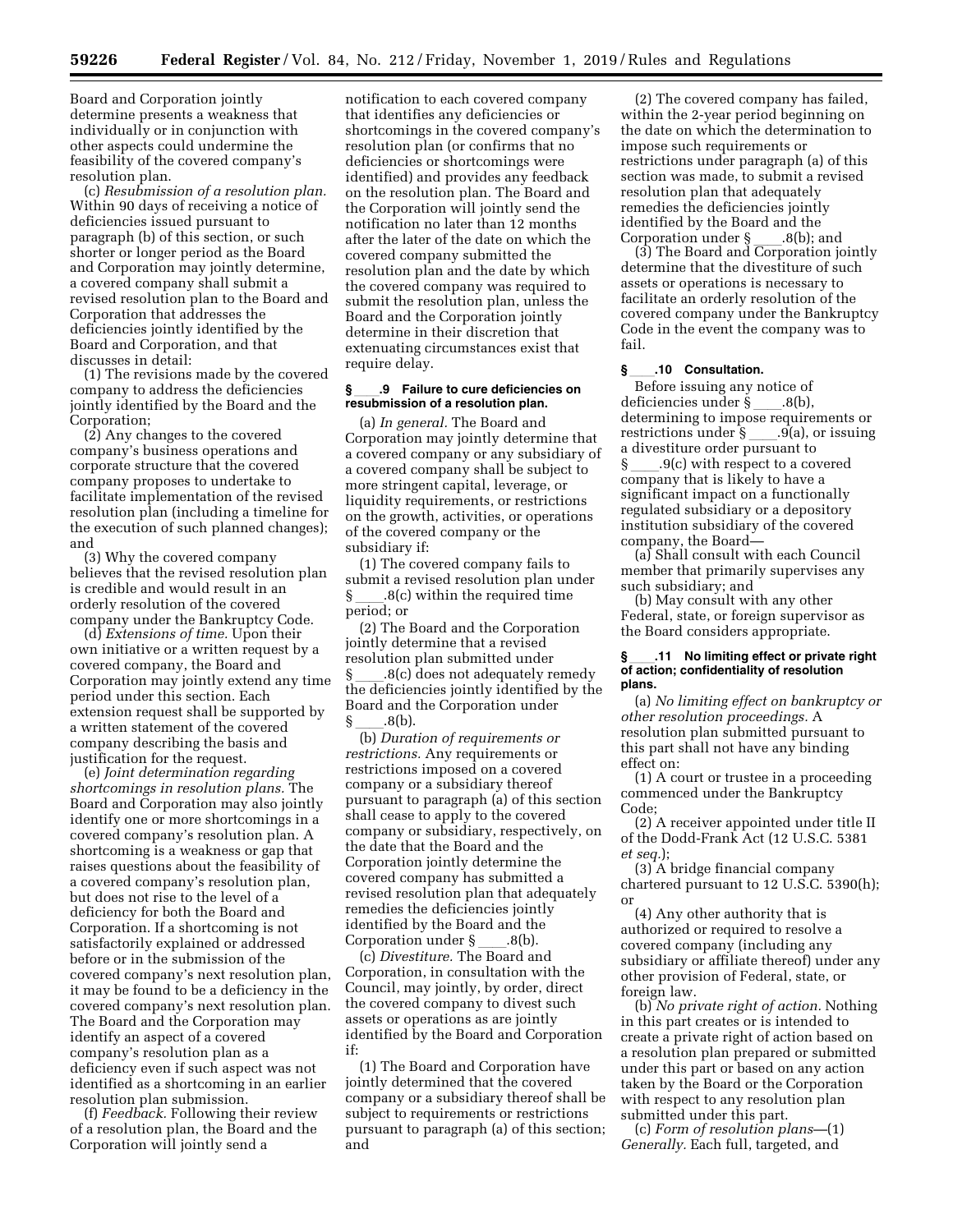reduced resolution plan of a covered company shall be divided into a public section and a confidential section. Each covered company shall segregate and separately identify the public section from the confidential section.

(2) *Public section of full and targeted resolution plans.* The public section of a full or targeted resolution plan shall consist of an executive summary of the resolution plan that describes the business of the covered company and includes, to the extent material to an understanding of the covered company:

(i) The names of material entities;

(ii) A description of core business lines;

(iii) Consolidated or segment financial information regarding assets, liabilities, capital and major funding sources;

(iv) A description of derivative activities and hedging activities;

(v) A list of memberships in material payment, clearing and settlement systems;

(vi) A description of foreign operations;

(vii) The identities of material supervisory authorities;

(viii) The identities of the principal officers;

(ix) A description of the corporate governance structure and processes related to resolution planning;

(x) A description of material management information systems; and

(xi) A description, at a high level, of the covered company's resolution strategy, covering such items as the range of potential purchasers of the covered company, its material entities, and its core business lines.

(3) *Public section of reduced resolution plans.* The public section of a reduced resolution plan shall consist of an executive summary of the resolution plan that describes the business of the covered company and includes, to the extent material to an understanding of the covered company:

(i) The names of material entities;

(ii) A description of core business lines;

(iii) The identities of the principal officers; and

(iv) A description, at a high level, of the covered company's resolution strategy, referencing the applicable resolution regimes for its material entities.

(d) *Confidential treatment of resolution plans.* (1) The confidentiality

of resolution plans and related materials shall be determined in accordance with applicable exemptions under the Freedom of Information Act (5 U.S.C. 552(b)), 12 CFR part 261 (the Board's Rules Regarding Availability of Information), and 12 CFR part 309 (the Corporation's Disclosure of Information rules).

(2) Any covered company submitting a resolution plan or related materials pursuant to this part that desires confidential treatment of the information under 5 U.S.C. 552(b)(4), 12 CFR part 261 (the Board's Rules Regarding Availability of Information), and 12 CFR part 309 (the Corporation's Disclosure of Information rules) may file a request for confidential treatment in accordance with those rules.

(3) To the extent permitted by law, information comprising the Confidential Section of a resolution plan will be treated as confidential.

(4) To the extent permitted by law, the submission of any nonpublic data or information under this part shall not constitute a waiver of, or otherwise affect, any privilege arising under Federal or state law (including the rules of any Federal or state court) to which the data or information is otherwise subject. Privileges that apply to resolution plans and related materials are protected pursuant to section 18(x) of the Federal Deposit Insurance Act (12 U.S.C. 1828(x)).

# **§**ll**.12 Enforcement.**

The Board and Corporation may jointly enforce an order jointly issued by the Board and Corporation under § \_\_\_\_.9(a) or (c). The Board, in<br>consultation with the Corporation, may take any action to address any violation of this part by a covered company under section 8 of the Federal Deposit Insurance Act (12 U.S.C. 1818).

# [END OF COMMON TEXT]

#### **List of Subjects**

# *12 CFR Part 243*

Administrative practice and procedure, Banks, Banking, Holding companies, Reporting and recordkeeping requirements, Securities.

# *12 CFR Part 381*

Administrative practice and procedure, Banks, Banking, Holding companies, Reporting and recordkeeping requirements, Resolution plans.

# **Adoption of the Common Rule Text**

The adoption of the common rules by the agencies, as modified by agencyspecific text, is set forth below:

# **BOARD OF GOVERNORS OF THE FEDERAL RESERVE SYSTEM**

# **12 CFR Chapter II**

# **Authority and Issuance**

For the reasons set forth in the preamble, the Board of Governors of the Federal Reserve System revises part 243 to 12 CFR chapter II as set forth in the text of the common rule at the end of the preamble and further amends 12 CFR part 243 as follows:

# **PART 243—RESOLUTION PLANS (REGULATION QQ)**

■ 1. The authority citation for part 243 continues to read as follows:

**Authority:** 12 U.S.C. 5365.

■ 2. The heading of part 243 is revised to read as set forth above.

■ 3. In § 243.1, amend paragraph (a) by adding a sentence at the end to read as follows:

#### **§ 243.1 Authority and scope.**

\* \* \* \* \*

(a) \* \* \* The Board is also issuing this part pursuant to section 165(a)(2)(C) of the Dodd-Frank Act.

 $\blacksquare$  4. Add § 243.13 to read as follows:

# **§ 243.13 Additional covered companies.**

An additional covered company is any bank holding company or any foreign bank or company that is a bank holding company or is treated as a bank holding company under section 8(a) of the International Banking Act of 1978 (12 U.S.C. 3106(a)) that is:

(a) Identified as a category II banking organization pursuant to § 252.5 of this title;

(b) Identified as a category III banking organization pursuant to § 252.5 of this title; or

(c) Made subject to this part by order of the Board.